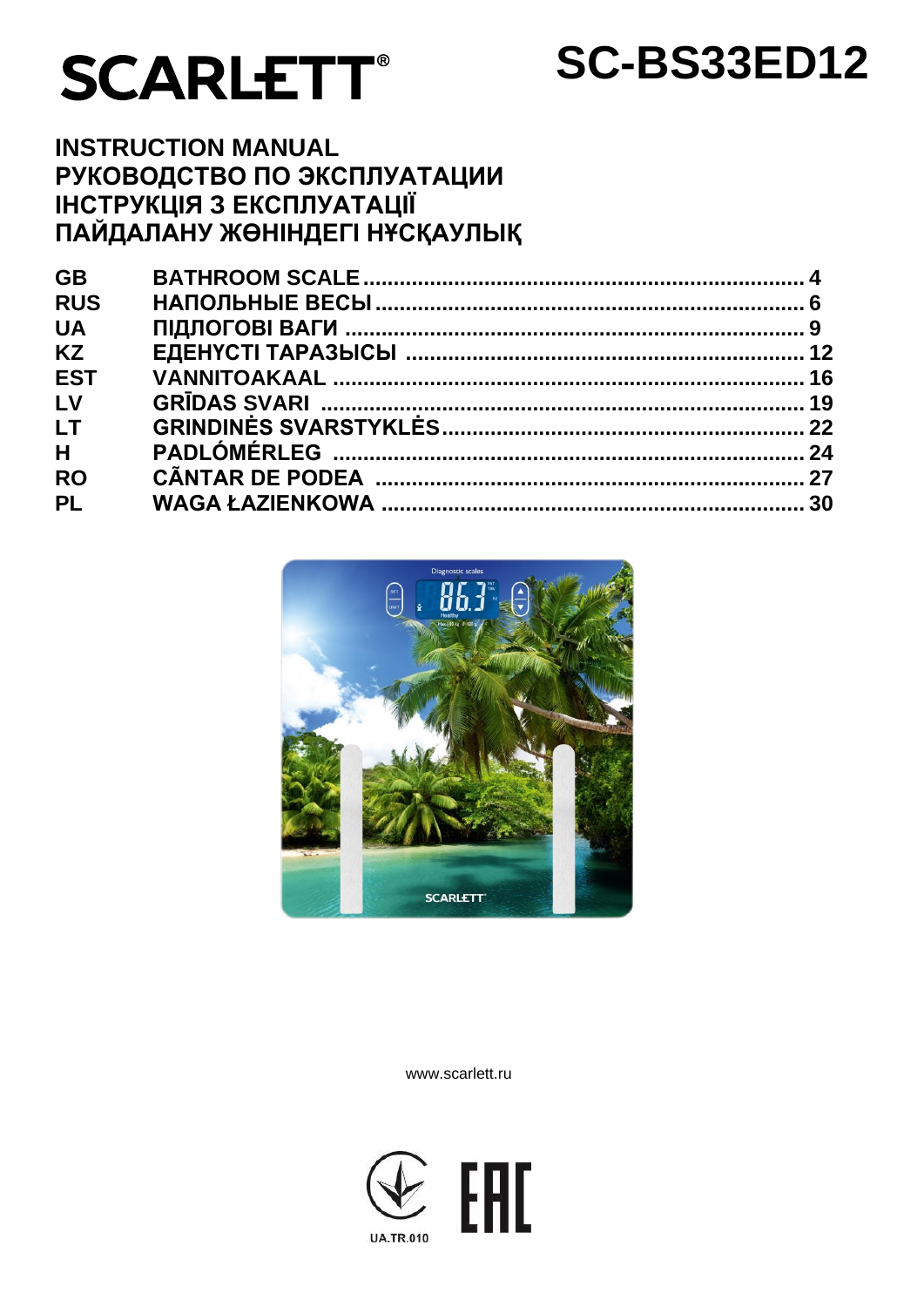- 1. Body
- 2. Display
- 3. Switch of metages
- 4. Control buttons
- 5. Еlectrodes
- 6. Batteries compartment
- 7. 2 Batteries 3V CR2032 ( included)

#### 1. Корпус

- 2. Дисплей
- 3. Перемикач одиниць виміру
- 4. Кнопки управління
- 5. Електроди
- 6. Відсік для батарейок
- 7. 2 Батарейки 3V CR2032 (входять до комплекту)

#### **EST KIRJELDUS LV APRAKSTS**

- 1. Korpus
- 2. Näita
- 3. Switch Osakute
- 4. Juhtimispaneel
- 5. Еlektroodid
- 6. Patareidepesa
- 7. 2 Patareid, 3V CR2032

#### **LT APRAŠYMAS H LEÍRÁS**

- 1. Korpusas
- 2. Displejs
- 3. Mērvienību pārslēdzējs
- 4. Valdymo plokštė
- 5. Еlektrodai
- 6. Baterijų skyrelis
- 7. 2 3V CR2032 baterijos (į komplektą)

- 1. Corp
- 2. Display
- 3. Comutator pentru unități de măsură
- 4. Panou de control
- 5. Electrozi
- 6. Compartiment pentru baterii
- 7. 2 Baterii 3V CR2032 (incluse în set)

#### **GB DESCRIPTION RUS УСТРОЙСТВО ИЗДЕЛИЯ**

- 1. Корпус
- 2. Дисплей
- 3. Переключатель единиц измерения
- 4. Кнопки управления
- 5. Электроды
- 6. Отсек для батареек
- 7. 2 Батарейки 3V CR2032 (включены в комплект)

#### **UA ОПИС KZ СИПАТТАМА**

- 1. Тұлға
- 2. Дисплей
- 3. Айырып-қосқыш өлшем бірлігім
- 4. Басқару тақтасы
- 5. Электродтар
- 6. Батареяларға арналған ұя
- 7. 2 3V CR2032 батареялар

- 1. Korpuss
- 2. Rodyti
- 3. Perjungti vienetai
- 4. Vadības panelis
- 5. Еlektrodi
- 6. Bateriju nodalījums
- 7. 2 Baterijas 3V CR2032

- 1. Készülékház
- 2. Prikaz
- 3. Switch Jedinice
- 4. Vezérlő
- 5. Еlektrode
- 6. Elemtároló
- 7. 2 3V CR2032 elem

#### **RO DETALII PRODUS PL BUDOWA WYROBU**

- 1. Obudowa
- 2. Wyświetlacz
- 3. Przełącznik jednostki miary
- 4. Przyciski sterowania
- 5. Elektrody
- 6. Przedział baterii
- 7. Baterie 3V CR2032 2 sztuki (dołączone do zestawu)

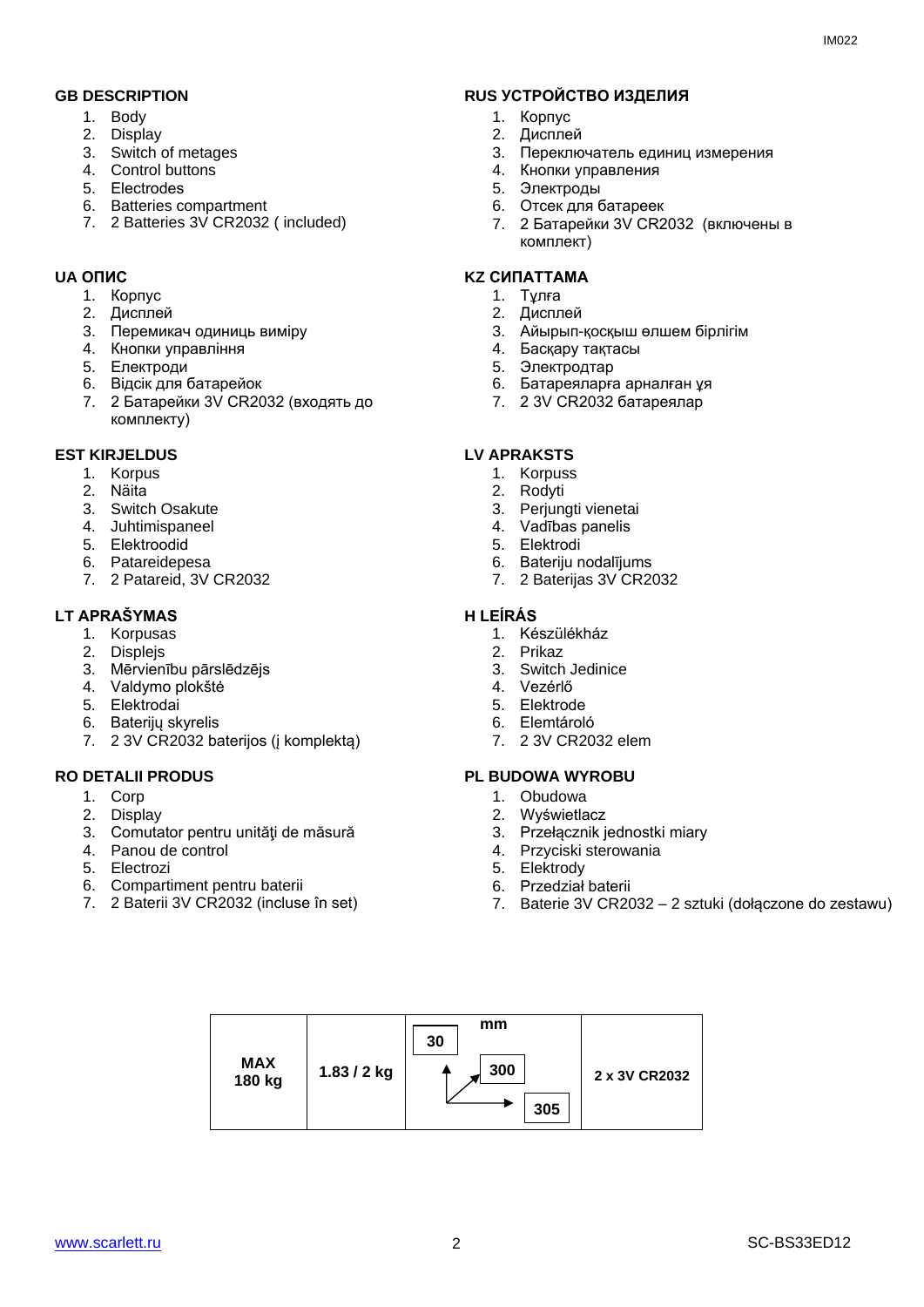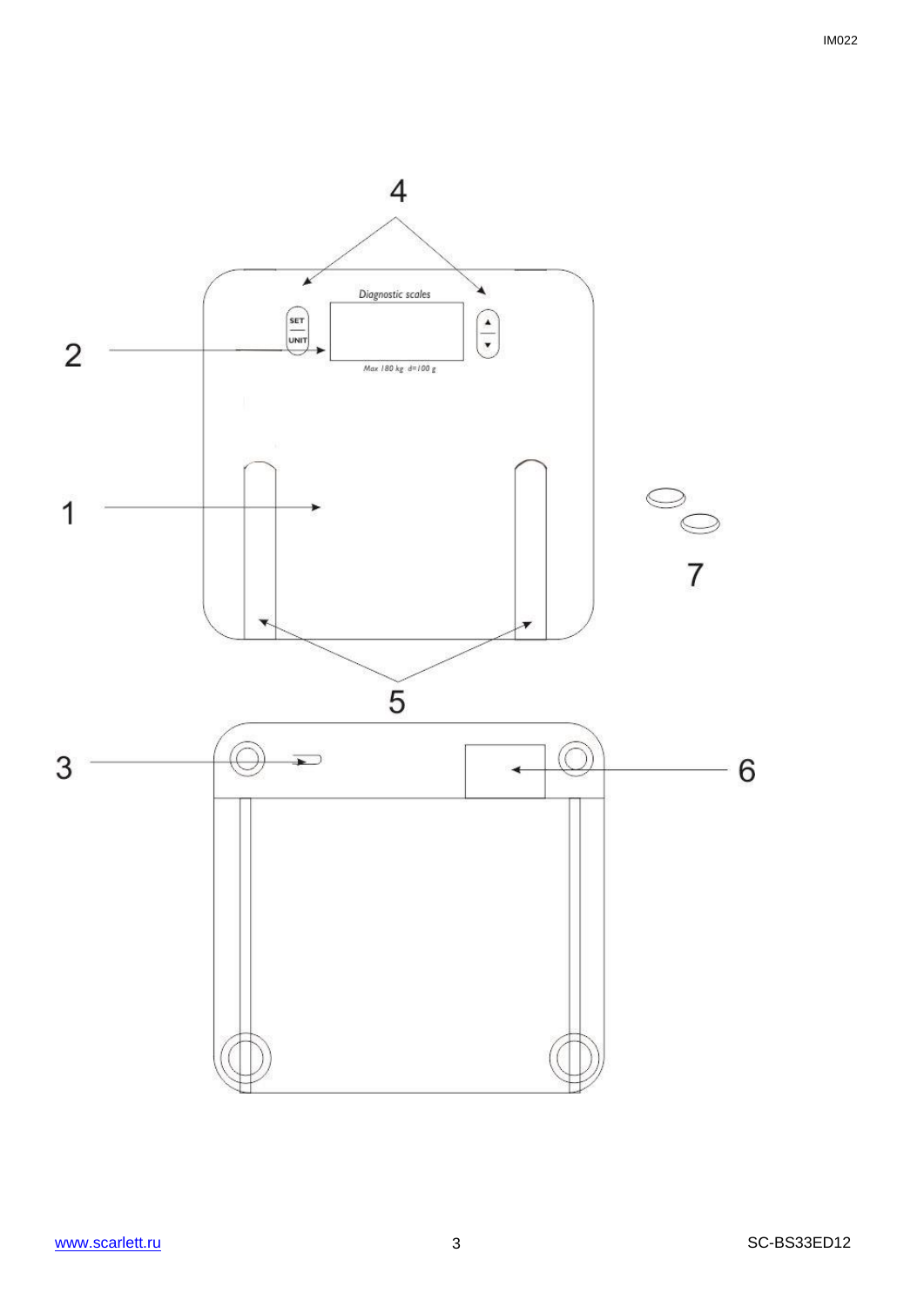#### **GB INSTRUCTION MANUAL IMPORTANT SAFEGUARDS**

- To avoid breakdown during use read this guide carefully before operating the appliance. Mishandling can cause breakdown of the appliance.
- Only for domestic use. The appliance is not designed for industrial or commercial use.
- Do not expose the scale to shocking.
- Do not jump on the scale.
- Do not overload the scale.
- It is forbidden for use by persons with medical implants (for example, with pacemakers). Otherwise, faulty operation of implants might occur.
- Do not use during pregnancy.
- Attention! Do not step on the scale if your feet or the scale surface are wet you might slip.
- Batteries may be life-threatening if swallowed.
- Store the batteries and the scale out of the reach of children. The person who swallowed a battery, should immediately consult a doctor.
- Do not allow wrapping material getting into the hands of children (choking hazard).
- It is forbidden to recharge or restore batteries in other manner, disassemble them, or throw into fire.
- Measuring body fat percentage and other parameters in children below 10 years of age may yield invalid results.
- Diagnostic scale may be used for simple weighing without determining water, body fat parameters in children of any age. Minimum weighing limit is 2 kg.
- Unreliable results of measuring body water, body fat might occur in professional athletes, persons prone to oedema, persons with irregular leg-to-body ratio.
- Never try to repair this appliance by yourself. In case of failure, contact the nearest seller.
- If the product has been exposed to temperatures below 0ºC for some time it should be kept at room temperature for at least 2 hours before turning it on.
- The manufacturer shall reserve the right to introduce minor changes into the design of the scale, which do not affect its safety, performance capacity or functionality of the appliance.
- Manufacturing date is indicated on the unit and/or on packing as well as in accompanying documents in the following format XX.XXXX where first two figures XX is the month of production, and following four figures XXXX is the year of production.

#### **WEIGHING**

#### PRINCIPLE OF OPERATION

- The principle behind this scale is bioelectrical impedance analysis (B.I.A.). The measurement of the percentage of different tissues occurs within seconds with electric current, which is not perceptible for a human, safe and harmless.
- It is important that during measurement you take into account the following: measurement of the body fat percentage must be performed only barefoot; it is advisable that you slightly moisturize the soles of your feet. Absolutely dry soles might be the cause of an unsatisfactory result, as they possess extremely low electric conductivity.
- If, when measuring the percentage of fat and water content, the obtained sum of all components has become greater than 100%, this is not a sign of scale defect. It can be explained from the physiological point of view. Operation of the diagnostic scale is based on the analysis of bioimpedance, which determines the amount of fat and water in muscle and bone tissues themselves. Thus the variation of different parameters should be taken into account separately from each other, without summarizing the obtained results.

WEIGHING

- Make sure the scale stands on a flat, even and firm level surface. Do not put the scale onto a carpet or soft surfaces.
- To ensure correct weight measurement it is advisable that the scale stand in the same place. By moving the scale you risk putting it on an uneven surface, which might affect the correctness of your weight reading.
- To ensure correct weight measurement you need to weigh at the same time, without clothes or footwear, and before eating.
- To ensure precise weight measurement it is not recommended to weigh earlier than 2 hours after waking.
- Step on the scale. Do not lean against anything, stand straight.

GETTING STARTED

- Open the battery compartment, remove the protective film, then close the compartment.
- The scale is ready to operate.
- By default the scale is set to stones. There is a switch on the rear panel of the scale, for selecting "kilos" or "pounds" as units of measurement.
- Step on the scale to switch it on.
- Wait for some seconds until "0.0" is displayed.

IM022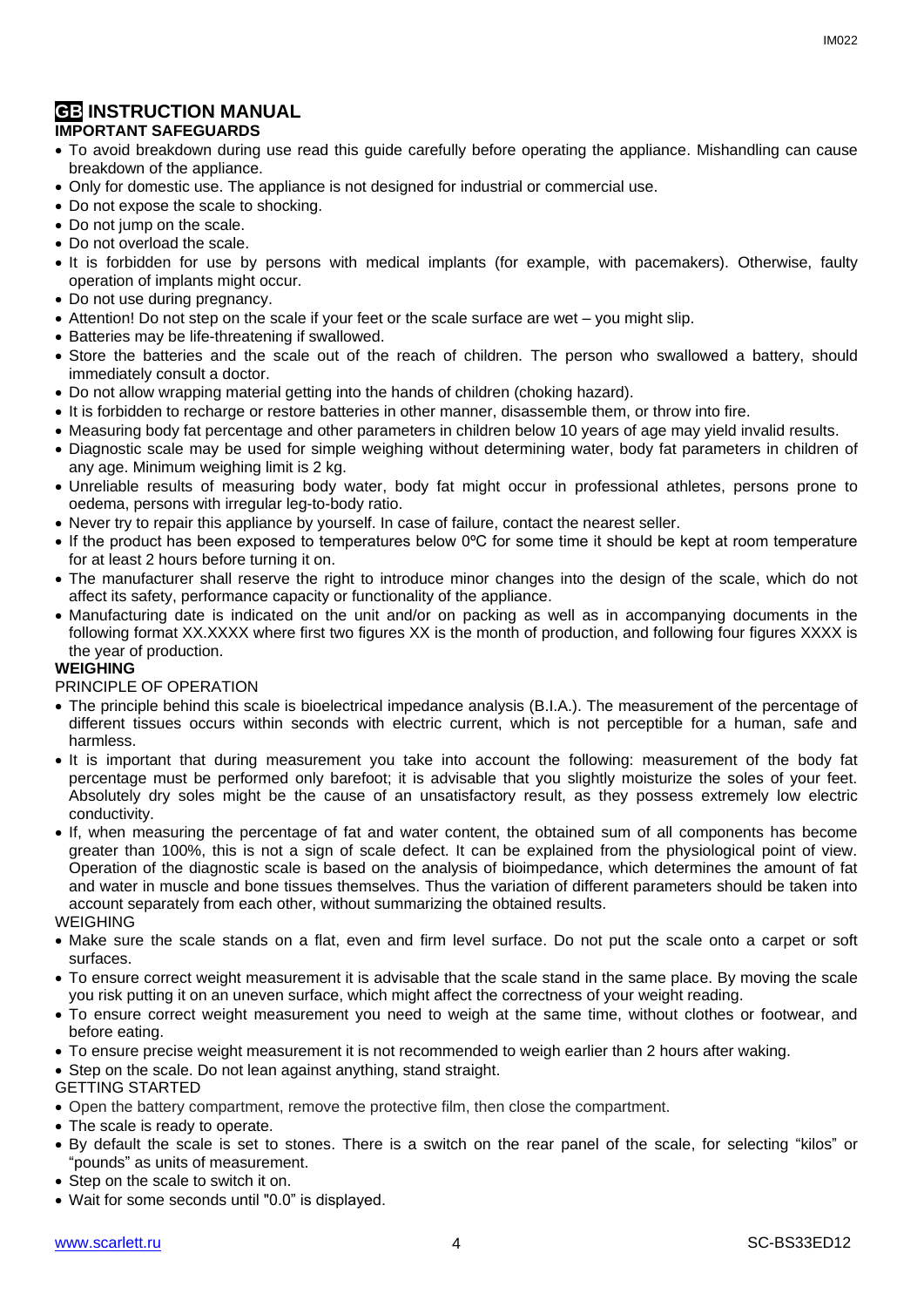#### AUTOMATIC SHUTDOWN

- If nothing happens within 20 seconds after switching on the scale will shut down automatically.
- After weighing the scale shuts down automatically in 6 seconds without load.

#### SETUP OF USER DATA

- You should first set your parameters to perform the analysis.
- Push the SET button, the first storage location out of nine (USER0) will light up on the display. You can set the following:

| <b>Display reading</b> | <b>Meaning</b>   |
|------------------------|------------------|
|                        | Male             |
|                        | Female           |
| CM(FT;In)              | Height           |
| Age                    | Age              |
| <b>FAT</b>             | Fat              |
| <b>TBW</b>             | Water            |
| %                      | Percentage ratio |

• You can set respective values by pushing "up" and "down"  $\blacktriangledown$  buttons. You should confirm each entered value by pushing the SET button.

#### ENTERING PERSONAL DATA

Push the SET button. A free storage location will light up on the display – a user name, for example, USER 01.

Confirm the choice by pushing the SET button or select another free user by pushing buttons  $\overline{\blacktriangledown}$ , for instance, USER 02. Push SET to change to other settings.

• Then a symbol "a man"  $\mathbb Z$  or "a woman"  $\mathbb Z$  will light up. Confirm your choice by pushing the SET button or select

your sex by pushing  $\overline{\blacktriangledown}$  buttons.

- Push SET to change to other settings.
- Similarly specify age (age) and height (cm) parameters.
- To confirm each parameter push the SET button.
- After confirming the last parameter (height, cm) The display will show 0.0 KG and user name, for example, USER 2. Begin weighing. Stand still during weighing until the reading settles.
- Attention: during measurement there must be no contact between both feet, calves, shanks or thighs. Otherwise, the measurement cannot be performed properly.
- First the display will show your weight, then in some seconds you will see the following information on the display, which will appear one by one:

| <b>Display reading</b> | <b>Meaning</b>   |
|------------------------|------------------|
| ד∆⊐                    | Fat              |
| TR\M                   | Water            |
| %                      | Percentage ratio |

The data inform how fit you are at the moment (see the table).

|           | Women           |                   | Men             |                   |                  |               |
|-----------|-----------------|-------------------|-----------------|-------------------|------------------|---------------|
| Age       | <b>Body fat</b> | <b>Body water</b> | <b>Body fat</b> | <b>Body water</b> | Amount<br>of fat | <b>Displa</b> |
| $\leq 30$ | $4.0 - 20.5$    | 66.0-54.7         | $4.0 - 15.5$    | 66.0-58.1         | Underweigh       |               |
|           | $20.6 - 25.0$   | 54.6-57.6         | 15.6-20.0       | 58.0-55.0         | Normal           | 0             |
|           | 25.1-30.5       | 51.5-47.8         | $20.1 - 24.5$   | 54.9-51.9         | Overweight       | +             |
|           | 30.6-50.0       | 47.7-34.4         | 24.6-50.0       | 51.8-34.4         | Obese            | $++$          |
| $>30$     | $4.0 - 25.0$    | 66.0-51.6         | $4.0 - 19.5$    | 66.0-55.4         | Underweigh       |               |
|           | 25.1-30.0       | 51.5-48.1         | 19.6-24.0       | 55.3-52.3         | Normal           | 0             |
|           | $30.1 - 35.0$   | 48.0-44.7         | 24.1-28.5       | 52.2-49.2         | Overweight       | $\ddot{}$     |
|           | $30.1 - 50.0$   | 44.6-34.4         | 28.6-50.0       | 49.1-34.4         | Normal           | $++$          |

#### **MESSAGES ON THE DISPLAY**

 ATTENTION: If an error message is displayed, wait until the appliance shuts down. Switch it on again to restart the operation. If the error message does not disappear remove batteries from the battery compartment for 10 seconds, after that insert them again and switch on the appliance.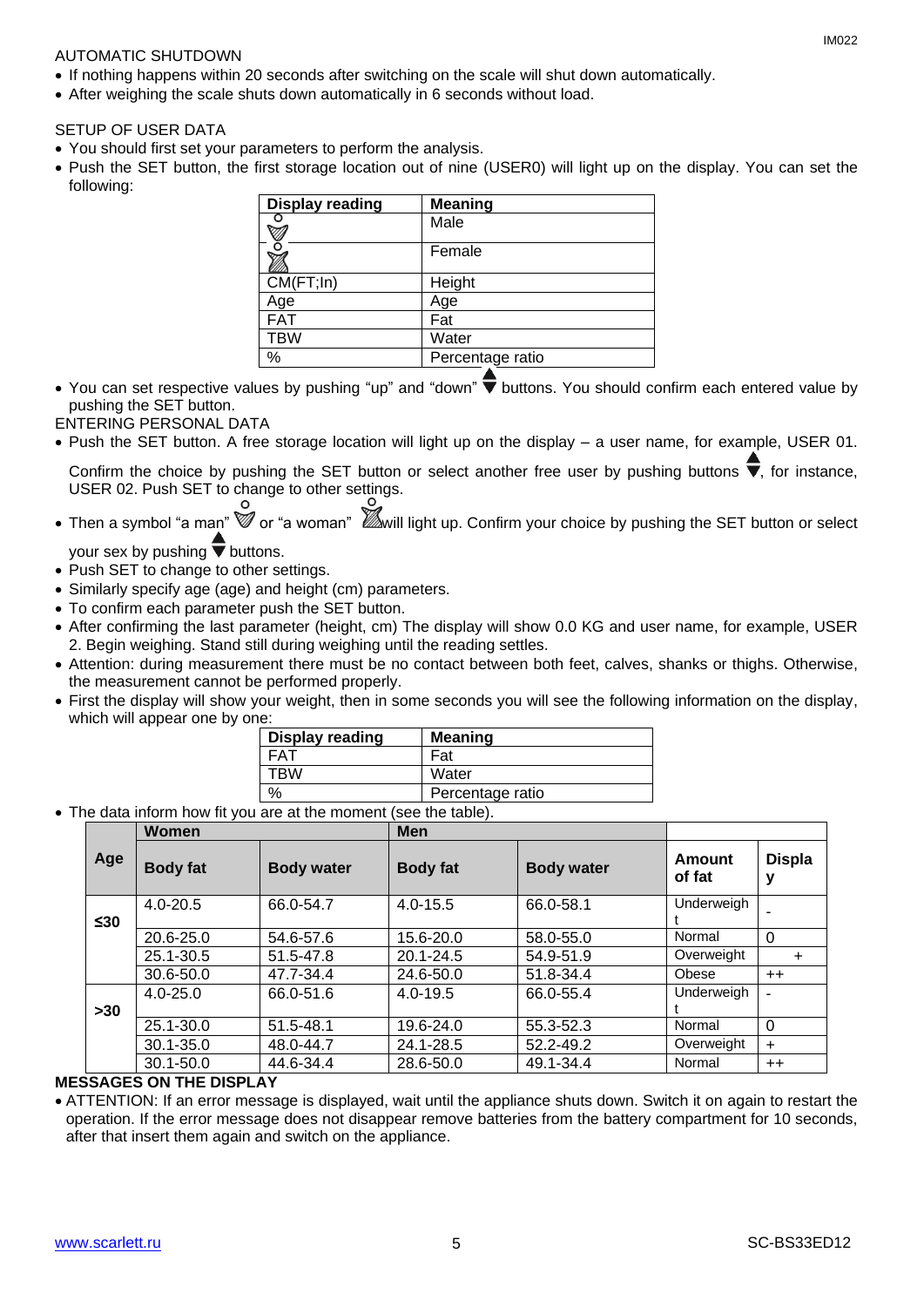| <b>Indicators</b> | <b>Meaning</b>                                                                                                                                                                                    |
|-------------------|---------------------------------------------------------------------------------------------------------------------------------------------------------------------------------------------------|
| 8888              | Selection of the user and personal parameters                                                                                                                                                     |
| 0000              | Analysis of readings after weighing.                                                                                                                                                              |
|                   | - Improper positioning of the scale. Place the scale on a<br>flat, firm surface.<br>- You are standing on the scale with your footwear on.<br>Take off your footwear and step on the scale again. |
| LO                | Indication of the low battery charge. The batteries are<br>discharged, please, replace them with new ones.                                                                                        |
| ErrH              | Indication of the high % of body fat. Body fat percentage<br>is too high. Recommendations: you should keep to a<br>low-calorie diet, do more exercise and pay more<br>attention to your health.   |
| Errl              | Indication of the low % of body fat. Body fat percentage<br>is too low. Recommendations: you should keep to a<br>more nourishing diet and pay more attention to your<br>health.                   |
| EEEE              | Indication of overload. The weight exceeds maximum<br>permissible value for measurement. Please, step off the<br>platform to avoid damage to the scale.                                           |

#### **CLEANING AND MAINTENANCE**

- Wipe the scale with a soft cloth using a detergent and wipe dry.
- Do not use organic solvents, aggressive chemicals or abrasives.

#### **STORAGE**

- Observe all requirements from the CLEANING AND MAINTENANCE Section.
- Make sure there are no objects on the scale during storage.
- Store the scale in a cool dry place.

#### **BATTERRIES USAGE RULES**

- Battery contains harmful substances for human body. Keep the wrapping materials out of reach of children (choking hazard). The person, who swallowed a battery, should immediately consult a doctor.
- Change the batteries regularly. Change all batteries at once using the elements of the same type.
- It is forbidden to recharge or restore batteries in other manner, disassemble them, or throw into fire or hot-wire.
- The battery must be inserted in the correct polarity.
- Discharged battery can be a reason of scale breakdown. Remove the batteries compartment in case of long out-ofaction time.
- Do not throw the batteries into fire! Highly explosive!
- Do not short-circuit the power clamps.



The symbol on the unit, packing materials and/or documentations means used electrical and electronic units and battery's should not be toss in the garbage with ordinary household garbage. These units should be pass to special receiving point.

For additional information about actual system of the garbage collection address to the local authority.

 Valid utilization will help to save valuable resources and avoid negative work on the public health and environment which happens with incorrect using garbage.

### **RUS РУКОВОДСТВО ПО ЭКСПЛУАТАЦИИ**

#### **МЕРЫ БЕЗОПАСНОСТИ**

- Внимательно прочитайте данную инструкцию перед эксплуатацией прибора во избежание поломок при использовании. Неправильное обращение может привести к поломке изделия.
- Использовать только в бытовых целях. Прибор не предназначен для промышленного и торгового применения.
- Не подвергайте весы ударным нагрузкам.
- Не прыгайте на весах.
- Не перегружайте весы.
- Запрещается пользоваться весами лицам с медицинскими имплантатами (например, со стимуляторами ритма сердца). В противном случае могут произойти сбои в работе имплантатов.
- Не использовать во время беременности.
- Внимание! Не становитесь на весы, если Ваши ноги или поверхность весов мокрые Вы можете поскользнуться!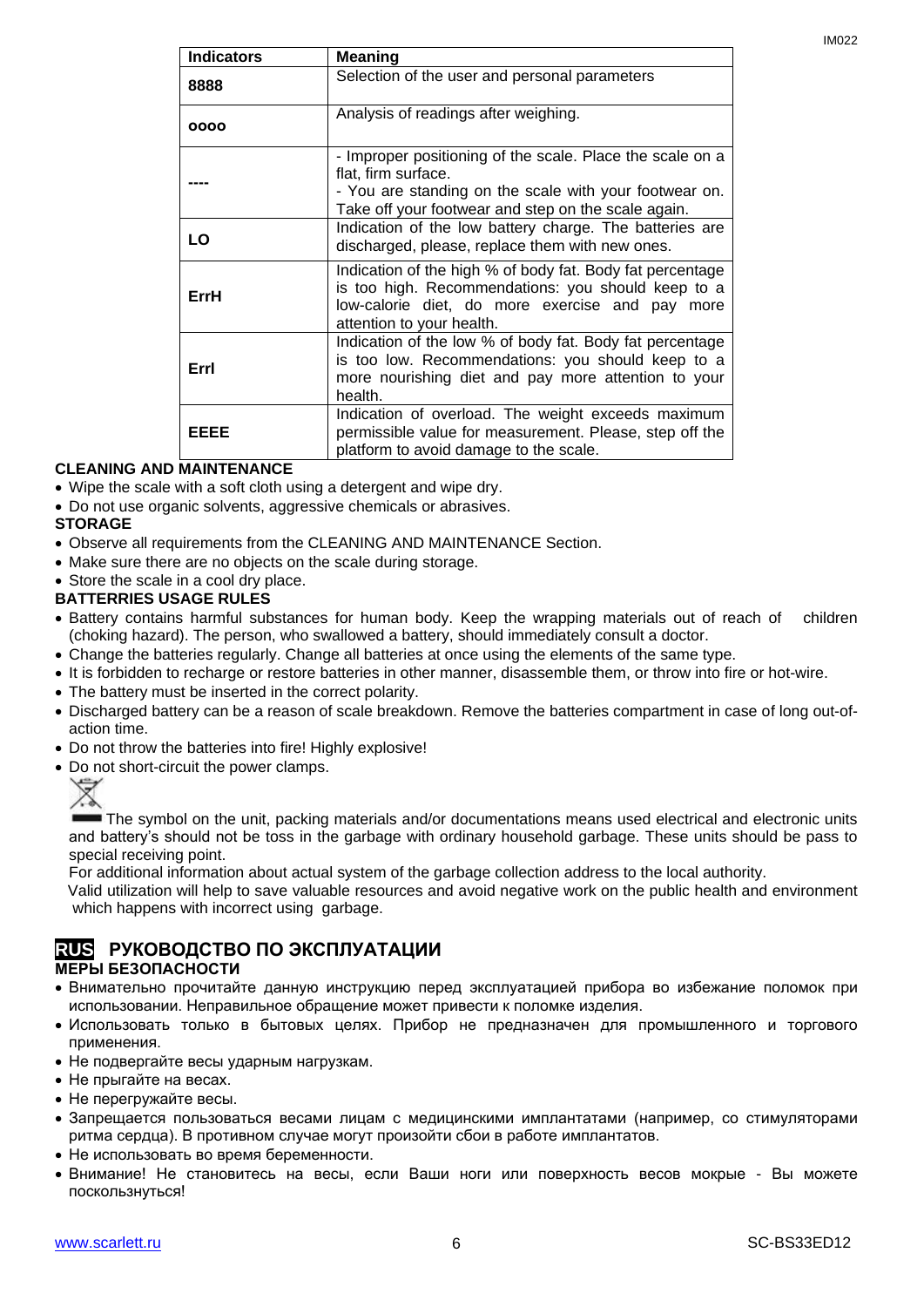- При попадании в пищеварительный тракт батарейки могут представлять опасность для жизни.
- Храните батарейки и весы в недоступном для детей месте. Лицу, проглотившему батарейку, следует незамедлительно обратиться к врачу.
- Не допускайте попадания упаковочного материала в руки детей (опасность удушья).
- Запрещается заряжать или иными способами восстанавливать батарейки, разбирать их, бросать в огонь.
- При определении процентного содержания жировой ткани и других параметров у детей младше 10 лет могут быть получены недостоверные результаты.
- Диагностические весы могут быть использованы для обычного взвешивания без определения содержания параметров воды, жировой ткани у детей любого возраста. Минимальные параметры взвешивания 2 кг.
- Недостоверные результаты определения воды, жировой ткани могут быть у профессиональных спортсменов, у лиц, склонных к отекам, у лиц с нестандартными пропорциями ног относительно тела.
- Не пытайтесь самостоятельно ремонтировать устройство. При возникновении неполадок обращайтесь к продавцу.
- $\bullet$  Если изделие некоторое время находилось при температуре ниже 0°С, перед включением его следует выдержать в комнатных условиях не менее 2 часов.
- Производитель оставляет за собой право без дополнительного уведомления вносить незначительные изменения в конструкцию изделия, кардинально не влияющие на его безопасность, работоспособность и функциональность.
- Дата производства указана на изделии и/или на упаковке, а также в сопроводительной документации, в формате XX.XXXX, где первые две цифры «XX» – это месяц производства, следующие четыре цифры «XXXX» – это год производства.

#### **ВЗВЕШИВАНИЕ**

ПРИНЦИП РАБОТЫ

- Данные весы работают по принципу анализа биоэлектрического сопротивления (B.I.A.). При этом определение процентного содержания различных тканей происходит всего за несколько секунд с помощью неощутимого человеком, безопасного и не причиняющего вреда электрического тока.
- При измерении важно учитывать следующее: измерение процентного содержания жировой ткани должно проводиться только босиком; подошвы стоп целесообразно слегка увлажнить. Абсолютно сухие подошвы могут стать причиной недостоверного результата, так как имеют слишком низкую электрическую проводимость.
- Если при измерении процентного соотношения жира и воды сумма процентов всех компонентов получилась больше 100%, это не является браком весов. Данное явление можно объяснить с физиологической точки зрения. Работа диагностических весов основана на биоимпеданском анализе,выявляющем количество жира и воды, которые содержатся и в самих мышечных и костных тканя. Таким образом, динамику изменений различных показателей следует рассматривать отдельно по каждому показателю, не суммируя полученные результаты.

#### ВЗВЕШИВАНИЕ

- Убедитесь, что весы стоят на плоской, ровной и твердой горизонтальной поверхности. Не устанавливайте весы на ковер или мягкие поверхности.
- Для точного определения веса желательно, чтобы весы стояли в одном и том же месте. Перемещая весы, вы рискуете установить их на неровную поверхность, что может повлиять на точность отображения веса.
- Для точного определения веса, необходимо взвешиваться в одно и то же время, сняв одежду и обувь, и до принятия пищи.
- Для более точного измерения веса, не желательно измерять вес раньше, чем через 2 часа после пробуждения.
- Встаньте на весы. Ни к чему не прислоняйтесь, стойте прямо.
- НАЧАЛО РАБОТЫ
- Откройте отсек для батареек, вытащите защитную пленку, закройте отсек.
- Весы готовы к работе.
- Весы по умолчанию настроены на единицу измерения «стоуны». На задней панели весов находится переключатель, при помощи которого Вы можете выбрать в качестве единицы измерения «килограммы» или «фунты».
- Чтобы включить весы, встаньте на них.
- Подождите несколько секунд, пока на дисплее не загорится «0.0».
- АВТОМАТИЧЕСКОЕ ОТКЛЮЧЕНИЕ
- Если в течение 20 секунд после включения весов не последует никаких действий, весы автоматически отключатся.
- После взвешивания весы без нагрузки автоматически отключаются через 6 секунд.
- НАСТРОЙКА ПОЛЬЗОВАТЕЛЬCКИХ ДАННЫХ
- Для проведения анализа следует сначала задать свои параметры.
- Нажмите кнопку SET, на дисплее отображается первая ячейка памяти из деcяти (USER 0). Вы можете сделать следующие настройки: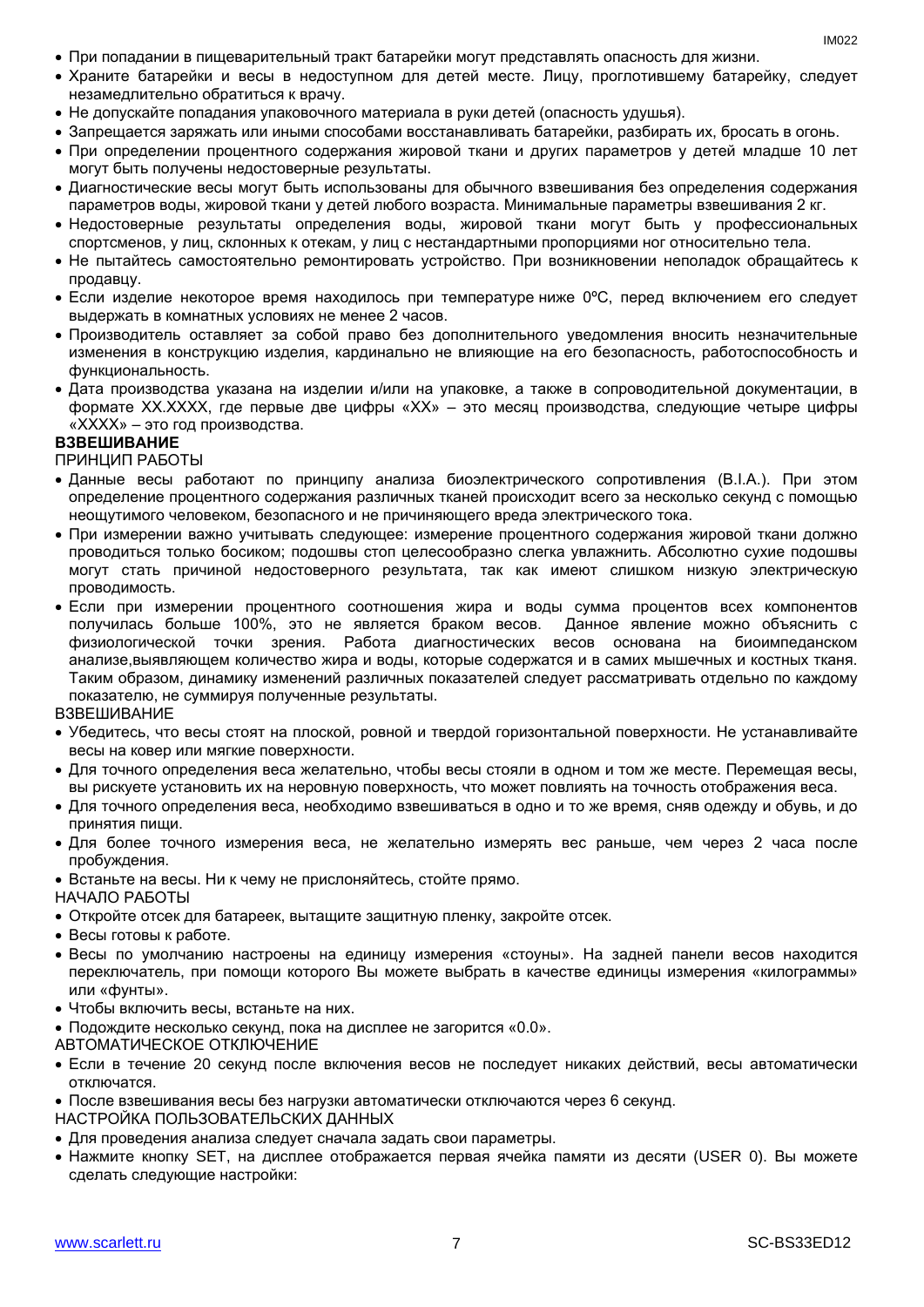| Показания<br>дисплея | Значение               |
|----------------------|------------------------|
|                      | Мужской пол            |
|                      | Женский пол            |
| CM(FT;In)            | Poct                   |
| Age                  | Возраст                |
| <b>FAT</b>           | Жир                    |
| <b>TBW</b>           | Вода                   |
| %                    | Процентное соотношение |
|                      |                        |

• Нажимая на кнопки «вверх» или «вниз»,  $\blacktriangledown$  вы можете установить соответствующие значения. Ввод каждого значения следует подтвердить, нажав кнопку SET.

ВВОД ПЕРСОНАЛЬНЫХ ДАННЫХ

Нажмите кнопку SET. На экране высветится поле свободной памяти - номер пользователя, например USER 01. Подтвердите выбор нажатием кнопки SET или выберите следующего свободного пользователя, нажимая

кнопки  $\nabla$ , например USER 02. Нажмите SET, чтобы перейти к дальнейшим настройкам.

• Далее высветится символ «мужчина»  $\mathbb W$  или «женщина»  $\mathbb Z$ . Подтвердите выбор нажатием кнопки SET

или выберите свой пол. нажимая кнопки  $\blacktriangledown$ .

- Нажмите SET, чтобы перейти к дальнейшим настройкам.
- Аналогично задайте параметры возраста (age) и роста (cm).
- Для подтверждения каждого параметра нажимайте кнопку SET.
- После подтверждения последнего параметра (рост, cm). На экране высветиться 0,0 KG и номер пользователя, например USER 02. Начните взвешивание. Во время взвешивания стойте неподвижно, чтобы показание стабилизировалось
- Внимание: при измерении не должно быть контакта между обеими ступнями, икрами, голенями и бедрами. В противном случае измерение не может быть выполнено должным образом.
- Вначале на дисплее будет показан ваш вес, затем через несколько секунд вы увидите на дисплее следующую информацию, которая будет отображаться поочередно:

| Показания | Значение               |
|-----------|------------------------|
| дисплея   |                        |
| FAT       | Жир                    |
| TRW       | Вода                   |
| $\%$      | Процентное соотношение |

Данные сообщают, в какой форме вы находитесь на данный момент (см. таблицу).

|         | Женский<br>Мужской |           |              |           |              |         |
|---------|--------------------|-----------|--------------|-----------|--------------|---------|
| Возраст | Жир                | Вода      | Жир          | Вода      | Кол-во жира  | Диплей  |
|         | $4.0 - 20.5$       | 66.0-54.7 | $4.0 - 15.5$ | 66.0-58.1 | Недостаток   |         |
| $≤30$   | 20.6-25.0          | 54.6-57.6 | 15.6-20.0    | 58.0-55.0 | Норма        | 0       |
|         | 25.1-30.5          | 51.5-47.8 | 20.1-24.5    | 54.9-51.9 | Избыток      | +       |
|         | 30.6-50.0          | 47.7-34.4 | 24.6-50.0    | 51.8-34.4 | Излишний вес | $^{++}$ |
|         | $4.0 - 25.0$       | 66.0-51.6 | $4.0 - 19.5$ | 66.0-55.4 | Недостаток   |         |
| >30     | 25.1-30.0          | 51.5-48.1 | 19.6-24.0    | 55.3-52.3 | Норма        | 0       |
|         | $30.1 - 35.0$      | 48.0-44.7 | 24.1-28.5    | 52.2-49.2 | Избыток      | ÷       |
|         | $30.1 - 50.0$      | 44.6-34.4 | 28.6-50.0    | 49.1-34.4 | Излишний вес | $++$    |

#### **СООБЩЕНИЯ НА ДИСПЛЕЕ**

 ВНИМАНИЕ: Если дисплей показывает сообщение об ошибке, дождитесь пока прибор не отключится. Включите его заново, чтобы перезапустить операцию. Если сообщение об ошибке не пропало, выньте батарейки из отсека для батареек на 10 секунд, после чего вставьте их обратно и включите прибор.

| Индикаторы | Значение                                                                                                                                                               |
|------------|------------------------------------------------------------------------------------------------------------------------------------------------------------------------|
| 8888       | Выбор пользователя и персональных параметров.                                                                                                                          |
| 0000       | Анализ показаний после взвешивания.                                                                                                                                    |
|            | - Неправильное положение весов. Переставьте весы<br>на прямую, твердую поверхность.<br>- Вы стоите на весах, не разувшись. Снимите обувь<br>и заново встаньте на весы. |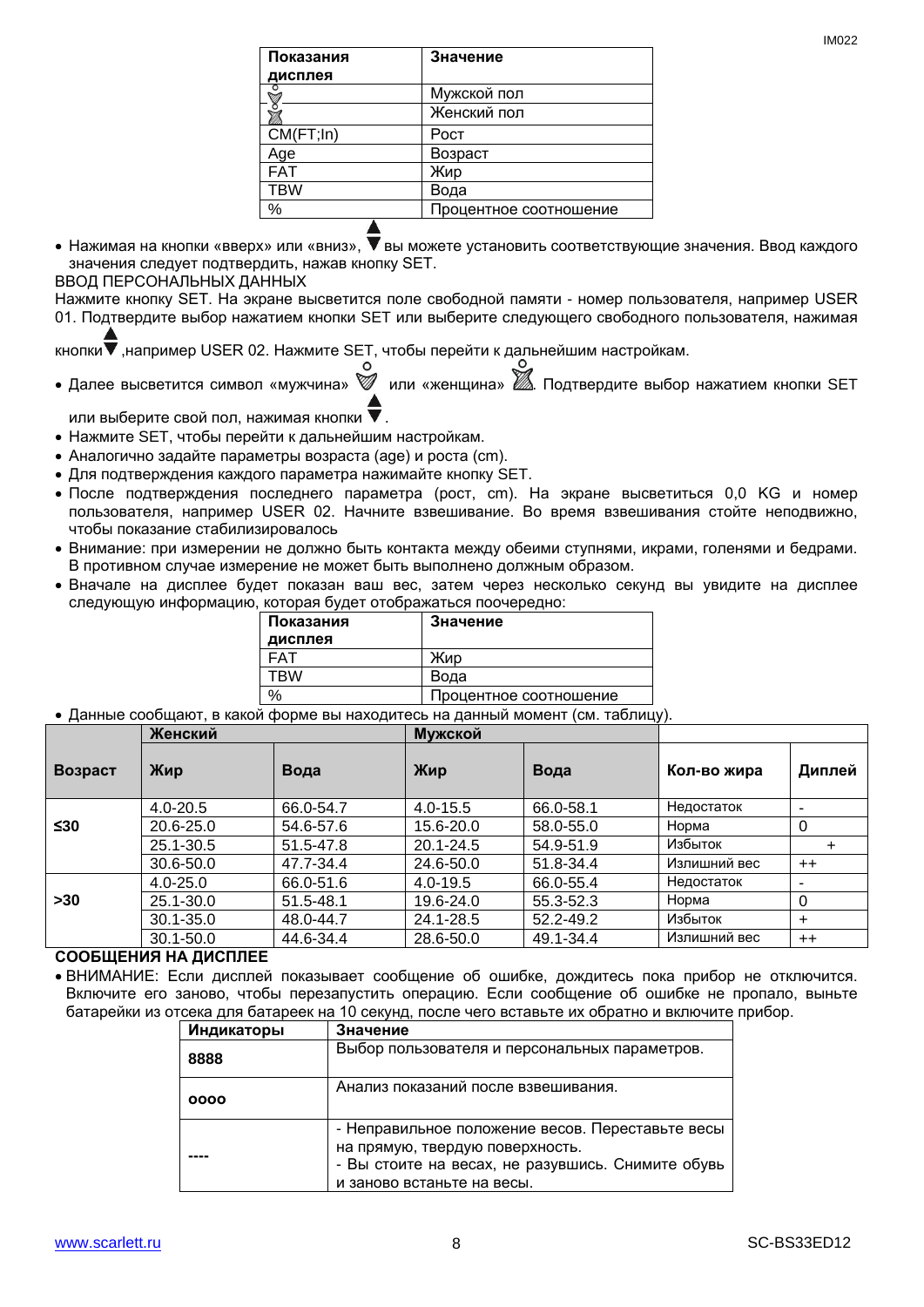IM022

| LO          | Батарейки<br>Индикация<br>батареек.<br>разрядки<br>разряжены, замените на новые. |
|-------------|----------------------------------------------------------------------------------|
|             |                                                                                  |
|             | Индикация высокого %<br>Процентное<br>жира.                                      |
|             | содержание жира является слишком высоким.                                        |
| ErrH        | Рекомендации: следует<br>придерживаться                                          |
|             | низкокалорийной диеты, больше заниматься                                         |
|             | спортом и быть более внимательным к своему                                       |
|             | здоровью.                                                                        |
|             | Индикация низкого% жира. Процентное содержание                                   |
|             | жира является слишком низким. Рекомендации:                                      |
| Errl        | следует придерживаться более питательной диеты и                                 |
|             | быть более внимательным к своему здоровью.                                       |
|             | Индикация перегрузки. Вес превышает максимально                                  |
| <b>FFFF</b> | допустимый вес для взвешивания. Сойдите                                          |
|             | платформы, чтобы избежать повреждения весов.                                     |

#### **ОЧИСТКА И УХОД**

- Протрите весы мягкой тканью с моющим средством и просушите.
- Не применяйте органические растворители, агрессивные химические вещества и абразивные средства. **ХРАНЕНИЕ**
- Выполните требования раздела ОЧИСТКА И УХОД.
- Следите за тем, чтобы во время хранения на весах не было никаких предметов.
- Храните весы в сухом прохладном месте, в горизонтальном положении.

#### **ОБРАЩЕНИЕ С БАТАРЕЙКОЙ**

- Батарейка содержит вредные для организма вещества. Проследите, чтобы маленькие дети не имели доступа к элементам питания. Если кто-либо проглотит элемент питания, следует немедленно обратиться к врачу.
- Регулярно заменяйте батарейку. Используйте при этом элементы одного типа.
- Батарейку следует вставлять с соблюдением полярности.
- Батарейку нельзя перезаряжать или реактивировать с помощью различных средств, не разбирайте их, не бросайте в огонь и не замыкайте накоротко.
- При длительном перерыве в использовании прибора выньте батарейку из прибора.
- Не бросайте элементы питания в огонь. Опасность взрыва!
- Не допускается замыкание зажимов питания.



Данный символ на изделии, упаковке и/или сопроводительной документации означает, что использованные электрические и электронные изделия и батарейки не должны выбрасываться вместе с обычными бытовыми отходами. Их следует сдавать в специализированные пункты приема.

Для получения дополнительной информации о существующих системах сбора отходов обратитесь к местным органам власти.

Правильная утилизация поможет сберечь ценные ресурсы и предотвратить возможное негативное влияние на здоровье людей и состояние окружающей среды, которое может возникнуть в результате неправильного обращения с отходами.

## **UA ІНСТРУКЦІЯ З ЕКСПЛУАТАЦІЇ**

- Шановний покупець! Ми вдячні Вам за придбання продукції торговельної марки SCARLETT та довіру до нашої компанії. SCARLETT гарантує високу якість та надійну роботу своєї продукції за умови дотримання технічних вимог, вказаних в посібнику з експлуатації.
- Термін служби виробу торгової марки SCARLETT у разі експлуатації продукції в межах побутових потреб та дотримання правил користування, наведених в посібнику з експлуатації, складає 2 (два) роки з дня передачі виробу користувачеві. Виробник звертає увагу користувачів, що у разі дотримання цих умов, термін служби виробу може значно перевищити вказаний виробником строк.

#### **ЗАХОДИ БЕЗПЕКИ**

- Уважно прочитайте дану інструкцію перед експлуатацією приладу, щоб запобігти поломок під час користування. Невірне використання може призвести до поломки виробу.
- Використовувати тільки в побуті. Прилад не призначений для виробничого і торгівельного використання.
- Не завдавайте вагам ударних навантажень.
- Не стрибайте на вагах.
- Не перенавантажуйте ваги.
- Забороняється користування вагами особам з медичними імплантатами (наприклад, зі стимуляторами ритму серця), інакше можуть статися збої в роботі імплантатів.
- Не використовувати під час вагітності.
- Увага! Не ставайте на ваги, якщо Ваші ноги або поверхня вагів волога Ви можете посковзнутися!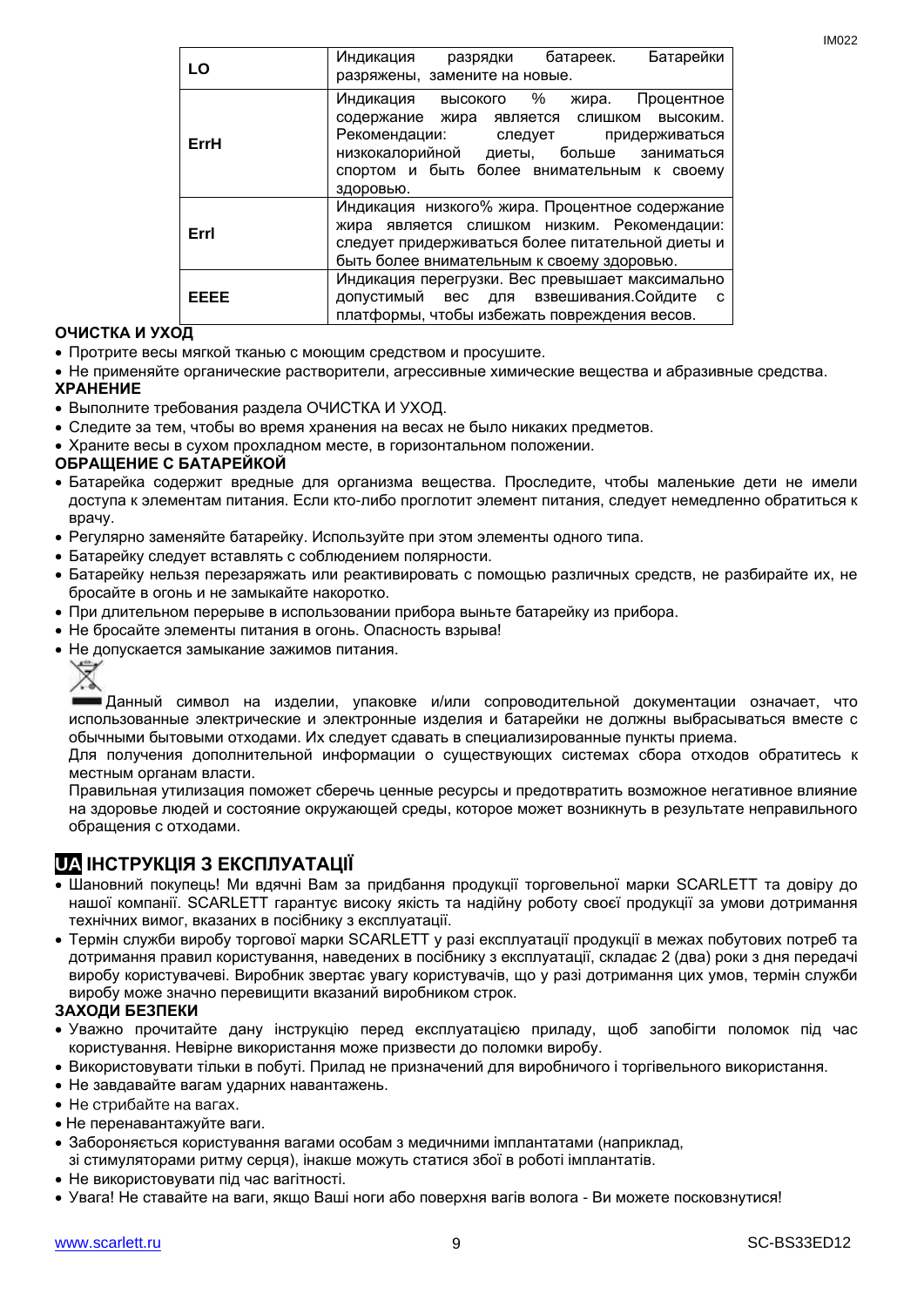- При попаданні у травний тракт батарейки можуть представляти небезпеку для життя.
- Зберігайте батарейки і ваги в недоступному для дітей місці. Особі, яка проковтнула батарейку, слід негайно звернутися до лікаря.
- Не допускайте попадання пакувального матеріалу в руки дітей (безпека задухи).
- Забороняється заряджати або іншими способами відновлювати батарейки, розбирати їх, кидати у вогонь.
- При визначенні процентного вмісту жирової тканини та інших параметрів у дітей молодше 10 років можуть бути отримані неточні результати.
- Діагностичні ваги можуть бути використані для звичайного зважування без визначення вмісту параметрів води, жирової тканини у дітей будь-якого віку. Мінімальні параметри зважування 2 кг.
- Неточні результати визначення вмісту води, жирової тканини можуть бути у професійних спортсменів, в осіб, схильних до набряків, в осіб з нестандартними пропорціями ніг відносно тіла.
- Не намагайтесь самостійно ремонтувати пристрій. У разі виникнення збоїв звертайтесь до найближчого продавця.
- Якщо виріб деякий час знаходився при температурі нижче 0ºC, перед увімкненням його слід витримати у кімнаті не менше 2 годин.
- Виробник залишає за собою право без додаткового повідомлення вносити незначні зміни до конструкції виробу, що кардинально не впливають на його безпеку, працездатність та функціональність.
- Дата виробництва вказана на виробі та/або на пакування, а також у супроводжуючій документації у форматі XX.XXXX, де перші дві цифри «XX» – це місяць виробництва, наступні чотири цифри «XXXX» – це рік виробництва.
- Обладнання відповідає вимогам Технічного регламенту обмеження використання деяких небезпечних речовин в електричному та електронному обладнанні.

#### **ЗВАЖУВАННЯ**

#### ПРИНЦИП РОБОТИ

- Ці ваги працюють за принципом аналізу біоелектричного опору (B.I.A.). При цьому визначення процентного вмісту різних тканин відбувається всього за декілька секунд за допомогою не відчутного людиною, безпечного електричного струму, що не задає шкоди.
- При визначенні важливо враховувати наступне: визначення процентного вмісту жирової тканини повинно проводитися тільки босоніж; підошви стоп доцільно злегка зволожити. Абсолютно сухі підошви можуть стати причиною невірного результату, бо мають дуже низьку електропровідність.
- У процесі вимірювання стійте нерухомо.
- Якщо під час вимірювання процентного співвідношення жиру та води сума відсотків усіх компонентів складає більше 100%, це не є браком вагів. Це явище можна пояснити з фізіологічної точки зору. Робота діагностичних вагів заснована на біоімпедансному аналізі, що виявляє кількість жиру та води, що містяться і в самих м'язових та кісткових тканинах. Таким чином, динаміку змін різних показників слід розглядати окремо за кожним показником, не підсумовуючи отримані результати.

#### ЗВАЖУВАННЯ

- Переконайтесь, що ваги стоять на плоскій, рівній та твердій горизонтальній поверхні. Не розташовуйте ваги на килимі або на м'яких поверхнях.
- Для точного визначення ваги пожадана, щоб прилад стояв в одному і тому же місті. Коли ви переміщаєте ваги, ви ризикуєте встановіть їх на нерівну поверхню, що може вплинути на точність відображення ваги.
- Для точного визначення ваги, необхідно зважуватись в один і той же час, знявши одяг і взуття, і до прийняття їди.
- Для більш точного виміру ваги, не рекомендується виміряти вагу раніше, ніж через 2 години після пробудження.
- Стоячи на вагах, ні до чого не притуляйтесь, стійте прямо.
- ПОЧАТОК РОБОТИ
- Відкрийте відсік для батарейок, витягніть захисну плівку, закрийте відсік.
- Ваги готові до роботи.
- Ваги за умовчанням налаштовані на одиницю вимірювання «стоуни». На задній стінці вагів знаходиться перемикач, за допомогою якого Ви можете обрати в якості одиниці вимірювання «кілограми» або «фунти».
- Щоб увімкнути ваги, встаньте на них.
- Почекайте декілька секунд, поки на дисплеї не засвітиться «0.0».
- АВТОМАТИЧНЕ ВІДКЛЮЧЕННЯ
- Якщо протягом 20 секунд після увімкнення вагів не послідує ніяких дій, ваги автоматично вимкнуться.
- Після звужування ваги без навантаження автоматично вимикаються через 6 секунд.
- НАСТРОЙКА ДАНИХ КОРИСТУВАЧА
- Для проведення аналізу задайте спочатку свої параметри.
- Натисніть кнопку SET, на дисплеї відобразиться перша комірка пам'яті з дев'яти(USER0). Ви можете зробити наступні настройки: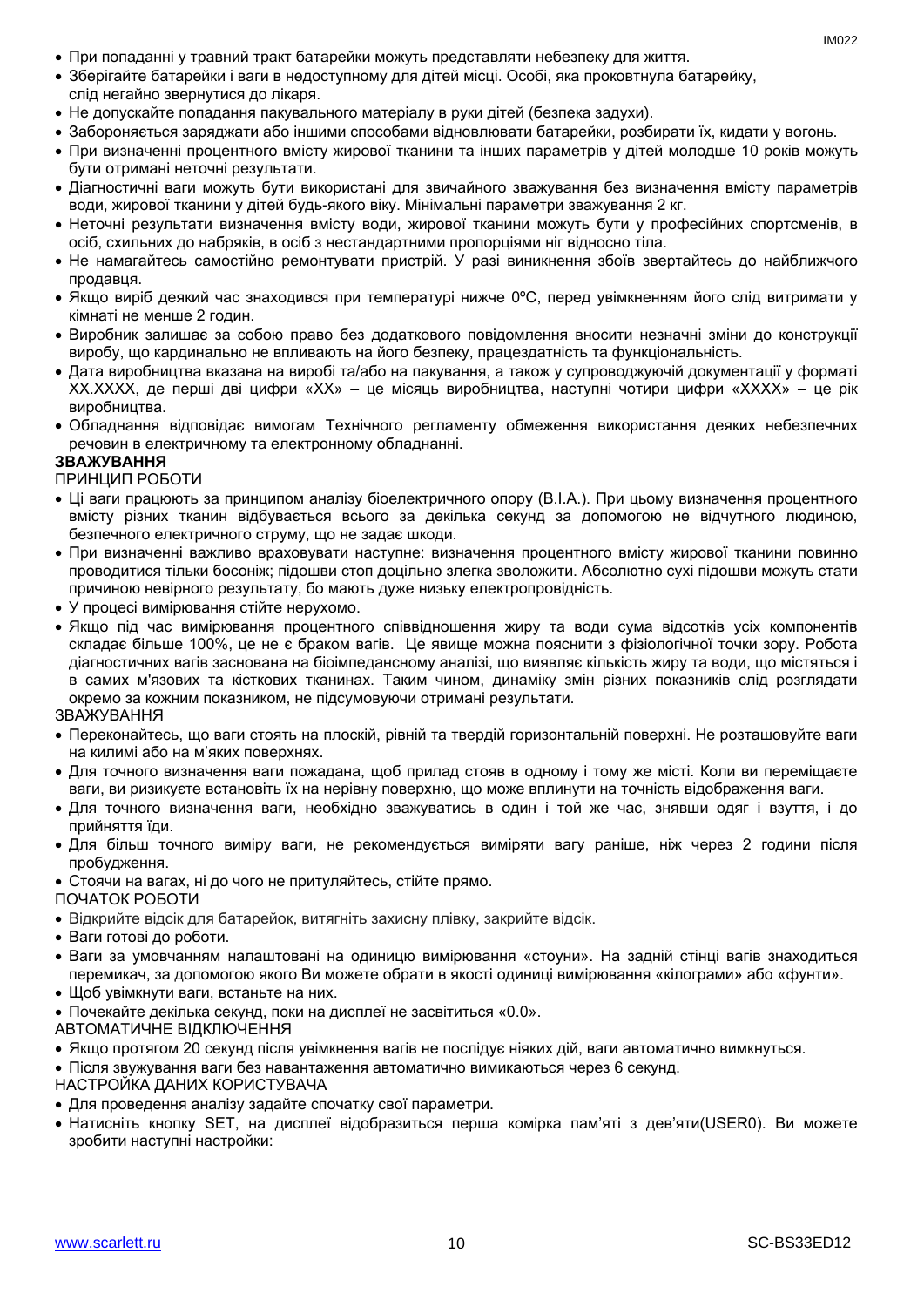| Показники  | Значення                 |
|------------|--------------------------|
| дисплею    |                          |
|            | Чоловіча стать           |
|            | Жіноча стать             |
| CM(FT;In)  | Зріст                    |
| Age        | Bik                      |
| <b>FAT</b> | Жир                      |
| TBW        | Вода                     |
| %          | Процентне співвідношення |
|            |                          |

- Натискаючи на кнопки «вгору» або «вниз», V Ви можете встановити відповідні значення. Шляхом натискання кнопки SET, необхідно підтвердить введення кожного значення. ВВЕДЕННЯ ОСОБИСТИХ ДАНИХ
- Натисніть кнопку SET. На екрані висвітиться поле вільної пам'яті номер користувача, наприклад USER 01. Шляхом натискання SET, підтвердьте свій вибір, або оберіть наступного вільного користувача, натискаючи

кнопки ,наприклад USER 02. Натисніть SET, Щоб перейти до наступних настройок.

• Далі засвітиться символ «чоловік»  $\mathbb V$  або «жінка»  $\mathbb Z$ . Підтвердить вибір натисканням кнопки SET або

оберіть свою стать, натискаючи кнопки .

- Натисніть SET, щоб перейти до наступних настройок.
- Аналогічно задайте параметри віку (age) та зросту (cm).
- Для підтвердження кожного параметра натискайте кнопку SET.
- Після підтвердження останнього параметра (зріст, cm). На екрані засвітиться 0,0 KG та номер користувача, наприклад USER 2. Почніть зважування. Під час зважування стійте нерухомо, щоб показання стабілізувалося.
- Увага: під час вимірювання між обома ступнями, литками, гомілками й стегнами не має бути контакту. Інакше вимірювання не може бути виконано належним чином.
- Спочатку на дисплеї буде показана ваша вага, потім через декілька секунд Ви побачите на дисплеї наступну інформацію, яка відображатиметься за чергою:

| Показники | Значення                 |
|-----------|--------------------------|
| дисплею   |                          |
| FAT       | Жир                      |
| TBW       | Вода                     |
| $\%$      | Процентне співвідношення |
|           |                          |

Дані повідомляють про те, в якій формі Ви знаходитеся на даний час (див. таблицю)

|            | Жінки         |           | Чоловіки     |           |                 |                |
|------------|---------------|-----------|--------------|-----------|-----------------|----------------|
| <b>Bik</b> | Жир           | Вода      | Жир          | Вода      | Жир             | Дисплей        |
| $\leq 30$  | $4.0 - 20.5$  | 66.0-54.7 | $4.0 - 15.5$ | 66.0-58.1 | Нестача<br>жиру | ٠              |
|            | 20.6-25.0     | 54.6-57.6 | 15.6-20.0    | 58.0-55.0 | Норма           | $\Omega$       |
|            | 25.1-30.5     | 51.5-47.8 | 20.1-24.5    | 54.9-51.9 | Надлишок жиру   | $\pm$          |
|            | 30.6-50.0     | 47.7-34.4 | 24.6-50.0    | 51.8-34.4 | Огрядність      | $++$           |
|            | $4.0 - 25.0$  | 66.0-51.6 | $4.0 - 19.5$ | 66.0-55.4 | Нестача         |                |
| >30        |               |           |              |           | ЖИРУ            |                |
|            | 25.1-30.0     | 51.5-48.1 | 19.6-24.0    | 55.3-52.3 | Норма           | $\overline{0}$ |
|            | $30.1 - 35.0$ | 48.0-44.7 | 24.1-28.5    | 52.2-49.2 | Надлишок жиру   | $+$            |
|            | $30.1 - 50.0$ | 44.6-34.4 | 28.6-50.0    | 49.1-34.4 | Огрядність      | $++$           |

#### **ПОВІДОМЛЕННЯ НА ДИСПЛЕЇ**

 УВАГА: Якщо на дисплеї з'являється повідомлення про помилку, дочекайтеся, поки прилад не вимкнеться. Увімкніть його знову, щоб перезапустити операцію. Якщо повідомлення про помилку не згасло, вийміть батареї з відсіку для батарей на 10 секунд, після чого вставте їх назад й увімкніть прилад.

| Індикатори | Значення                                      |
|------------|-----------------------------------------------|
| 8888       | Вибір користувача та персональних параметрів. |
| 0000       | Аналіз показників після зважування.           |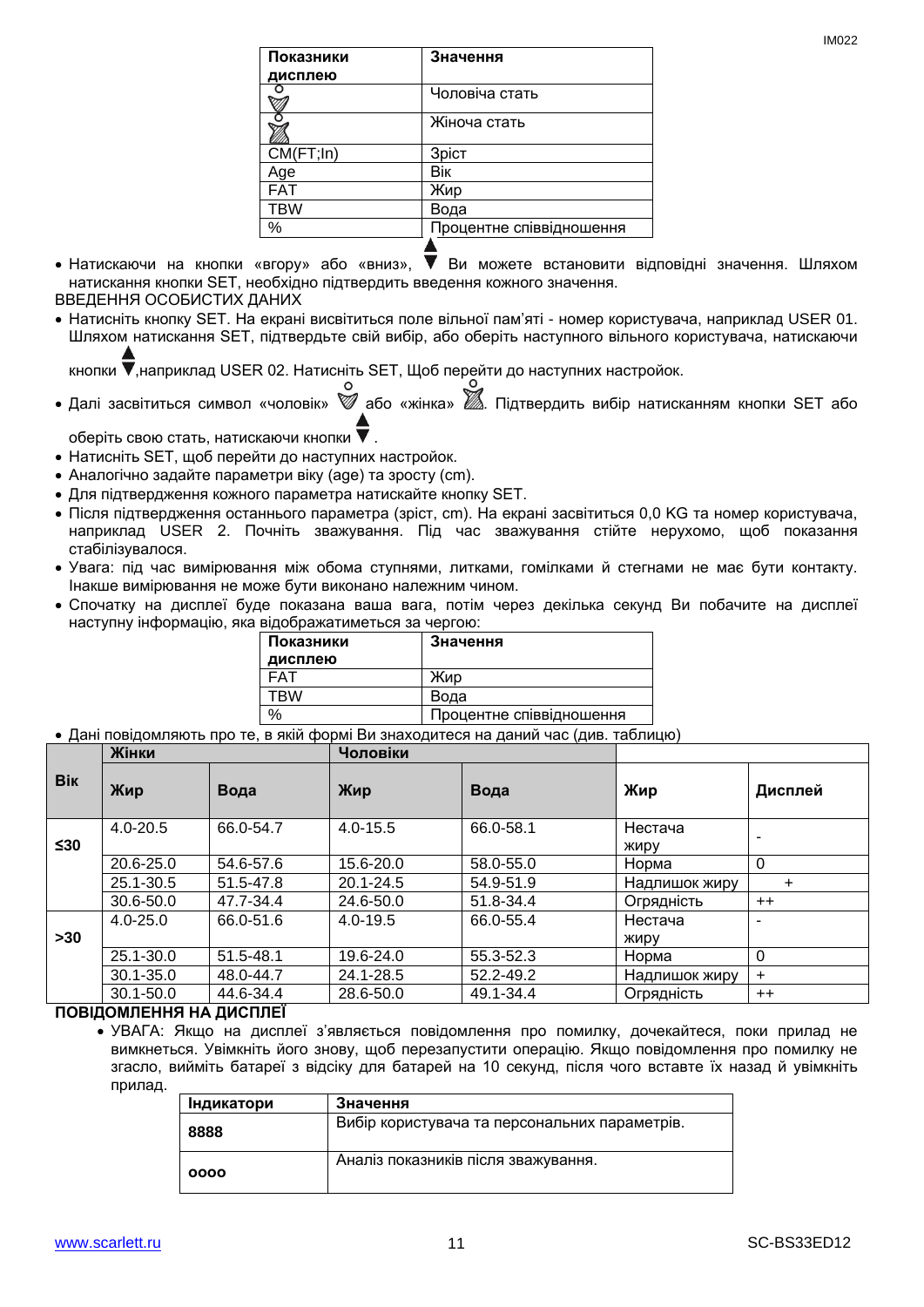|      | - Неправильне положення вагів. Переставте ваги на<br>пряму тверду поверхню.             |
|------|-----------------------------------------------------------------------------------------|
|      | - Ви стоїте на вагах, не роззувшись. Роззуйтесь та                                      |
|      | встаньте на ваги знов.                                                                  |
|      | Індикація розрядки батарей. Батареї розряджені,                                         |
| LO   | будь ласка, замінить їх на нові.                                                        |
|      | Індикація високого % жиру. Процентний вміст жиру є                                      |
| ErrH | дуже високим. Рекомендації: слід дотримуватися                                          |
|      | низькокалорійної дієти, більше займатися спортом і<br>бути уважнішим до свого здоров'я. |
|      | Індикація низького % жиру. Процентний вміст жиру є                                      |
| Errl | дуже низьким. Рекомендації: слід дотримуватися                                          |
|      | більш поживної дієти та бути уважнішим до свого                                         |
|      | здоров'я.                                                                               |
|      | Індикація перевантаження. Вага перевищує                                                |
| EEEE | максимально допустиму вагу для зважування. Будь                                         |
|      | ласка, зійдіть з платформи, щоб уникнути                                                |
|      | пошкодження вагів.                                                                      |

#### **ОЧИЩЕННЯ ТА ДОГЛЯД**

- Протріть ваги м'якою тканиною з миючим засобом та просушить.
- Не вживайте органічних розчинників, агресивних хімічних речовин та абразивних засобів. **ЗБЕРІГАННЯ**
- Виконайте вимоги розділу ОЧИЩЕННЯ ТА ДОГЛЯД.
- Стежте за тим, щоб під час збереження на вагах не було ніяких предметів.
- Зберігайте ваги у сухому прохолодному місці.

#### **ПОВОДЖЕННЯ З БАТАРЕЙКОЮ**

- Батарейка містить шкідливі для організму речовини. Прослідкуйте, щоб маленькі діти не мали доступу до елементів живлення. Якщо хтось проковтне елемент живлення, слід негайно звернутись до лікаря.
- Регулярно здійснюйте заміну батарейки. Використовуйте при цьому елементи одного типу.
- Батарейку не можна перезаряджати чи реактивувати за допомогою різних засобів, не розбирайте їх, не кидайте у вогонь та не допускайте виникнення короткого замикання.
- Розряджена батарейка може стати причиною несправності приладу. У разі довготривалої перерви у використанні приладу вийміть батарейку з приладу.
- Не кидайте елементи живлення у вогонь. Небезпека вибуху!
- Не допускається замикання затискачів живлення.

Цей символ на виробі, упаковці та/або в супровідній документації означає, що електричні та електронні вироби, а також батарейки, що були використані, не повинні викидатися разом із звичайними побутовими відходами. Їх потрібно здавати до спеціалізованих пунктів прийому.

Для отримання додаткової інформації щодо існуючих систем збору відходів зверніться до місцевих органів влади.

Належна утилізація допоможе зберегти цінні ресурси та запобігти можливому негативному впливу на здоров'я людей і стан навколишнього середовища, який може виникнути в результаті неправильного поводження з відходами.

### **KZ ПАЙДАЛАНУ ЖӨНІНДЕГІ НҰСҚАУЛЫҚ**

- Құрметті сатып алушы! SCARLETT сауда таңбасының өнімін сатып алғаныңыз үшін және біздің компанияға сенім артқаныңыз үшін Сізге алғыс айтамыз. Іске пайдалану нұсқаулығында суреттелген техникалық талаптар орындалған жағдайда, SCARLETT компаниясы өзінің өнімдерінің жоғары сапасы мен сенімді жұмысына кепілдік береді.
- SCARLETT сауда таңбасының бұйымын тұрмыстық мұқтаждар шеңберінде пайдаланған және іске пайдалану нұсқаулығында келтірілген пайдалану ережелерін ұстанған кезде, бұйымның қызмет мерзімі бұйым тұтынушыға табыс етілген күннен бастап 2 (екі) жылды құрайды. Аталған шарттар орындалған жағдайда, бұйымның қызмет мерзімі өндіруші көрсеткен мерзімнен айтарлықтай асуы мүмкін екеніне өндіруші тұтынушылардың назарын аударады.

#### **ҚАУІПСІЗДІК ШАРАЛАРЫ**

- Аспапты пайдаланған кезде бұзып алмас үшін оны пайдаланар алдында осы нұсқаулықты зейін салып оқып шығыңыз. Дұрыс пайдаланбау аспаптың бұзылуына әкеліп соғуы мүмкін.
- Тек тұрмыстық мақсаттарда ғана пайдалану керек. Аспап өнеркәсіптік және сауда-саттық мақсатына қолдануға арналмаған.
- Таразының ұрылып-соғылуына жол бермеңіз.
- Таразының стінде секірменз.
- Таразыға артық салмақ түсірмеңіз.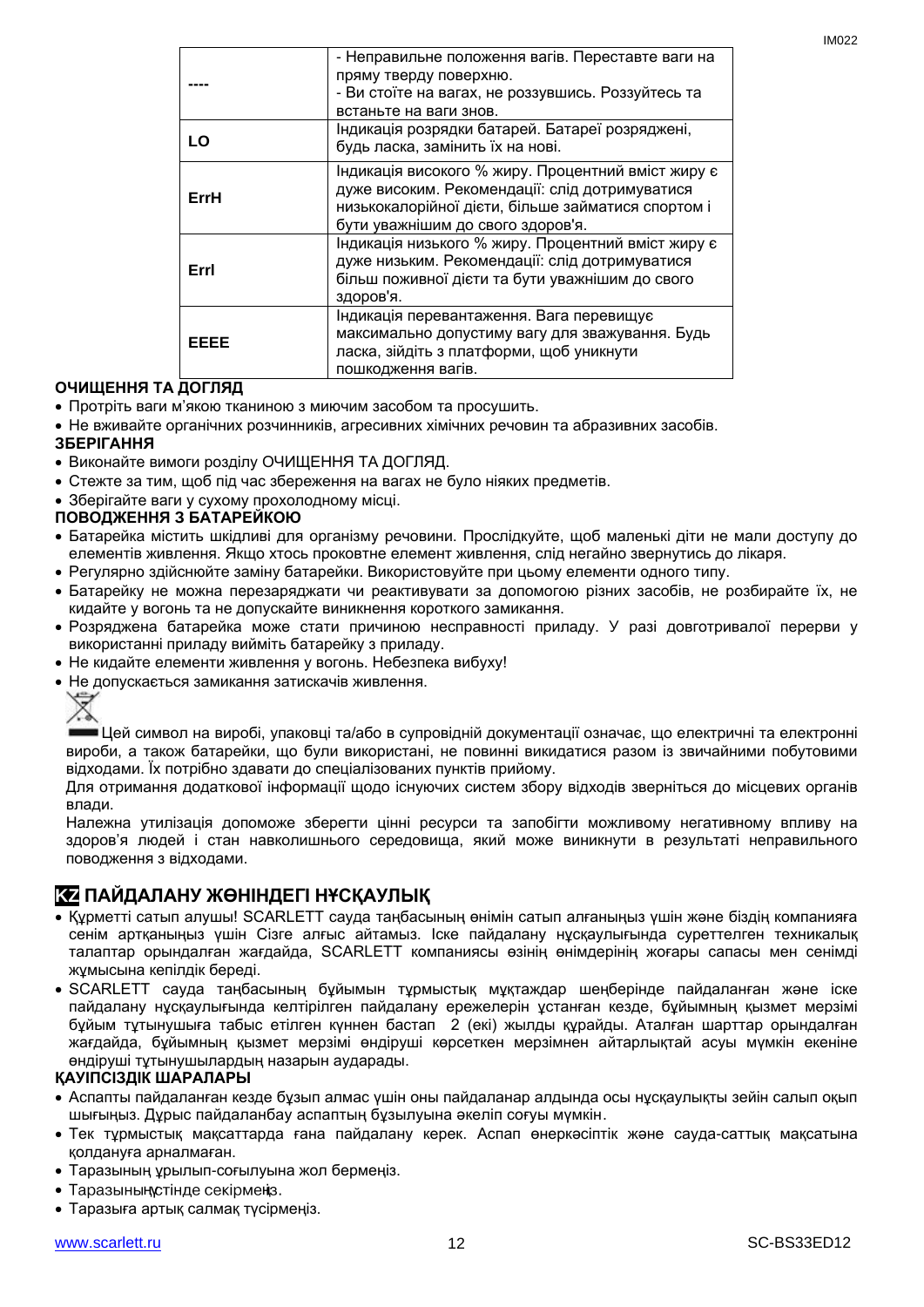- Медициналық қондырымдары (имплантаттары, мысалы, жүрек ырғағы стимуляторлары) бар адамдардың таразыны пайдалануына тыйым салынады. Пайдаланған жағдайда қондырымдардың жұмысында іркіліс орын алуы мүмкін.
- Жүктілік кезінде пайдалануға болмайды.
- Назар аударыңыз! Егер аяғыңыз немесе таразының беткі қабаты дымқыл болса, оның үстіне шықпаңыз тайып кетуіңіз мүмкін!
- Ас қорыту жолына түсіп кетсе, батареялар өмірге қатер төндіруі мүмкін.
- Батареяларды балалардың қолы жетпейтін жерде сақтаңыз. Батареяны жұтып қойған адам дереу дәрігерге көрінуге тиіс.
- Орауыш материалдың балалардың қолына түсуіне жол бермеңіз (тұншығып қалу қатері бар).
- Батареяларды зарядтауға немесе басқа тәсілдермен қалпына келтіруге, оларды бөлшектеуге, отқа тастауға тыйым салынады.
- 10 жасқа толмаған балалардың майлы тіндерінің пайыздық құрамын және басқа параметрлерін айқындаған кезде дәйексіз, дұрыс емес нәтижелер алынуы мүмкін.
- Диагностикалық таразыны кез келген жастағы балалардың денесіндегі судың, майлы тіндердің және бұлшық ет массасының параметрлерін айқындамастан, әдеттегідей өлшену үшін пайдалануға болады. Ең кіші өлшену параметрлері – 2 кг.
- Судың, майлы тіндердің және бұлшық ет массасының параметрлерін айқындаудағы дұрыс емес нәтижелер кәсіпқой спортшыларда, ісінуге бейім адамдарда, дене тұрқына қатысты аяғының мөлшерлері қалыптан тыс адамдарда болуы мүмкін.
- Құрылғыны өз бетіңізбен жөндеуге әрекет жасамаңыз. Істен сатушыға хабарласыңыз.
- Егер бұйым біршама уақыт 0ºC-тан төмен температурада тұрса, іске қосар алдында оны кем дегенде 2 сағат бөлме температурасында ұстау керек.
- Өндіруші бұйымның қауіпсіздігіне, жұмыс өнімділігі мен жұмыс мүмкіндіктеріне түбегейлі әсер етпейтін болмашы өзгерістерді оның құрылмасына қосымша ескертпестен енгізу құқығын өзінде қалдырады.
- Жасап шығарылған күні бұйымда және (немесе) қаптамада, сондай-ақ ілеспе құжаттамада, XX.XXXX пішімінде көрсетілген, мұндағы алғашқы екі сан «XX» – жасап шығарылған айы, келесі төрт сан «XXXX» – жасап шығарылған жылы.

#### **ӨЛШЕНУ**

ЖҰМЫСЫ

- Осы таразы биоэлектрлік қарсыласуды (B.I.A.) талдау қағидасы бойынша жұмыс істейді. Бұл орайда түрлі тіндердің пайыздық құрамын айқындау адам сезбейтін, қауіпсіз әрі зиян келтірмейтін электр тоғының көмегімен небары бірнеше секундта іске асады.
- Өлшену кезінде мынаны ескерудің маңызы зор: майлы тіннің пайыздық құрамын тек жалаңаяқ тұрып өлшеу керек; табанды сәл сулаған дұрыс. Табан мүлде құрғақ болса, бұл қанағаттанарлықсыз нәтиже алынуына себеп болуы мүмкін, өйткені табанның электрлік өткізгіштігі тым төмен.
- Егер майдың, бұлшық ет тінінің, сүйек массасының және құрамдастардың сомасы 100%-дан артық болып шықса, бұл таразының ақаулығы емес. Бұл құбылысты физиологиялық тұрғыдан түсіндіруге болады. Диагностикалық таразының жұмысы биоимпеданстық талдауға негізделген, ол бұлшық ет пен сүйек тіндерінің өздерінің де құрамында болатын май мен судың мөлшерін анықтайды. Сондықтан, алынған нәтижелерді қоспастан, түрлі көрсеткіштердің өзгеру динамикасын әр көрсеткіш бойынша бөлек қарастырған дұрыс.

#### ӨЛШЕНУ

- Таразының жайпақ тегіс жазық жерде тұрғанына көз жеткізіңіз. Таразыны кілемнің немесе жұмсақ заттардың үстіне қоймаңыз.
- Салмақты дәл айқындау үшін таразының үнемі бір жерде тұрғаны дұрыс. Таразының орнын ауыстырған кезде оны тегіс емес жерге қоюыңыз ықтимал, ал бұл салмақтың дәл көрсетілуіне әсер етуі мүмкін.
- Салмақты дәл айқындау үшін үнемі бір уақытта, киіміңіз бен аяқ киіміңізді шешіп, тамақтанардан бұрын өлшену керек.
- Салмақты барынша дәл айқындау үшін ұйқыдан тұрғаннан кейін 2 сағат өтпей тұрып салмақты өлшемеген жөн.
- Таразының үстіне шығыңыз. Ештеңеге сүйенбей, тік тұрыңыз.

ЖҰМЫСТЫ БАСТАУ

- Батарея бөлімін ашыңыз, қорғаныс қабатын алып тастап, содан кейін қақпағын жабыңыз.
- Таразы жұмысқа дайын.
- Таразы әдепкі бойынша «стоун» өлшем бірлігіне бапталған. Таразының артқы қабырғасында ажыратқыш бар, оның көмегімен Сіз өлшем бірлігі ретінде «килограмм» немесе «фунт» мәнін таңдай аласыз.
- Таразыны іске қосу үшін оның үстіне шығыңыз.
- Бейнебетте «0.0» белгісі жанғанша бірнеше секунд күтіңіз.
- АВТОМАТТЫ ТҮРДЕ СӨНУ
- Егер таразыны іске қосқаннан кейін 20 секунд ішінде ешқандай іс-әрекет жасалмаса, таразы автоматты түрде сөнеді.
- Өлшенгеннен кейін үстінде жүгі жоқ таразы 6 секундтан кейін автоматты түрде сөнеді.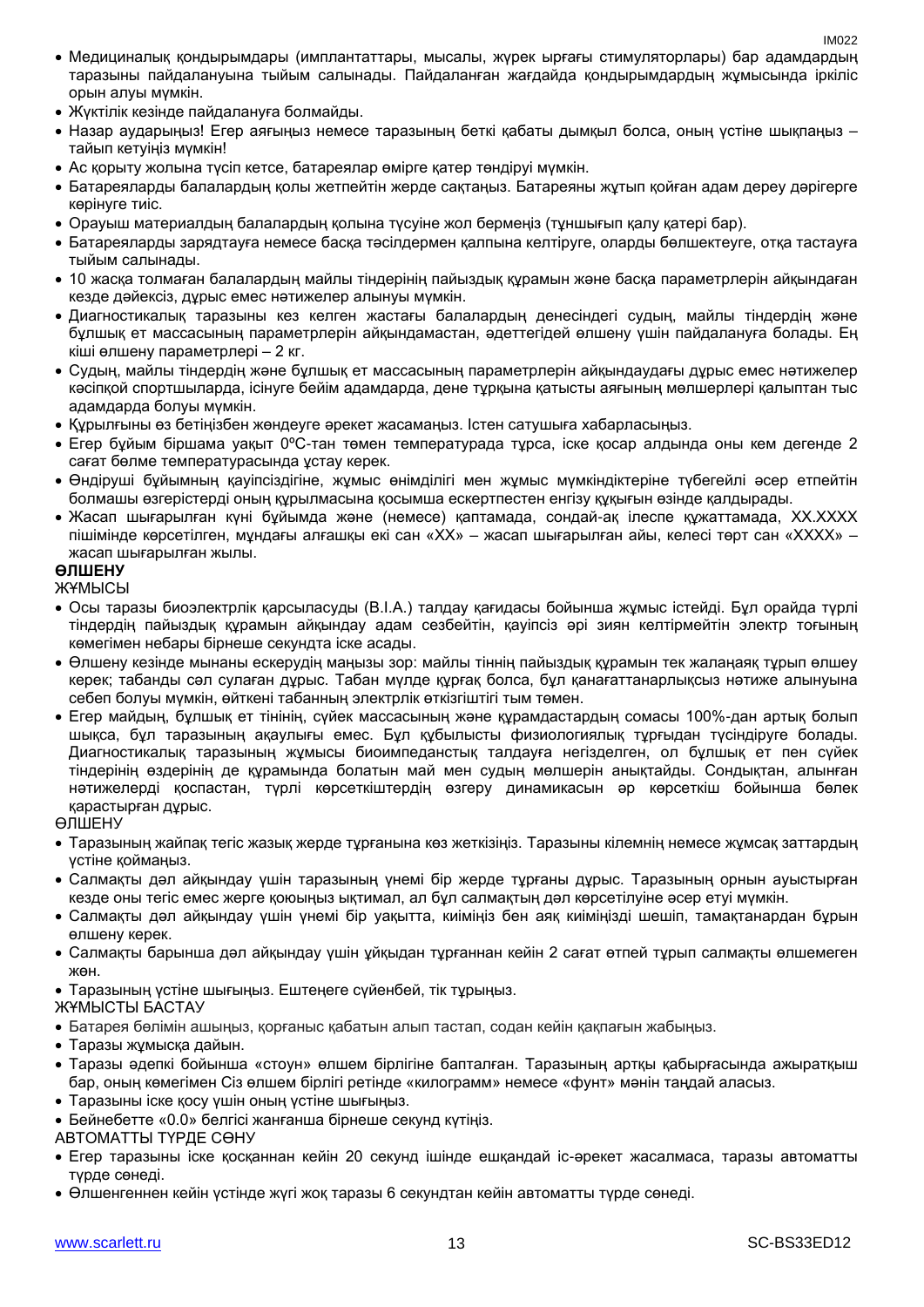#### ПАЙДАЛАНУШЫ ДЕРЕКТЕРІН ЛАЙЫҚТАУ

- Талдау жасау үшін ең әуелі өзіңіздің параметрлеріңізді енгізу керек.
- SET түймешігін басыңыз, сонда бейнебетте тоғыз жады ұяшығының біріншісі (USER0) көрсетіледі. Келесі параметрлерді орнатуға болады:

| Бейнебеттегі<br>көрсеткіштер | Мәні                 |
|------------------------------|----------------------|
|                              | Ер адам              |
|                              | Әйел адам            |
| CM(FT;In)                    | Бойы                 |
| Age                          | Жасы                 |
| <b>FAT</b>                   | Май                  |
| <b>TBW</b>                   |                      |
| %                            | Пайыздық арақатынасы |
|                              |                      |

- «Жоғары» немесе «төмен» түймешіктерін басу арқылы тиісті мәндерді орнатуыңызға болады. Әр мәннің енгізілгенін SET түймешігін басу арқылы растау керек. ЖЕКЕ ДЕРЕКТЕРДІ ЕНГІЗУ
- SET түймешігін басыңыз. Бейнебетте бос жады өрісі пайдаланушының нөмірі, мысалы USER 01

жарықтанады. Таңдауыңызды SET түймешігін басу арқылы растаңыз немесе  $\blacktriangledown$  түймешіктерін басу арқылы келесі бос пайдаланушының бос нөмірін, мысалы, USER 02 таңдаңыз. Одан кейінгі параметрлерге өту үшін SET түймешігін басыңыз.

• Одан кейін «ер адам»  $\check{\mathbb{V}}$  немесе «әйел»  $\check{\mathbb{Z}}$  белгішесі жарықтанады. Таңдауыңызды SET түймешігін басу

арқылы растаңыз немесе түймешіктерін басу арқылы өз жынысыңызды таңдаңыз.

- Келесі параметрлерге өту үшін SET түймешігін басыңыз.
- Жасыңыз (age) бен бойыңыздың (cm) параметрлерін де осылайша орнатыңыз.
- Әрбір параметрді растау үшін SET түймешігін басыңыз.
- Соңғы параметр (бой, cm) расталғаннан кейін бейнебетте 0,0 KG көрсеткіші мен пайдаланушы нөмірі, мысалы, USER 2 жарықтанады. Өлшенуді бастаңыз. Өлшенген кезде көрсеткіш тұрақтануы үшін қимылсыз тұрыңыз.
- Ескерту: өлшенген кезде екі аяқтың, балтырдың, сирақтың және санның арасы бір біріне тиіп тұрмауға тиіс. Олай болмаған жағдайда өлшеуді тиісті түрде іске асыру мүмкін емес.
- Әуелі бейнебетте сіздің салмағыңыз көрсетіледі, содан кейін бірнеше секунд өткенде сіз кезек-кезек бейнеленетін төмендегі ақпаратты көресіз:

| Бейнебеттегі | Мәні                 |
|--------------|----------------------|
| көрсеткіштер |                      |
| FAT          | Май                  |
| TRW          |                      |
| $\%$         | Пайыздық арақатынасы |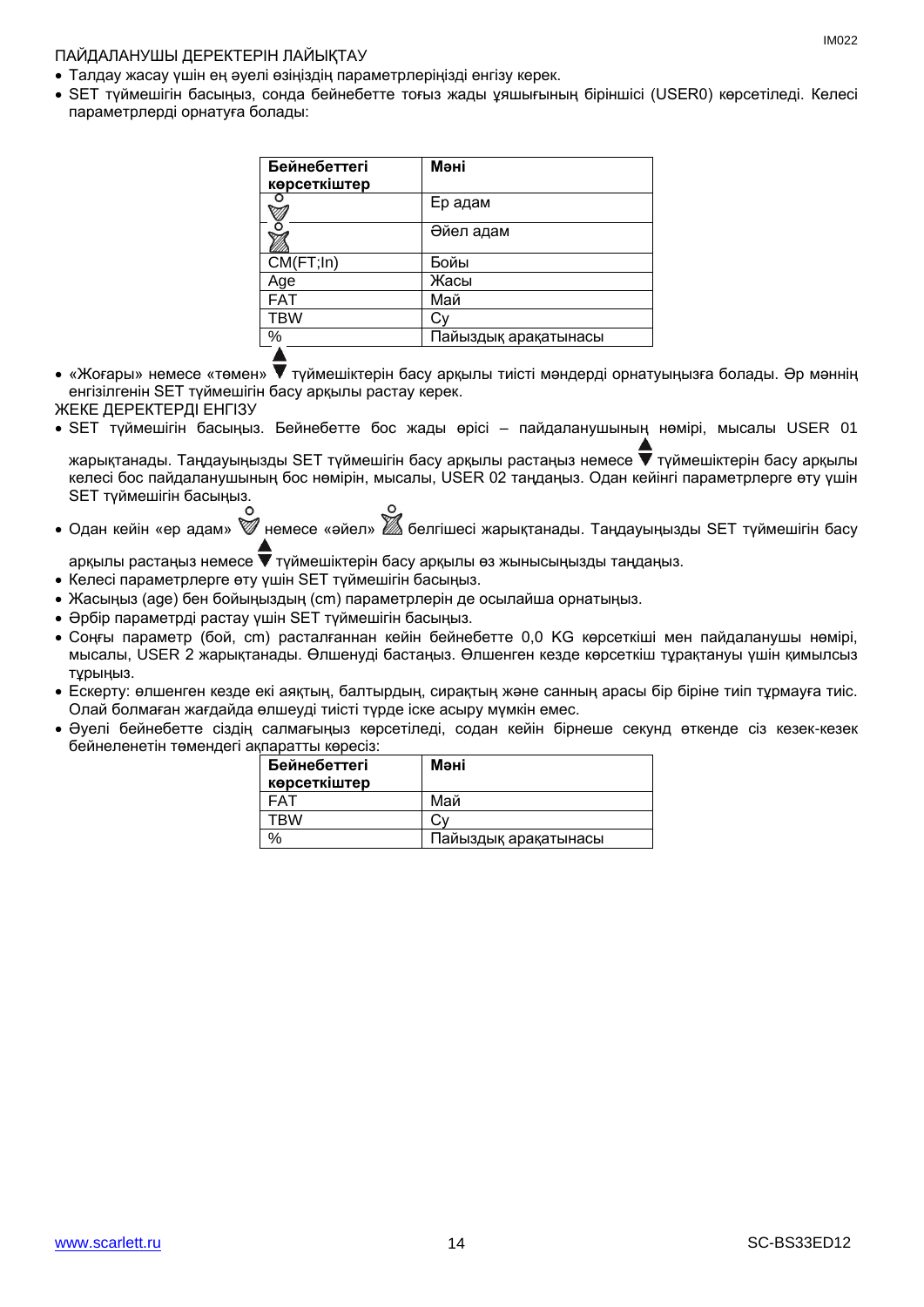Деректер сіздің қазіргі сәтте қандай күйде екеніңізді айтады (кестені қараңыз)

|            | Әйелдер       |           | Ерлер           |           |                    |           |
|------------|---------------|-----------|-----------------|-----------|--------------------|-----------|
| <b>Жас</b> | Май           | Cy        | <b>Body fat</b> | Май       | Май                | Дисплей   |
| ≤30        | $4.0 - 20.5$  | 66.0-54.7 | $4.0 - 15.5$    | 66.0-58.1 | Май<br>жеткіліксіз |           |
|            | 20.6-25.0     | 54.6-57.6 | 15.6-20.0       | 58.0-55.0 | Калыпты            | $\Omega$  |
|            | 25.1-30.5     | 51.5-47.8 | 20.1-24.5       | 54.9-51.9 | Май шамадан        | $\ddot{}$ |
|            |               |           |                 |           | артык              |           |
|            | 30.6-50.0     | 47.7-34.4 | 24.6-50.0       | 51.8-34.4 | Семіздік           | $++$      |
|            | $4.0 - 25.0$  | 66.0-51.6 | 4.0-19.5        | 66.0-55.4 | Май                |           |
| >30        |               |           |                 |           | жеткіліксіз        |           |
|            | 25.1-30.0     | 51.5-48.1 | 19.6-24.0       | 55.3-52.3 | Калыпты            | $\Omega$  |
|            | $30.1 - 35.0$ | 48.0-44.7 | 24.1-28.5       | 52.2-49.2 | Май шамадан        | $+$       |
|            |               |           |                 |           | артык              |           |
|            | $30.1 - 50.0$ | 44.6-34.4 | 28.6-50.0       | 49.1-34.4 | Семіздік           | $++$      |

### **БЕЙНЕБЕТТЕГІ ХАБАРЛАМАЛАР**

 ЕСКЕРТУ: Егер бейнебетте қате туралы хабар көрсетілсе, аспап сөнгенше күте тұрыңыз. Операцияны жаңадан бастау үшін оны қайтадан іске қосыңыз. Егер қате туралы хабар жоғалып кетпесе, батареялар ұяшығынан батареяларды 10 секундқа шығарыңыз да, содан кейін қайтадан салып, аспапты іске қосыңыз.

| Индикаторлар | Мәні                                                                                                                                                                                                                          |
|--------------|-------------------------------------------------------------------------------------------------------------------------------------------------------------------------------------------------------------------------------|
| 8888         | Пайдаланушыны және жеке параметрлерді таңдау.                                                                                                                                                                                 |
| 0000         | Өлшенгеннен кейін көрсеткіштерді талдау.                                                                                                                                                                                      |
|              | Таразының орналасуы дұрыс емес. Таразыны<br>жазық, қатты беткі қабатқа қайта орнатыңыз.<br>Сіз таразыда аяқкиіміңізді шешпей<br>тұрсыз.<br>Аяқкиіміңізді шешіңіз де, таразыға тұрыңыз.                                        |
| LO           | Батареялардың қуаты таусылғанының көрсеткіші.<br>Батареялардың қуаты таусылған,<br>оларды<br>жаңасымен ауыстырыңыз.                                                                                                           |
| <b>ErrH</b>  | Майдың жоғары пайызының (%) көрсеткіші. Майдың<br>пайыздық құрамы тым жоғары. Ұсыныстамалар:<br>нәрлілігі төмен диетаны ұстанып, спортпен көбірек<br>айналысу керек, және өз денсаулығыңызға көбірек<br>көңіл бөлуіңіз қажет. |
| Errl         | Майдың төмен пайызының (%) көрсеткіші. Майдың<br>пайыздық<br>құрамы тым төмен. Ұсыныстамалар:<br>нәрлілігі<br>көбірек<br>диетаны ұстанып,<br>өз<br>денсаулығыңызға көбірек көңіл бөлуіңіз керек.                              |
| <b>EEEE</b>  | Асқын жүк түскенінің көрсеткіші. Салмақ өлшенуге<br>рұқсат етілген ең үлкен салмақтан асады. Таразыны<br>бұзып алмас үшін платформадан түсіңіз.                                                                               |

#### **ТАЗАЛАУ ЖӘНЕ КҮТІП ҰСТАУ**

- Таразыны жуғыш затқа шыланған жұмсақ шүберекпен сүртіп, құрғатыңыз.
- Органикалық еріткіштерді, жеміргіш химиялық заттарды және түрпілі құралдарды қолдануға болмайды. **САҚТАЛУЫ**
- ТАЗАЛАУ ЖӘНЕ КҮТІП ҰСТАУ тарауындағы талаптарды орындаңыз.
- Сақтау барысында таразының үстінде ешқандай заттардың болмауын қадағалаңыз.
- Таразыны құрғақ әрі салқын жерде сақтаңыз.
- Држите је на хладном и сувом месту.

### **БАТАРЕЯНЫ ҚОЛДАНУ**

- Батареяның құрамында ағзаға зиянды заттектер бар. Кішкентай балалардың қорек элементтеріне жете алмауын қадағалаңыз. Егер әлдекім қорек элементін жұтып қойса, дереу дәрігерге көріну керек.
- Батареяны жүйелі түрде ауыстырып тұрыңыз. Бұл орайда бір тұрпатты элементтерді пайдаланыңыз.
- Қорек элементерін қайтадан зарядтауға немесе түрлі құралдардың көмегімен қайта белсендіруге болмайды, оларды бөлшектемеңіз, отқа тастамаңыз және қысқа тұйықтамаңыз.
- Қуаты таусылған батарея аспаптың бұзылуына себеп болуы мүмкін. Аспапты пайдалануда ұзақ уақыт үзіліс болған кезде, батареяны аспаптан шығарып қойыңыз.
- Қорек элементтерін отқа тастамаңыз. Жарылыс қатері бар!
- Қорек қапсырмаларын қысқа тұйықтауға жол берілмейді.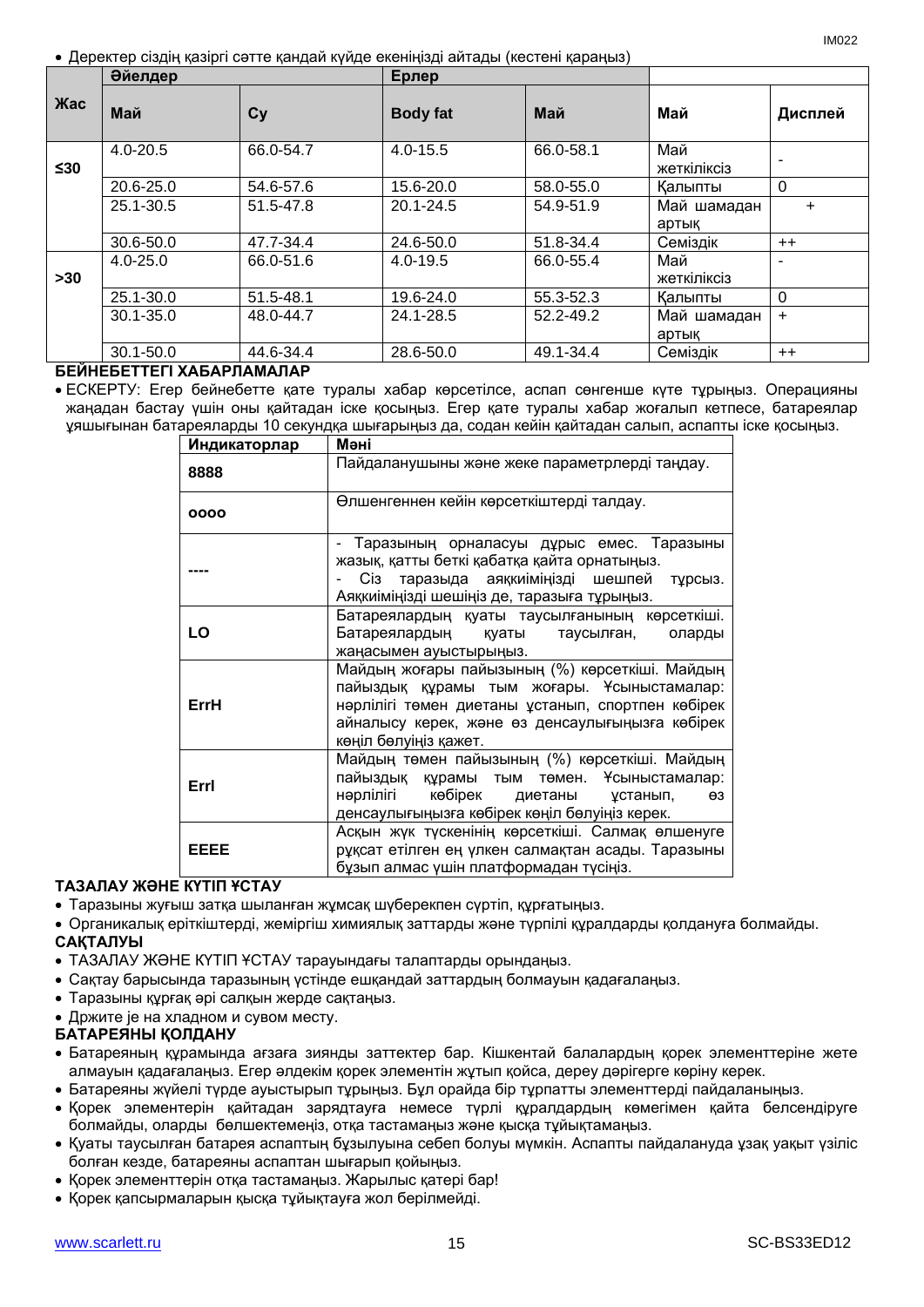

Өнімдегі, қораптағы және/немесе қосымша құжаттағы осындай белгі қолданылған электрлік және электрондық бұйымдар мен батарейкалар кәдімгі тұрмыстық қалдықтармен бірге шығарылмауы керек дегенді білдіреді. Оларды арнайы қабылдау бөлімшелеріне өткізу қажет.

Қалдықтарды жинау жүйелері туралы қосымша мәліметтер алу үшін жергілікті басқару органдарына хабарласыңыз.

Қалдықтарды дұрыс кәдеге жарату бағалы ресурстарды сақтауға және қалдықтарды дұрыс шығармау салдарынан адамның денсаулығына және қоршаған ортаға келетін теріс әсерлердің алдын алуға көмектеседі.

## **EST KASUTUSJUHEND**

#### **OHUTUSABINÕUD**

- Lugege käesolev juhend tähelepanelikult läbi enne seadme kasutamist, et vältida rikkeid. Väär kasutamine võib kaasa tuua toote rikkumise.
- Kasutada ainult kodustel eesmärkidel. Seade ei ole ette nähtud tööstuslikuks ega kaubanduslikuks kasutamiseks.
- Hoidke kaalu löökide eest.
- Ärge hüpake kaalul.
- Ärge koormake kaalu üle.
- Seadet on keelatud kasutada inimestel kes kasutavad meditsiinilisi implantaate (näiteks südame stimulaatorit). See võib tekitada häireid implantaatide töös.
- Mitte kasutada kaalu raseduse ajal.
- Tähelepanu! Ärge astuge kaalule, kui teie jalad või kaalu pind on märjad. Te võite libiseda.
- Seedetrakti sattumisel võivad patareid olla eluohtlikud.
- Hoidke patareisid ja kaalu lastele kättesaamatus kohas. Isikul, kes on patarei neelanud, tuleb pöörduda viivitamatult arsti poole.
- Hoidke ära pakendimaterjali sattumine laste kätte (lämbumisoht).
- Keelatud on laadida või muul viisil taastada patareisid, neid lahti võtta ja tulle visata.
- Rasvkoe protsentuaalse sisalduse ja muude parameetrite määratlemisel alla 10-aastastel lastel võidakse saada ebatäpseid tulemusi.
- Diagnostikakaalu võib kasutada tavaliseks kaalumiseks, määramata vee ja rasvkoe sisaldus ning lihasmassi igas vanuses laste puhul. Minimaalne kaaluparameeter on 2 kg.
- Ebaõigeid tulemusi vee, rasvkoe ja lihasmassi määratlemisel võidakse saada kutselistel sportlastel, isikutel, kes kannatavad tursete all ning neil, kelle jalad on keha suhtes ebaproportsionaalsed.
- Ärge püüdke seadet iseseisvalt remontida. Probleemide ilmnemisel võtke ühendust oma kohaliku edasimüüjaga.
- Kui toode on olnud mõnda aega õhutemperatuuril alla 0 °C, tuleb hoida seda enne sisselülitamist vähemalt 2 tundi toatemperatuuril.
- Tootja jätab endale õiguse teha ette teatamata toote konstruktsioonis väheseid muudatusi, mis ei mõju oluliselt selle ohutusele, töövõimele ja funktsionaalsusele.
- Tootmisaeg on näidatud tootel ja/või pakendil, samuti saatedokumentidel, formaadis XX.XXXX, kus esimesed kaks numbrit XX tähendavad tootmiskuud, järgmised neli numbrit XXXX aga tootmisaastat.

### **KAALUMINE**

- TÖÖPÕHIMÕTE
- See kaal töötab keha bioelektrilise takistuse (B.I.A.) analüüsi põhimõttel. Sealjuures määratakse eri kudede protsendiline sisaldus kõigest mõne sekundi vältel toimiva elektrivoolu abil, mida inimene ei tunne ning mis on ohutu ega ole kahjulik.
- Mõõtmiste puhul tuleb arvesse võtta järgmist: rasvkoe protsentuaalset sisaldust tuleb mõõta ainult paljajalu; jalatallad on soovitatav kergelt niisutada. Täiesti kuivad jalatallad võivad põhjustada ebarahuldavaid mõõtetulemusi, sest neil on liiga madal elektrijuhtivus.
- Kui rasva, lihaskoe, luumassi ja vee protsendilise sisalduse mõõtmisel saadi kõigi nende komponentide summaks üle 100 %, siis ei ole tegemist kaalu praagiga. See nähtus on seletatav füsioloogilisest seisukohast. Diagnostikakaalu töö rajaneb bioimpedantsi analüüsil, millega selgitatakse välja rasva ja vee kogus, mida sisaldavad ka lihas- ja luukoed. Seega tuleb erinevate mõõtmistulemuste muutumisdünaamikat käsitada iga näitaja puhul eraldi, mitte saadud tulemusi kokku liites.

#### KAALUMINE

- Veenduge, et kaal on siledal, ühtlasel ja tugeval horisontaalsel aluspinnal. Ärge pange kaalu vaibale või pehmetele pindadele.
- Täpseks kaalumiseks on soovitatav, et kaal oleks kogu aeg samas kohas. Kaalu ümber paigutades on oht, et panete selle ebaühtlasele pinnale, mis võib kaalumise tulemuse täpsust mõjutada.
- Kehakaalu täpseks määramiseks tuleb end kaaluda ühel ja samal kellaajal, võttes ära rõivad ja jalatsid, ning enne sööki.
- Kehakaalu täpsemaks määramiseks ei ole soovitatav kaaluda end varem kui kaks tundi pärast ärkamist.
- Astuge kaalule. Ärge millelegi toetuge. Seiske sirgelt.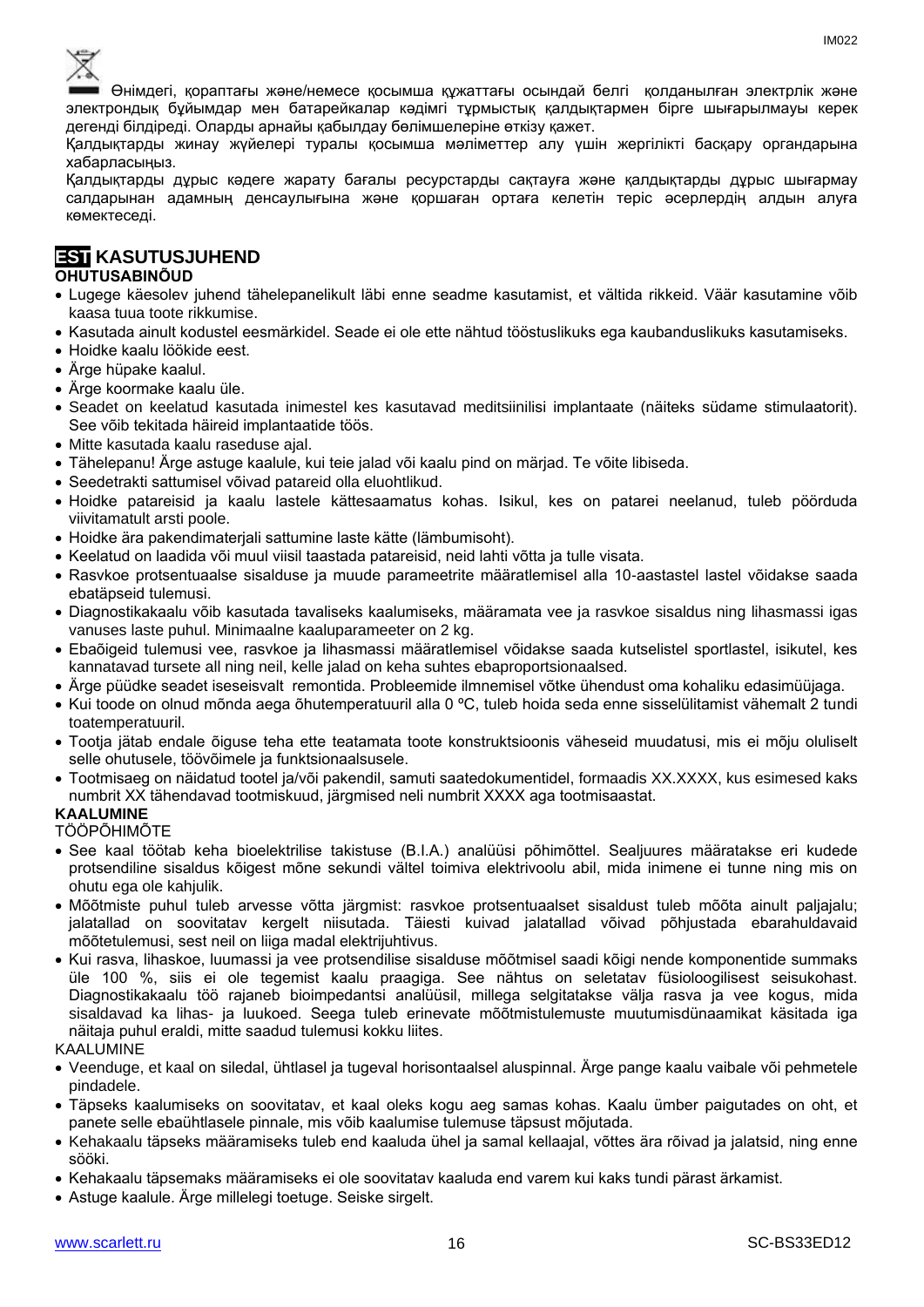#### TÖÖ ALUSTAMINE

- Avage akupesa eemaldage kaitsekile, sulgege sahtel.
- Sulgege patareipesa. Kaal on töökorras.
- Kaal on vaikimisi seadistatud mõõtühikule *stone* (St). Kaalu tagaseinal on lüliti, mille abil te saate valida mõõtühikuks kilogrammi (kg) või naela (Lb).
- Kaalu sisselülitamiseks astuge selle peale.
- Oodake mõni sekund, kuni kuvarile ilmub "0.0".
- AUTOMAATNE VÄLJALÜLITAMINE
- Kui 20 sekundi jooksul pärast kaalu sisselülitamist ei järgne mingeid toiminguid, lülitub kaal automaatselt välja.
- Pärast kaalumist lülitub kaal ilma koormuseta välja 6 sekundi pärast.
- KASUTAJA ANDMETE SISESTAMINE
- Analüüsi läbiviimiseks tuleb teil kõigepealt sisestada oma parameetrid.
- Vajutage nupule SET, kuvarile ilmub esimene mälukoht üheksast (USER0). Te saate teha järgmised seadistused:

| Mees<br>Naine<br>CM(FT;In)<br>Kasv<br>Vanus<br>Age<br><b>FAT</b><br>Rasv<br><b>TBW</b><br>Vesi<br>$\%$<br>Protsentuaalne sisaldus | Kuvari näidud | <b>Tähendus</b> |
|-----------------------------------------------------------------------------------------------------------------------------------|---------------|-----------------|
|                                                                                                                                   |               |                 |
|                                                                                                                                   |               |                 |
|                                                                                                                                   |               |                 |
|                                                                                                                                   |               |                 |
|                                                                                                                                   |               |                 |
|                                                                                                                                   |               |                 |
|                                                                                                                                   |               |                 |

- Vaiutades nuppudele "üles" või "alla". V saate sisestada vastavad väärtused. Iga väärtuse sisestamine tuleb kinnitada, vajutades nupule SET.
- ISIKUANDMETE SISESTAMINE
- Vajutage nupule SET. Ekraanile ilmub vaba mälukoht kasutajanumber, näiteks USER 01. Kinnitage valikut,

vajutades nupule SET või valige järgmine vaba kasutajakoht, vajutades nuppudele Vnäiteks USER 02. Vajutage SET, et minna edasi järgmiste seadistuste juurde.

• Seejärel ilmub sümbol "mees"  $\mathbb V$  või "naine"  $\mathbb Z$ . Kinnitage valikut, vajutades nupule SET või valige oma sugu,

vajutades nuppudele $\blacktriangledown$ .

- Vajutage nupule SET, et minna edasi järgmiste seadistuste juurde.
- Samal viisil sisestage oma vanus (*age*) ja kasv (cm).
- Iga parameetri kinnitamiseks vajutage nupule SET.
- Pärast viimase parameetri kinnitamist (kasv, cm) ilmub ekraanile 0,0 kg ja kasutaja number, näiteks USER 2. Alustage kaalumist. Kaalumise ajal seiske liikumatult, et näit stabiliseeruks.
- Tähelepanu! Kaalumisel ei tohi olla kontakti jalalabade, sääremarjade, põlvede ja puusade vahel. Vastasel korral ei pruugi mõõtmistulemus olla õige.
- Kõigepealt ilmub kuvarile teie kaal ning seejärel näete mõne sekundi pärast järgmist informatsiooni, mis kuvatakse järjestuses:

| Kuvari näidud | <b>Tähendus</b>         |
|---------------|-------------------------|
| FAT           | Rasv                    |
| TRW           | Vesi                    |
| $O_{\Lambda}$ | Protsentuaalne sisaldus |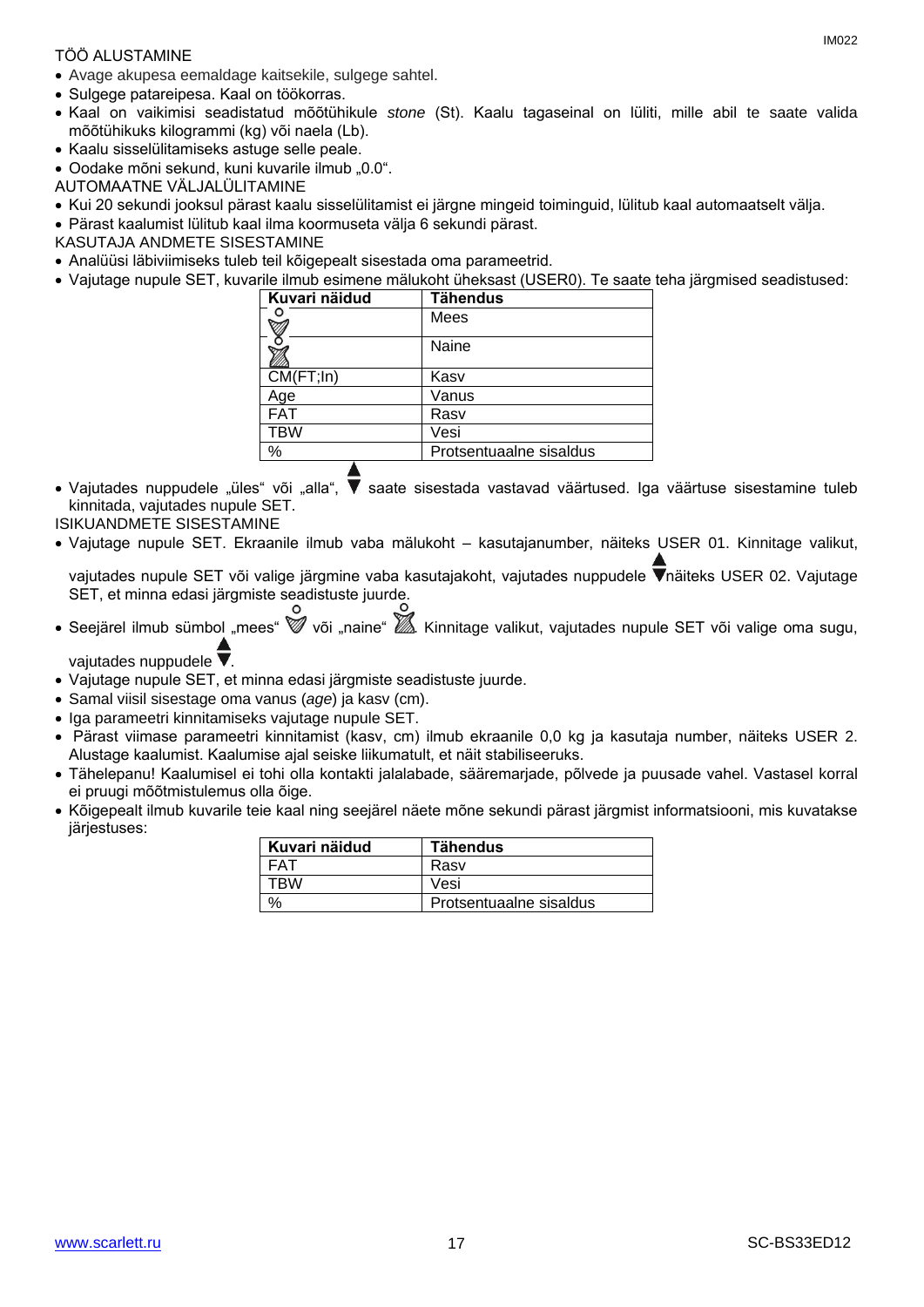Andmed näitavad, millises füüsilises vormis te olete antud hetkel (vt tabelit).

|              | <b>Naised</b> |             | <b>Mehed</b> |           |                    |                |  |
|--------------|---------------|-------------|--------------|-----------|--------------------|----------------|--|
| <b>Vanus</b> | Rasy          | <b>Vesi</b> | <b>Rasy</b>  | Vesi      | Rasy               | <b>Display</b> |  |
| ≤30          | $4.0 - 20.5$  | 66.0-54.7   | $4.0 - 15.5$ | 66.0-58.1 | Rasva<br>puudujääk |                |  |
|              | 20.6-25.0     | 54.6-57.6   | 15.6-20.0    | 58.0-55.0 | Normaalne          | $\Omega$       |  |
|              | 25.1-30.5     | 51.5-47.8   | 20.1-24.5    | 54.9-51.9 | Liigselt           | $+$            |  |
|              |               |             |              |           | rasva              |                |  |
|              | 30.6-50.0     | 47.7-34.4   | 24.6-50.0    | 51.8-34.4 | Rasvumine          | $^{++}$        |  |
| >30          | $4.0 - 25.0$  | 66.0-51.6   | $4.0 - 19.5$ | 66.0-55.4 | Rasva<br>puudujääk |                |  |
|              | 25.1-30.0     | 51.5-48.1   | 19.6-24.0    | 55.3-52.3 | Normaalne          | $\Omega$       |  |
|              | $30.1 - 35.0$ | 48.0-44.7   | 24.1-28.5    | 52.2-49.2 | Liigselt<br>rasva  | $+$            |  |
|              | 30.1-50.0     | 44.6-34.4   | 28.6-50.0    | 49.1-34.4 | Rasvumine          | $++$           |  |

#### **KUVATAVAD TEATED**

TÄHELEPANU! Kui kuvarile ilmub veateade, oodake, kuni seade end välja lülitab. Siis lülitage see uuesti sisse, et operatsiooni korrata. Kui veateade ei ole kadunud, võtke patareid patareipesast 10 sekundiks välja, seejärel pange need tagasi ja lülitage seade sisse.

| Indikaatorid | <b>Tähendus</b>                                                                                                                                                                                    |  |  |
|--------------|----------------------------------------------------------------------------------------------------------------------------------------------------------------------------------------------------|--|--|
| 8888         | Kasutaja ja isiklike parameetrite valik.                                                                                                                                                           |  |  |
| 0000         | Näitude analüüs pärast kaalumist.                                                                                                                                                                  |  |  |
|              | - Kaalu vale asend. Asetage kaal horisontaalsele kõvale<br>aluspinnale.<br>- Te seisate kaalul jalatsitega. Võtke jalatsid ära ja<br>astuge uuesti kaalule.                                        |  |  |
| LO.          | Patareid on tühjaks saanud. Paigaldage uued patareid.                                                                                                                                              |  |  |
| ErrH         | Kõrge rasvaprotsendi näit. Protsentuaalne rasvasisaldus<br>on liiga suur. Soovitused: tuleb pidada kalorivaest dieeti,<br>tegelda rohkem spordiga ning olla oma tervise suhtes<br>tähelepanelikum. |  |  |
| Errl         | Madala<br>rasvaprotsendi näit. Protsentuaalne<br>rasvasisaldus on liiga väike. Soovitused: tuleb süüa<br>tugevamat toitu ning olla tähelepanelikum oma tervise<br>suhtes.                          |  |  |
| EEEE         | Ulekoorumuse näit. Kaalu maksimumnäit on ületatud.<br>Olge hea ja astuge kaalult maha, vältimaks selle<br>vigastamist.                                                                             |  |  |

#### **PUHASTAMINE JA HOOLDUS**

- Pühkige kaalu puhastusvahendis niisutatud pehme lapiga ja kuivatage.
- Ärge kasutage orgaanilisi lahusteid, agressiivseid keemilisi aineid ega abrasiivseid puhastusvahendeid. **HOIDMINE**
- Täitke nõuded PUHASTAMINE JA HOOLODUS.
- Ärge pange kaalule hoiu ajal mingeid esemeid.
- Hoidke kaalu kuivas jahedas kohas.

### **PATEREI KÄITLEMINE**

- Patarei sisaldab organismile kahjulikke aineid. Jälgige, et väikestel lastel ei oleks kütteelementidele juurdepääsu. Kui keegi kütteelemendi alla neelab, tuleb viivitamatult pöörduda arsti poole.
- Vahetage patareisid regulaarselt. Kasutage sealjuures üht tüüpi patareisid.
- Patareid ei saa uuesti laadida ega eri moodustega aktiveerida. Ärge võtke neid lahti, ärge visake tulle ega lühistage.
- Tühjenenud patarei võib põhjustada seadme rikke. Kui te seadet pikka aega ei kasuta, võtke patareid välja.
- Ärge visake toiteelemente tulle. Plahvatusoht!
- Vältige toiteklemmide lühistamist.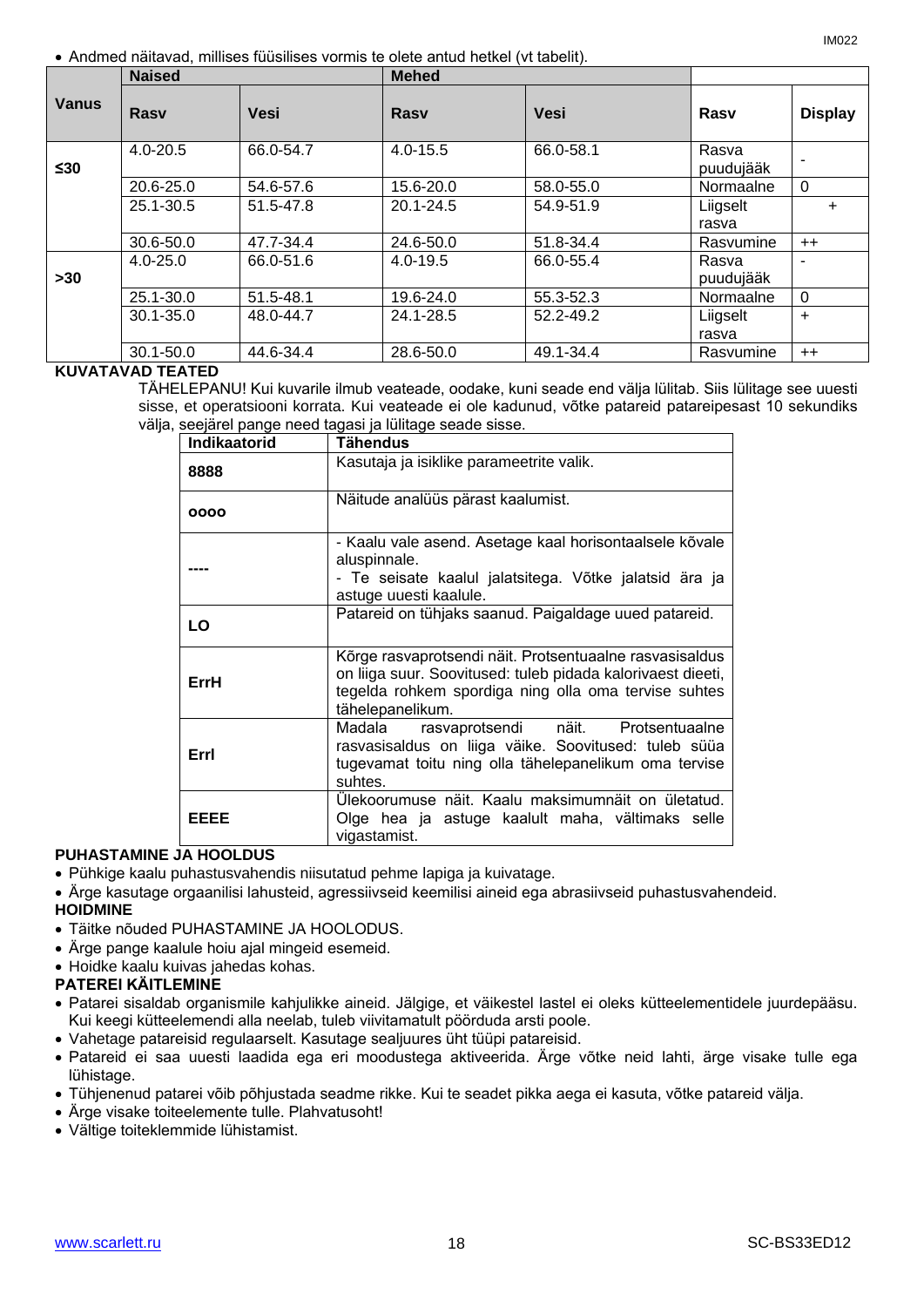Antud sümbol tootel, pakendil ja/või saatedokumentatsioonis tähendab, et kasutatud elektrilisi ja elektroonilisi tooteid ja patareisid ei tohi ära visata koos tavaliste olmejäätmetega. Need tuleb anda ära spetsialiseeritud vastuvõtupunktidesse.

Täiendava informatsiooni saamiseks olemasolevatest jäätmete kogumise süsteemidest pöörduge kohalike võimuorganite poole.

Õige utiliseerimine aitab hoida kokku hinnalisi ressursse ning ennetada võimalikku negatiivset mõju inimeste tervisele ja ümbritseva keskkonna olukorrale, mis võib tekkida jäätmete ebaõige käitlemise tulemusel.

# **LV LIETOŠANAS INSTRUKCIJA**

#### **DROŠĪBAS PASĀKUMI**

- Pirms ierīces izmantošanas uzmanīgi izlasiet šo instrukciju, lai izvairītos no bojājumiem lietošanas laikā. Nepareiza apiešanās var radīt ierīces bojājumu.
- Izmantot tikai sadzīves vajadzībām. Ierīce nav paredzēta ražošanas un tirdzniecības vajadzībām.
- Nepakļaujiet svarus triecienslodzēm.
- Nelēkājiet uz svariem.
- Nepārslogojiet svarus.
- Aizliegts izmantot svarus personām ar medicīniskiem implantiem (piemēram, ar sirds ritma stimulatoriem). Pretējā gadījumā var rasties traucējumi implantu darbībā.
- Neizmantot grūtniecības laikā.
- Uzmanību! Nekāpiet uz svariem, ja jūsu kājas vai svaru virsma ir slapjas jūs varat paslīdēt!
- Nokļūstot gremošanas traktā, baterijas var apdraudēt dzīvību.
- Glabājiet baterijas un svarus bērniem nepieejamā vietā. Baterijas norīšanas gadījumā steidzami jāgriežas pie ārsta.
- Nepieļaujiet iepakojuma materiāla nokļūšanu bērnu rokās (nosmakšanas draudi).
- Aizliegts uzlādēt vai citādi atjaunot baterijas, izjaukt tās, mest ugunī.
- Nosakot tauku audu procentuālo saturu un citus parametrus bērniem, kas ir jaunāki par 10 gadiem, var tikt iegūti neprecīzi rezultāti.
- Diagnostiskos svarus var izmantot jebkura vecuma bērnu parastai svēršanai, bez ūdens, taukaudu un muskuļu masas satura parametru noteikšanas. Minimālie svēršanas parametri ir 2 kg.
- Neprecīzi ūdens, taukaudu un muskuļu masas noteikšanas rezultāti var būt profesionāliem sportistiem, personām ar noslieci uz tūkumu, cilvēkiem ar nestandarta kāju proporcijām attiecībā pret ķermeni.
- Nemēģiniet patstāvīgi labot ierīci. Bojājumu atklāšanās gadījumā vērsieties tuvākajā pārdevēju.
- Ja izstrādājums kādu laiku ir atradies temperatūrā zem 0ºC, pirms ieslēgšanas tas ir jāpatur istabas apstākļos ne mazāk kā 2 stundas.
- Ražotājs patur sev tiesības bez papildu brīdinājuma izdarīt izstrādājuma konstrukcijā nenozīmīgas izmaiņas, kas kardināli neietekmē tā drošību, darbspēju un funkcionalitāti.
- Izgatavošanas datums ir norādīts uz izstrādājuma un/vai iepakojuma, kā arī pavaddokumentos, formātā XX.XXXX, kur pirmie divi cipari XX ir izgatavošanas mēnesis, nākamie četri XXXX – izgatavošanas gads.

#### **SVĒRŠANA**

#### DARBĪBAS PRINCIPS

- Šie svari darbojas pēc bioelektriskās pretestības analīzes (B.I.A.) principa. Pie tam dažādu audu procentuālā satura noteikšana notiek dažās sekundēs ar cilvēkam nemanāmas, drošas un nekaitīgas elektriskās strāvas palīdzību.
- Mērīšanas laikā ir jāievēro, ka taukaudu procentuālā satura mērīšana jāveic tikai basām kājām; pēdas ieteicams mazliet samitrināt. Absolūti sausas pēdas var kļūt par neapmierinoša rezultāta iemeslu, jo tām ir pārāk maza elektrovadītspēja.
- Ja tauku, muskuļaudu, kaulu masas un ūdens procentuālā satura mērīšanas rezultātā visu komponentu summa ir lielāka par 100%, tas nenozīmē nepareizu svara darbību. Šo parādību var paskaidrot no fizioloģiskā viedokļa. Diagnostisko svaru darba pamatā ir bioelektriskās pretestības analīze, kas nosaka arī tauku un ūdens saturu pašos muskuļu un tauku audos. Tāpēc dažādu rādītāju mērījumu dinamika ir jāizvērtē katram rādītājam atsevišķi, nesummējot iegūtos rezultātus.

#### SVĒRŠANA

- Pārliecinieties, ka svari stāv uz plakanas, līdzenas un cietas horizontālas virsmas. Nenovietojiet svarus uz paklāja vai mīkstām virsmām.
- Precīzai svara noteikšanai vēlams, lai svari stāvētu vienā un tajā pašā vietā. Pārvietojot svarus, jūs riskējat novietot tos uz nelīdzenas virsmas, kas var ietekmēt svara noteikšanas precizitāti.
- Precīzai svara noteikšanai ir jāsveras vienā laikā, bez drēbēm un apaviem un pirms ēšanas.
- Precīzākai svara mērīšanai vēlams svērties ne agrāk kā 2 stundas pēc pamošanās.
- Uzkāpiet uz svariem. Nepieslienieties nekādiem priekšmetiem, stāviet taisni.

#### DARBA SĀKUMS

Atidarykite akumuliatoriaus skyriaus, nuimkite apsauginę plėvelę, tada uždarykite skyrių.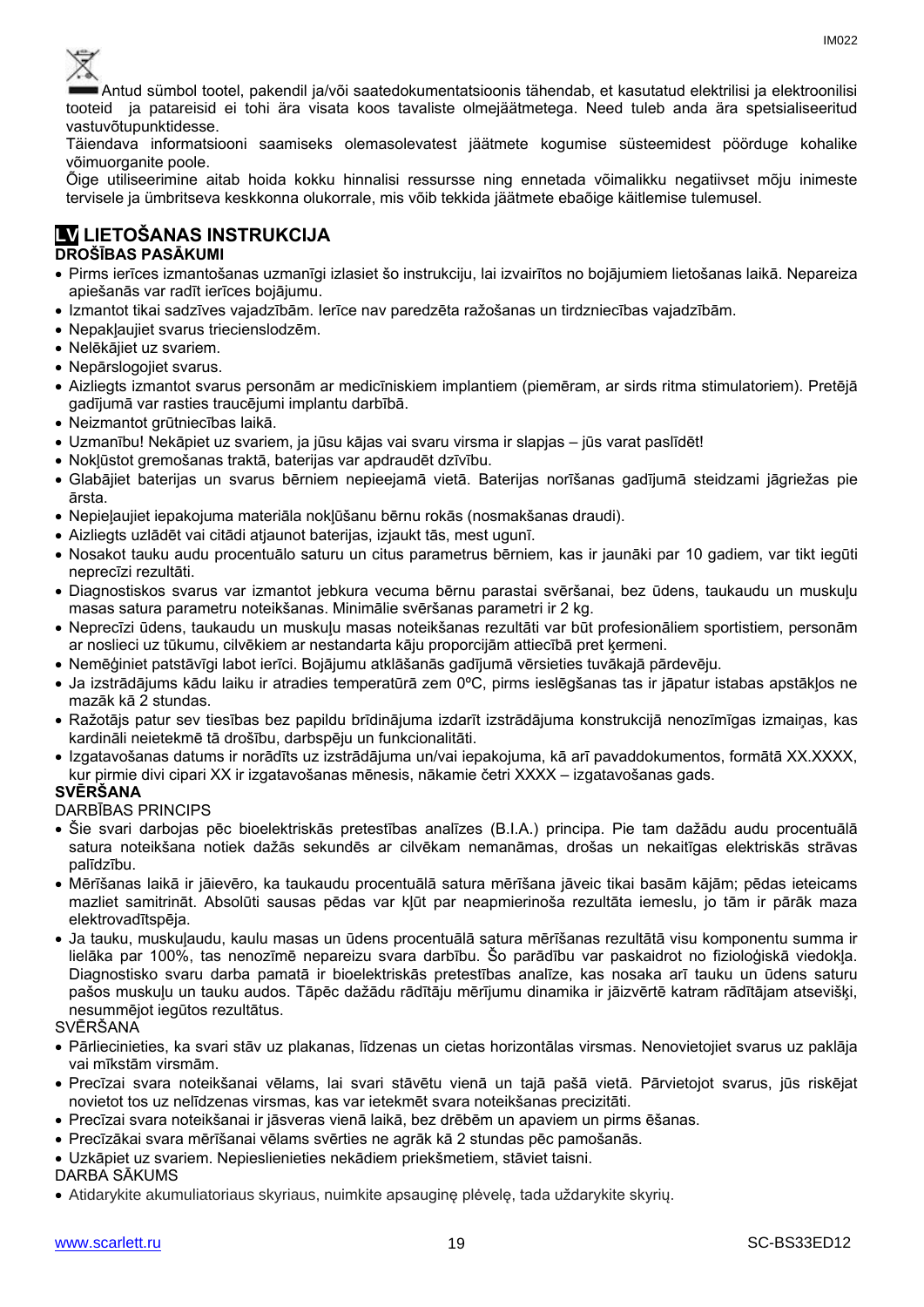- Aizveriet nodalījumu. Svari ir gatavi darbam.
- Svariem noklusējumā iestatītā mērvienība ir stouni. Uz svaru aizmugurējās sienas atrodas pārslēgs, ar kura palīdzību jūs varat izvēlēties kilogramu vai mārciņu mērvienību.
- Lai ieslēgtu svarus, uzkāpiet uz tiem.
- Pagaidiet dažas sekundes, kamēr displejā parādīsies 0.0.

AUTOMĀTISKA IZSLĒGŠANĀS

- Ja 20 sekundes pēc svaru ieslēgšanas nenotiek nekādas darbības, svari automātiski izslēdzas.
- Pēc svēršanas svari bez slodzes automātiski izslēdzas pēc 6 sekundēm.

### LIETOTĀJA DATU IEVADĪŠANA

- Analīzes veikšanai vispirms ir jāievada savi parametri.
- Piespiediet taustiņu SET, displejā parādās pirmā atmiņas šūna no deviņām (USER0). Jūs varat ievadīt šādus parametrus:

| Displeja rādītājs | <b>Nozīme</b>         |
|-------------------|-----------------------|
|                   | <b>V</b> īrietis      |
|                   | Sieviete              |
| CM(FT;In)         | Augums                |
| Age               | Vecums                |
| <b>FAT</b>        | Tauki                 |
| <b>TBW</b>        | <b>Ūdens</b>          |
| $\%$              | Procentuālā attiecība |
|                   |                       |

- Piespiežot taustiņus "uz augšu" vai "uz leju", Viūs varat ievadīt attiecīgas vērtības. Katras vērtības ievadīšana ir jāapstiprina, piespiežot taustiņu SET.
- PERSONĪGO DATU IEVADĪŠANA
- Piespiediet taustiņu SET. Displejā parādīsies brīvas atmiņas lauks lietotāja numurs, piemēram USER 01.

Apstipriniet izvēli, piespiežot taustiņu SET vai izvēlieties nākamo brīvo lietotāju, spiežot taustiņus . piemēram USER 02. Piespiediet taustiņu SET, lai pārietu pie nākamajiem iestatījumiem.

• Tālāk parādīsies simbols "vīrietis"  $\check{\mathbb{V}}$  vai "sieviete"  $\mathbb{Z}$ . Apstipriniet izvēli, piespiežot taustiņu SET, vai izvēlieties

savu dzimumu, spiežot taustiņus  $\blacktriangledown$ .

- Piespiediet taustiņu SET, lai pārietu pie nākamajiem iestatījumiem.
- Līdzīgi ievadiet vecuma (age) un auguma (cm) parametrus.
- Katra parametra apstiprināšanai piespiediet taustiņu SET.
- Pēc pēdējā parametra (augums, cm) apstiprināšanas displejā parādīsies 0,0 KG un lietotāja numurs, piemēram USER 2. Sāciet svēršanu. Svēršanas laikā stāviet nekustīgi, lai rādītājs stabilizētos.
- Uzmanību: mērījumu laikā abas pēdas, ikri, apakšstilbi un augšstilbi nedrīkst saskarties. Pretējā gadījumā mērījumu nevar izpildīt pienācīgi.
- Vispirms displejā parādīsies jūsu svars, tad, pēc dažām sekundēm jūs ieraudzīsiet displejā informāciju, kas attēlosies šādā secībā:

| Displeja rādītāji | Nozīme                |
|-------------------|-----------------------|
| -AT               | Tauki                 |
| TRW               | <b>Udens</b>          |
| $\frac{1}{2}$     | Procentuālā attiecība |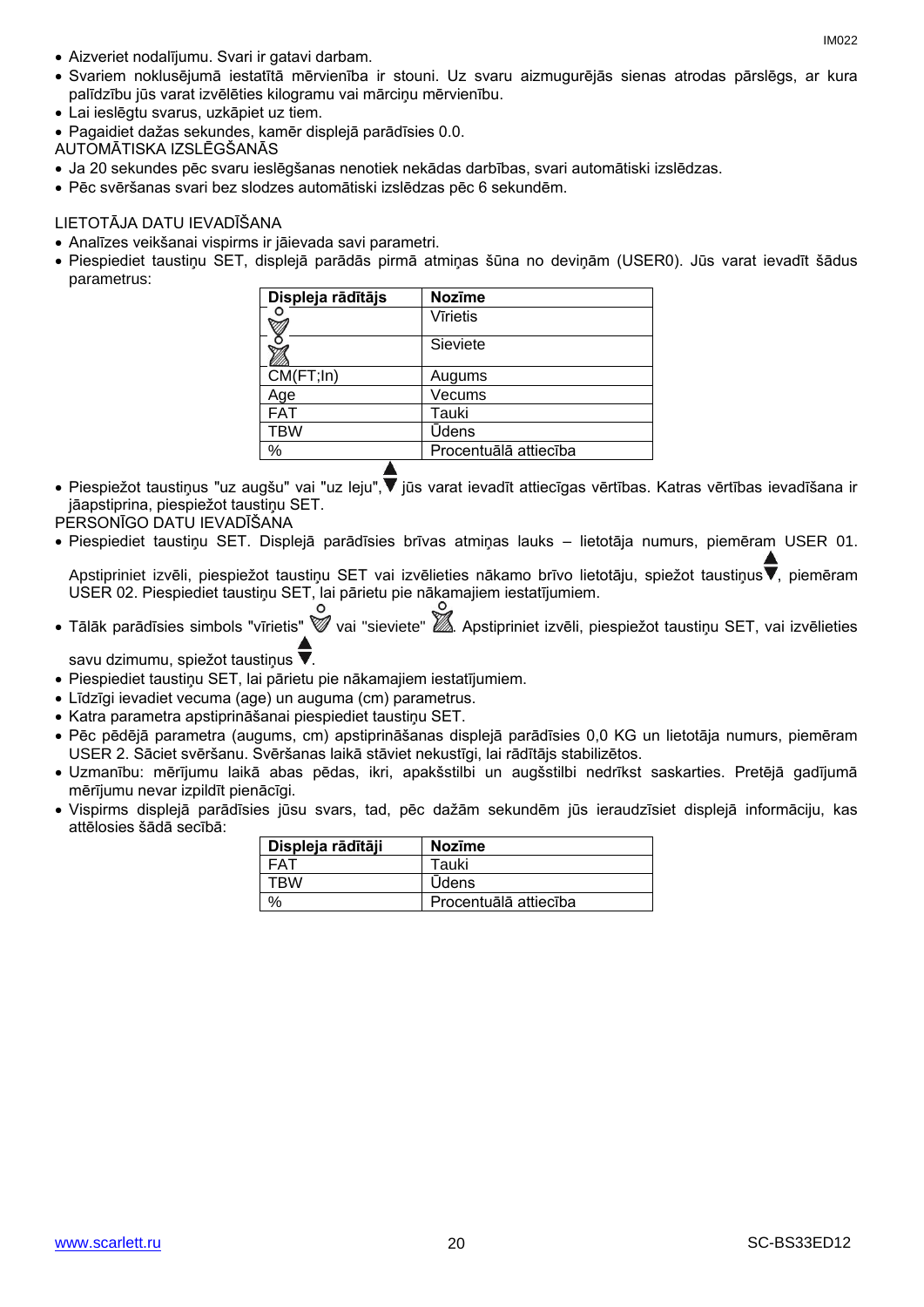Rādītāji ziņo, kādā formā jūs šobrīd atrodaties (sk. tabulu).

|               | <b>Sievietes</b> |              | Vīrieši      |              |                 |          |
|---------------|------------------|--------------|--------------|--------------|-----------------|----------|
| <b>Vecums</b> | Tauki            | <b>Udens</b> | <b>Tauki</b> | <b>Udens</b> | Tauki           | Parodyti |
|               | $4.0 - 20.5$     | 66.0-54.7    | $4.0 - 15.5$ | 66.0-58.1    | Par maz tauku   | ۰        |
| $\leq 30$     | 20.6-25.0        | 54.6-57.6    | 15.6-20.0    | 58.0-55.0    | Norma           | 0        |
|               | 25.1-30.5        | 51.5-47.8    | 20.1-24.5    | 54.9-51.9    | Par daudz tauku | ٠        |
|               | 30.6-50.0        | 47.7-34.4    | 24.6-50.0    | 51.8-34.4    | Tuklums         | $++$     |
|               | $4.0 - 25.0$     | 66.0-51.6    | $4.0 - 19.5$ | 66.0-55.4    | Par maz tauku   | ٠        |
| >30           | $25.1 - 30.0$    | 51.5-48.1    | 19.6-24.0    | 55.3-52.3    | Norma           | 0        |
|               | $30.1 - 35.0$    | 48.0-44.7    | 24.1-28.5    | 52.2-49.2    | Par daudz tauku | $\pm$    |
|               | $30.1 - 50.0$    | 44.6-34.4    | 28.6-50.0    | 49.1-34.4    | Tuklums         | $++$     |

#### **ZIŅOJUMI UZ DISPLEJA**

 UZMANĪBU: Ja displejs rāda ziņojumu par kļūdu, pagaidiet, kamēr ierīce izslēgsies. Ieslēdziet to vēl reiz, lai atkārtotu operāciju. Ja ziņojums par kļūdu nepazūd, izņemiet baterijas no bateriju nodalījuma uz 10 sekundēm, tad ievietojiet tās atpakaļ un ieslēdziet ierīci.

| Indikatori  | <b>Nozīme</b>                                                                                                                                                                                                           |
|-------------|-------------------------------------------------------------------------------------------------------------------------------------------------------------------------------------------------------------------------|
| 8888        | Lietotāja un personīgo parametru izvēle.                                                                                                                                                                                |
| 0000        | Rādītāju analīze pēc nosvēršanās.                                                                                                                                                                                       |
|             | - Nepareizs svaru stāvoklis. Pārvietojiet svarus uz<br>līdzenu, cietu virsmu.<br>- Jūs stāvat uz svariem zeķēs vai apavos. Novelciet<br>apavus un zeķes un vēl reiz uzkāpiet uz svariem.                                |
| LO          | Bateriju izlādēšanās indikācija. Baterijas ir izlādētas,<br>lūdzu, nomainiet tās pret jaunām.                                                                                                                           |
| ErrH        | Augsta tauku procenta indikācija. Tauku procentuālais<br>saturs ir pārāk augsts. Rekomendācijas: jāievēro diēta<br>ar zemu kaloriju daudzumu, vairāk jānodarbojas ar<br>sportu un jābūt uzmanīgākam pret savu veselību. |
| Errl        | Zema tauku procenta indikācija. Tauku procentuālais<br>saturs ir pārāk zems. Rekomendācijas: jāievēro<br>barojošāka diēta un jābūt uzmanīgākam pret savu<br>veselību.                                                   |
| <b>EEEE</b> | Pārslodzes indikācija. Svars pārsniedz svēršanai<br>maksimāli pieļaujamo svaru. Lūdzu, nokāpiet no<br>platformas, lai novērstu svaru bojāšanos.                                                                         |

#### **TĪRĪŠANA UN APKOPE**

- Noslaukiet svarus ar mīkstu audumu un mazgāšanas līdzekli, nožāvējiet tos.
- Neizmantojiet organiskos šķīdinātājus, agresīvas ķīmiskās vielas un abrazīvos līdzekļus.

#### **GLABĀŠANA**

- Izpildiet sadaļas TĪRĪŠANA UN APKOPE prasības.
- Sekojiet tam, lai glabāšanas laikā uz svariem neatrastos nekādi priekšmeti.
- Glabājiet svarus sausā vēsā vietā.

#### **RĪKOŠANĀS AR BATERIJU**

- Baterija satur organismam kaitīgas vielas. Sekojiet, lai mazi bērni nevarētu piekļūt barošanas elementiem. Barošanas elementa norīšanas gadījumā steidzami jāgriežas pie ārsta.
- Veiciet regulāru baterijas nomaiņu. Izmantojiet viena tipa elementus.
- Bateriju nedrīkst no jauna uzlādēt vai reaktivēt ar dažādu līdzekļu palīdzību. Neizjauciet baterijas, nemetiet tās ugunī un neveidojiet kontaktu īssavienojumu.
- Izlādēta baterija var kļūt par ierīces darbnederīguma iemeslu. Ja ierīce ilgu laiku netiek izmantota, izņemiet bateriju no ierīces.
- Nemetiet barošanas elementus ugunī. Sprādzienbīstami!
- Nav pieļaujama kontaktspaiļu saslēgšana.

Šis simbols uz izstrādājuma, iepakojuma un/vai pavaddokumentiem nozīmē, ka nolietotus elektro- vai elektroniskos izstrādājumus un baterijas nedrīkst izmest kopā ar parastajiem sadzīves atkritumiem. Tie ir jānodod specializētajos pieņemšanas punktos.

Lai iegūtu papildu informāciju par esošajām atkritumu savākšanas sistēmām, vērsieties vietējā pašvaldībā.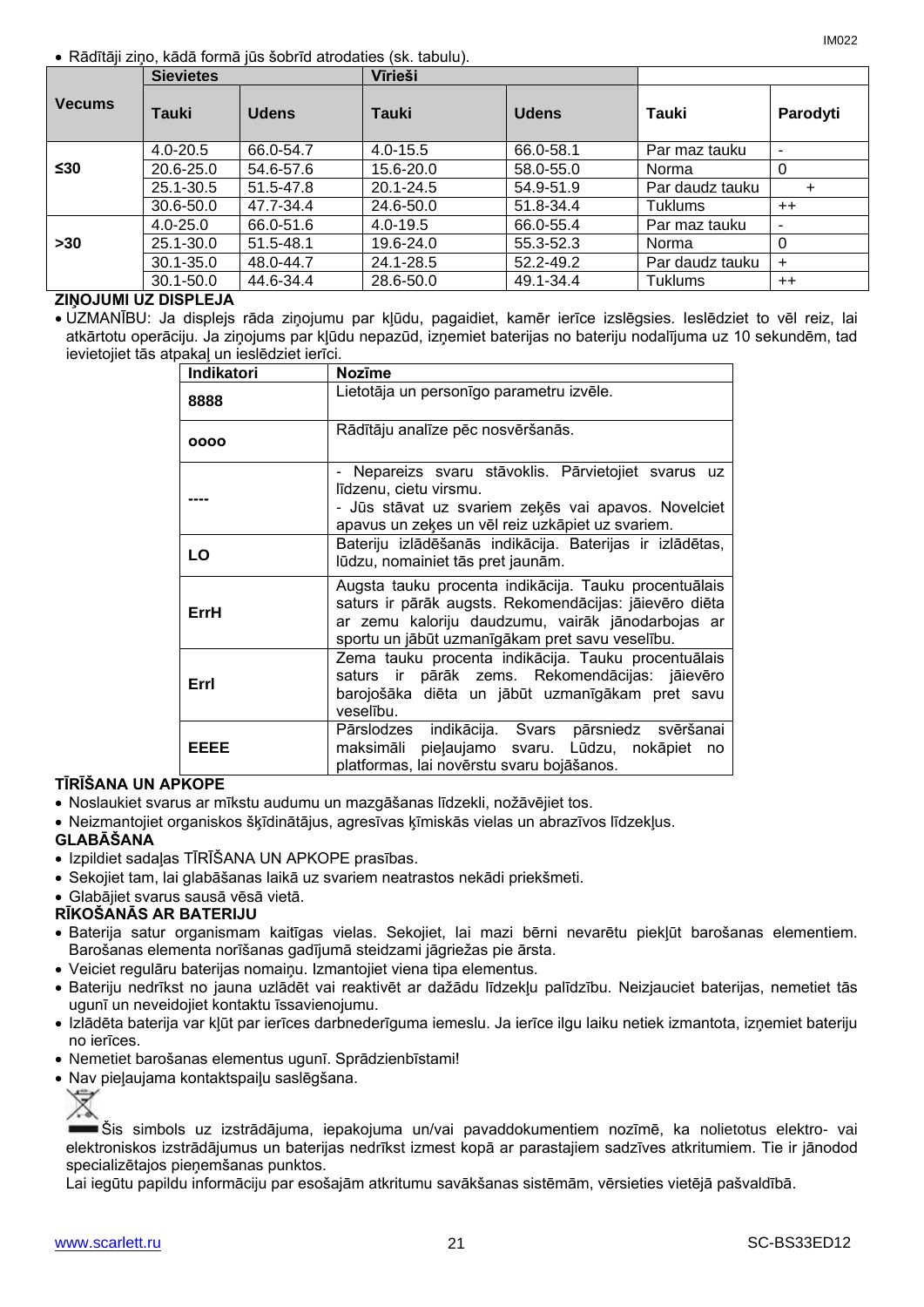Pareiza utilizācija palīdzēs saglabāt vērtīgus resursus un novērst iespējamo negatīvo ietekmi uz cilvēku veselību un apkārtējās vides stāvokli, kas var rasties nepareizas rīkošanās ar atkritumiem rezultātā.

# **LT VARTOTOJO INSTRUKCIJA**

#### **SAUGUMO PRIEMONĖS**

- Prieš pradėdami naudotis gaminiu, atidžiai perskaitykite Vartotojo instrukciją gedimams išvengti. Neteisingai naudodamiesi prietaisu jūs galite jį sugadinti.
- Prietaisas skirtas naudoti tik buitiniams tikslams. Prietaisas nėra skirtas pramoniniam bei komerciniam naudojimui.
- Smūginė apkrova svarstyklėms yra neleistina.
- Nešokinėkite ant svarstyklių
- Neperkraukite svarstyklių.
- Draudžiama naudoti žmonėms, naudojantiems kokius nors medicininius implantuos (pavyzdžiui, širdies ritmo stimuliatorių). Tai gali neigiamai atsiliepti implanto veikimui.
- Nesinaudoti neštumo metu.
- DĖMESIO: Jeigu prietaiso paviršius arba jūsų kojos yra drėgni ar sušlapę, sausai išvalykite juos kritimams išvenati.
- Prarijus maitinimo elementus jie gali kelti pavojų gyvybei.
- Svarstykles bei maitinimo elementus saugokite vaikams nepasiekiamoje vietoje. Prarijus maitinimo elementus reikia nedelsiant kreiptis pas gydytoją.
- Neleiskite vaikams žaisti su gaminio pakuotę (uždusimo pavojus).
- Draudžiama įkrauti arba kitaip atnaujinti maitinimo elementus, demontuoti juos, mesti į ugnį.
- Nustatant riebalų kiekį procentais bei kitus parametrus vaikams iki 10 metų gamintojas negarantuoja rezultatų tikslumo.
- Diagnostines svarstykles galima naudoti iprastam svėrimuisi nenustatant vandens, riebalų kiekio bei raumenų masės parametrų bet kurio amžiaus vaikams. Minimali svėrimosi riba – 2 kg.
- Nustatant vandens, riebalų kiekio bei raumenų masės parametrus profesionaliems sportininkams, asmenims su pabrinkimais, asmenims su nestandartinėmis kojų ir kūno proporcijomis gamintojas negarantuoja rezultatų tikslumo.
- Nesistenkite savarankiškai remontuoti prietaiso arba pakeisti kokių nors detalių. Aptikę gedimus, kreipkitės į artimiausią techninės pardavėją.
- Jeigu gaminys kai kurį laiką buvo laikomas žemesnėje nei 0 ºC temperatūroje, prieš įjungdami prietaisą palaikykite jį kambario temperatūroje ne mažiau kaip 2 valandas.
- Gamintojas pasilieka teisę be atskiro perspėjimo nežymiai keisti įrenginio konstrukciją išsaugant jo saugumą, funkcionalumą bei esmines savybes.
- Pagaminimo data nurodyta ant gaminio ir (arba) pakuotės, taip pat pridedamoje dokumentacijoje XX.XXXX formatu, kur pirmieji du simboliai "XX" žymi pagaminimo mėnesį, o toliau einantys keturi simboliai "XXX" žymi pagaminimo metus.

#### **SVĖRIMASIS**

#### VEIKIMO PRINCIPAS

- Šios svarstyklės veikia bioelektrinės pilnos varžos analizės principu (BIA Biometric Impedance Analysis). Jos metu ypatingai silpnos elektros srovės pagalba analizuojama elektrinė varža skirtinguose kūno audiniuose. Ši elektros srovė yra visiškai nejuntama, saugi ir nepavojinga žmogui.
- Besisveriant reikia atsižvelgti į šiuos reikalavimus: riebalų kiekis procentais matuojamas tik stovint ant svarstyklių basomis kojomis; kojų pėdas galima truputi sudrėkinti, nes absoliučiai sausos pėdos gali lemti netinkamą analizės rezultatą, kadangi jų laidumas per mažas.
- Jeigu matuojant procentinį riebalų, raumenų ir kaulų masės santykį visų komponentų procentinių santykių suma viršija 100%, tai nereiškia svarstyklių broką. Šį reiškinį galima paaiškinti, remiantis fiziologiniu požiūriu. Diagnostinių svarstyklių veikimas remiasi "bioimpedanso tyrimo" principu. Šis tyrimas parodo riebalų ir vandens kiekį raumenyse bei kauluose. Tokiu būdu, skirtingų reikšmių kitimo dinamiką reikia analizuoti kiekvienai reikšmei atskirai, nesumuojant gautų parodymų.

SVĖRIMASIS

- Isitikinkite, jog svarstyklės stovi ant kieto, lygaus bei horizontalaus paviršiaus. Nestatykite svarstyklių ant kilimų ar minkštų paviršių.
- Parodymų tikslumui išsaugoti reikėtų, kad svarstyklės stovėtų vienoje vietoje. Perkeldami svarstykles iš vienos vietos į kitą jūs rizikuojate pastatyti jas ant nelygaus paviršiaus, o tai gali pabloginti tikslumą matuojant svori.
- Parodymų tikslumui išsaugoti reikia svertis tuo pačiu laiku, be avalynės ir drabužių iki valgio.
- Norėdami gauti tikslesnius rezultatus, pabudus, nesisverkite ankščiau kaip praėjus dviem valandom.
- Atsistokite ant svarstyklių. Niekur nesiremkite, stovėkite tiesiai.

#### PRIEŠ PIRMĄJĮ NAUDOJIMĄ

- Atveriet baterijas nodalījumu, noņemiet aizsargplēvi, tad aizveriet nodalījumu.
- Svarstykles galima naudoti.
- Standartiškai nustatytas svarstyklių matavimo vienetas yra akmens svaras. Apatinėje svarstyklių sienelėje yra perjungiklis, kuriuo jūs galite perjungti matavimo vienetus į "kilogramus" ir "svarus".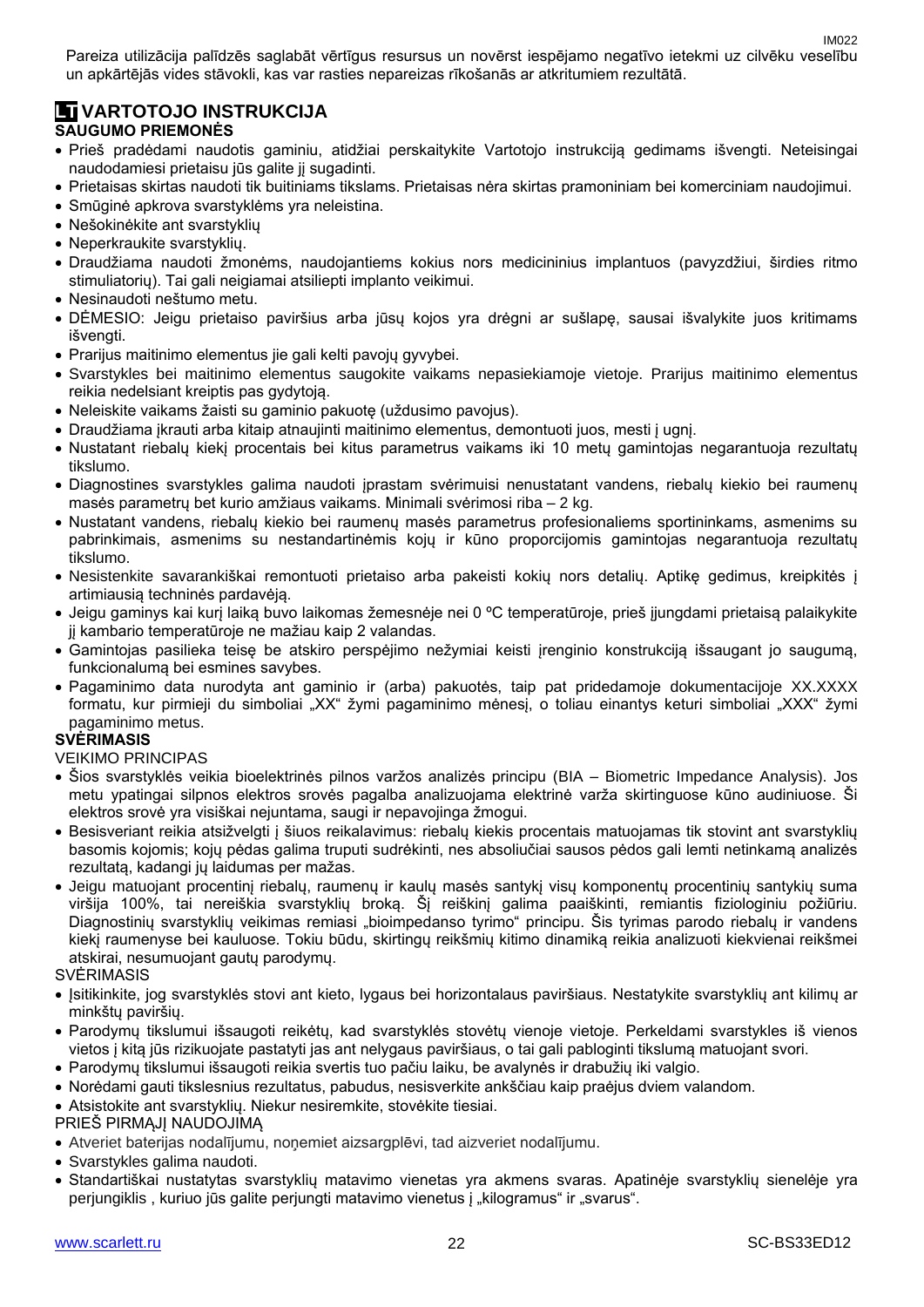Svarstyklėms įjungti, atsistokite ant jų.

· Palaukite kelias sekundes, kol displėjuje neįsižiebs užrašas "0.0".

AUTOMATINIS IŠSIJUNGIMAS

Jeigu įjungus svarstykles per 20 sekundžių neįvyko jokių veiksmų, svarstyklės automatiškai išsijungs.

Jums pasisvėrus bei nesant krūviui svarstyklės po 6 sekundžių automatiškai išsijungia.

VARTOTOJO DUOMENŲ NUSTATYMAS

Analizei atlikti visų pirma reikia surinkti savo parametrus.

 Paspauskite mygtuką SET. Displėjuje įsižiebs pirmas atminties laukelis iš devynių (USER0). Jūs galite surinkti šiuos parametrus:

| Simboliai displėjuje | Reikšmė             |
|----------------------|---------------------|
|                      | Vyriškoji lytis     |
|                      | Moteriškoji lytis   |
| CM(FT;In)            | Ūgis                |
| Age                  | Amžius              |
| <b>FAT</b>           | Riebalai            |
| <b>TBW</b>           | Vanduo              |
| $\%$                 | Santykis procentais |
|                      |                     |

• Spausdami mygtukus "į viršų" ar "į apačią" ( $\blacktriangledown$ ), jūs galite nustatyti reikiamas reikšmes. Kiekvieną reikšmę reikia patvirtinti mygtuku SET.

ASMENS DUOMENŲ SURINKIMAS

Paspauskite mygtuką SET. Displėjuje įsižiebs laisvos atminties laukelis – vartotojo numeris, pavyzdžiui, USER 01.

Patvirtinkite savo pasirinkimą, paspausdami mygtuką SET, arba pasirinkite kitą laisvą vartotoją, spausdami

mygtukus  $\blacktriangledown$ , pavyzdžiui, USER 02. Norėdami pereiti prie kitų parametrų, dar kartą paspauskite mygtuką SET.

• Toliau įsižiebs simbolis "vyras"  $\mathbb W$  arba "moteris"  $\mathbb Z$ . Patvirtinkite savo pasirinkimą, paspausdami mygtuką SET,

arba pasirinkite savo lytį, spausdami mygtukus  $\blacktriangledown$ .

- Norėdami pereiti prie kitų parametru, dar kartą paspauskite mygtuką SET.
- Tokiu pat būdu surinkite amžiaus (age) bei ūgio (cm) parametrus.
- Kiekvieną reikšmę reikia patvirtinti mygtuku SET.

 Jums patvirtinus paskutinį parametrą (ūgis, cm) displėjuje įsižiebs 0,0 KG bei vartotojo numeris, pavyzdžiui, P 02. Galima pradėti naudotis prietaisu. Sverdamiesi stovėkite nejudėdami, kol reikšmė stabilizuosis.

 Dėmesio: Sverdamiesi venkite kontakto tarp abejų pėdų, blauzdų ir šlaunų. Atvirkščiu atveju matavimas gali būti netikslus

 Visų pirma displėjuje įsižiebs jūsų svorio reikšmė, po kelių sekundžių jūs pamatysite displėjuje matavimo rezultatus. Jie rodomi displėjuje tokia eilės tvarka:

| Simboliai displėjuje                                  | Reikšmė             |
|-------------------------------------------------------|---------------------|
| FAT                                                   | Riebalai            |
| TRW                                                   | Vanduo              |
| %                                                     | Santykis procentais |
| . Jan Jacobson (Alexandre Miller and Lan /Marchaelek) |                     |

Skaičiavimų rezultatai parodo, kokia jūsų forma šiuo metu (žr. lentelę)

|               | <b>Moterys</b>  |           | Vyrai           |           |                   |                 |
|---------------|-----------------|-----------|-----------------|-----------|-------------------|-----------------|
| <b>Amžius</b> | <b>Riebalai</b> | Vanduo    | <b>Riebalai</b> | Vanduo    | Riebalai          | <b>Displejs</b> |
|               | $4.0 - 20.5$    | 66.0-54.7 | $4.0 - 15.5$    | 66.0-58.1 | Riebaly stygius   |                 |
| $\leq 30$     | 20.6-25.0       | 54.6-57.6 | 15.6-20.0       | 58.0-55.0 | Norma             | 0               |
|               | 25.1-30.5       | 51.5-47.8 | 20.1-24.5       | 54.9-51.9 | Riebalų perviršis | +               |
|               | 30.6-50.0       | 47.7-34.4 | 24.6-50.0       | 51.8-34.4 | Apkūnumas         | $++$            |
|               | $4.0 - 25.0$    | 66.0-51.6 | $4.0 - 19.5$    | 66.0-55.4 | Riebaly stygius   |                 |
| >30           | $25.1 - 30.0$   | 51.5-48.1 | 19.6-24.0       | 55.3-52.3 | Norma             | 0               |
|               | $30.1 - 35.0$   | 48.0-44.7 | 24.1-28.5       | 52.2-49.2 | Riebalų perviršis | $\pm$           |
|               | $30.1 - 50.0$   | 44.6-34.4 | 28.6-50.0       | 49.1-34.4 | Apkūnumas         | $++$            |

#### **DISPLĖJAUS PRANEŠIMAI**

 DĖMESIO: Jei displėjuje rodomas pranešimas apie klaidą, palaukite kol prietaisas išsijungs. Norėdami pakartotinai paleisti operaciją, įjunkite svarstykles iš naujo. Jeigu pranešimas apie klaidą išliko, 10 sekundžių išimkite maitinimo elementus iš jiems skirto skyrelio, po to vėl juos įdėkite ir pakartotinai įjunkite svarstykles.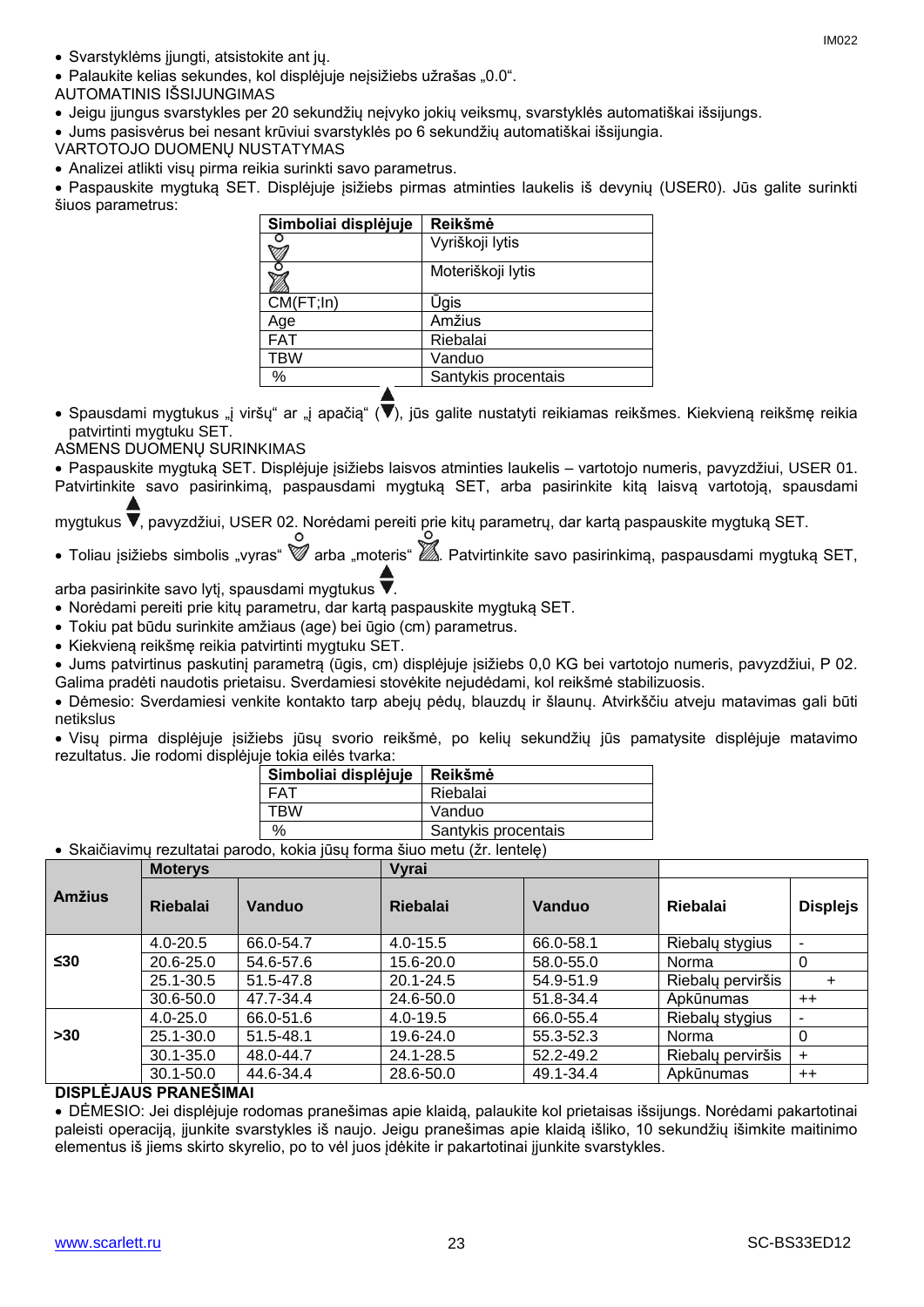| <b>Indikatoriai</b> | Reikšmė                                                                                                                                                                                                    |
|---------------------|------------------------------------------------------------------------------------------------------------------------------------------------------------------------------------------------------------|
| 8888                | Vartotojų bei asmens duomenų pasirinkimas.                                                                                                                                                                 |
| 0000                | Parodymų analizė po svėrimosi.                                                                                                                                                                             |
|                     | - Neteisinga svarstyklių padėtis. Pastatykite svarstykles<br>ant kieto horizontalaus paviršiaus.<br>- Jūs stovite ant svarstyklių avalynėje. Nuimkite avalynę<br>ir dar kartą atsistokite ant svarstyklių. |
| LO                  | Baterijų išsekimo indikacija. Baterijos išseko, prašome<br>pakeisti jas naujomis.                                                                                                                          |
| ErrH                | Aukšto riebalų % indikacija. Riebalų masė yra per<br>didelė. Rekomendacijos: reikia laikytis mažai kaloringos<br>dietos, daugiau sportuoti ir kreipti daugiau dėmesio savo<br>sveikatai.                   |
| Errl                | Žemo riebalų % indikacija. Riebalų masė yra per maža.<br>Rekomendacijos: reikia laikytis maistingesnės dietos ir<br>kreipti daugiau dėmesio savo sveikatai.                                                |
| EEEE                | Perkrovos indikacija. Svoris viršija maksimaliai šiam<br>prietaisui leistiną svorį. Prašome nulipti nuo platformos,<br>nes galite sugadinti svarstykles.                                                   |

#### **VALYMAS IR PRIEŽIŪRA**

- Nuvalykite svarstykles minkštu skudurėliu su valymo priemone ir išdžiovinkite.
- Nenaudokite organinių tirpiklių, agresyvių cheminių medžiagų ir šveitimo miltelių.

#### **SAUGOJIMAS**

- Atlikite visus "VALYMAS ir PRIEŽIŪRA" skyriaus reikalavimus.
- Saugojimo metu nedėkite ant svarstyklių jokių daiktų.
- Laikykite svarstykles sausoje vėsioje vietoje.

#### **KAIP ELGTIS SU MAITINIMO ELEMENTAIS**

- Maitinimo elemento sudėtyje yra organizmui žalingų medžiagų. Stebėkite, kad maži vaikai neturėtų prieigos prie maitinimo elementų. Jei kas nors prarytų maitinimo elementą, nedelsiant kreiptis į gydytoją.
- Reguliariai keiskite maitinimo elementą. Naudokite vieno tipo elementus.
- Maitinimo elemento negalima įkrauti iš naujo ar aktyvuoti įvairiomis priemonėmis, neišmontuokite jų, nemeskite į ugnį ir nesujunkite trumpuoju jungimu.
- Išsikrovęs maitinimo elementas gali tapti prietaiso gedimo priežastimi. Ilgai nenaudodami prietaiso, iš jo išimkite maitinimo elementus.
- Nemeskite maitinimo elementų į ugnį. Kyla sprogimo pavojus!
- Neleiskite, kad maitinimo elemento gnybtai būtų sujungti trumpuoju jungimu.



Šis simbolis ant gaminio, pakuotėje ir (arba) lydinčioje dokumentacijoje reiškia, kad naudojami elektriniai ir elektroniniai gaminiai bei baterijos neturėtų būti išmetami (išmestos) kartu su įprastinėmis buitinėmis atliekomis. Juos (jas) reikėtų atiduoti specializuotiems priėmimo punktams.

Norint gauti papildomos informacijos apie galiojančias atliekų surinkimo sistemas, kreipkitės į vietines valdžios institucijas.

Teisingai utilizuojant atliekas, sutaupysite vertingų išteklių ir apsaugosite žmonių sveikatą ir aplinką nuo neigiamo poveikio, galinčio kilti netinkamai apdorojant atliekas.

#### **H HASZNÁLATI ÚTMUTATÓ BIZTONSÁGI INTÉZKEDÉSEK**

- A készülék használata előtt meghibásodás elkerülése érdekében figyelmesen olvassa el e Használati útmutatót. A
	- hibás használat a termék meghibásodásához vezethet.
- Kizárólag háztartási célból használható. A készülék nem használható ipari vagy kereskedelmi célból.
- A mérleget védje az ütődéstől.
- Ne ugráljon a mérlegen.
- Ne terhelje túl a mérleget.
- Orvosi implanttal (pl. kardiostimulátor) élő személyeknek a mérleget használni tilos, mert ez megzavarhatja az implant működését.
- Terheseknek használni tilos.
- Figyelem! Ne álljon a mérlegre nedves lábbal, vagy a mérleg nedves felületére mert megcsúszhat!
- Ha a mérleg elemei az emésztőrendszerbe kerülnek, ez életveszélyes lehet.
- Tárolja a mérleget és elemeit gyerekektől távol. Az elemet lenyelő személy azonnal forduljon orvoshoz.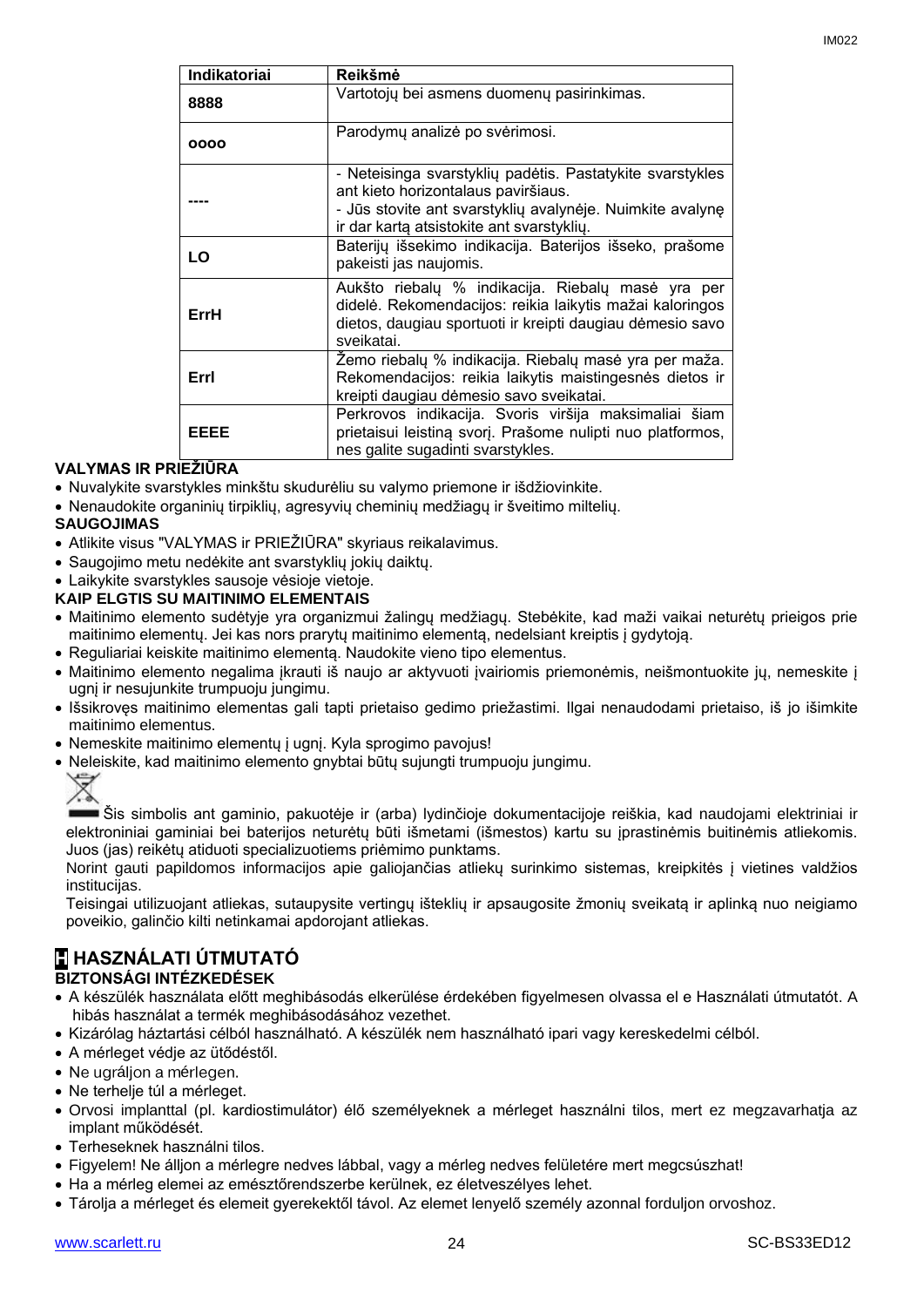- Ne engedje, hogy a csomagolóanyag gyerekek kezébe kerüljön (fulladásveszély).
- Az elemeket feltölteni, szétszerelni vagy tűzbe dobni tilos.
- 10 évnél fiatalabb gyerekeknél a zsírszövet-tartalom és egyéb paraméter meghatározásakor az adatok hibásak lehetnek.
- A diagnosztikai mérleg egyszerű mérésre is alkalmas, víz-, zsírszövet-tartalom, meghatározása nélkül gyerekeknél korhatár nélkül. A minimális súly: 2 kg.
- Hibás víz-, zsírszövet-tartalom, adatok hivatásos sportolók, ödémára hajlamos és a testhez képest aránytalan lábakkal rendelkező személyek mérésekor kaphatók.
- Ne próbálja önállóan megjavítani a készüléket. Ha rendellenesség fordul elő, forduljon a legközelebbi eladóval.
- Amennyiben a készüléket valamennyi ideig 0 ºC–nál tárolták, bekapcsolása előtt legalább 2 órán belül tartsa szobahőmérsékleten.
- A gyártónak jogában áll külön értesítés nélkül a szerkezetet jelentéktelen módosítások alá vetni, melyek nincsenek kihatással a termék biztonságosságára, működőképességére.
- A gyártási idő XX.XXXX formátumban a terméken és/vagy a csomagoláson található, valamint a kísérő iratokban, ahol az első két «XX» számjel a gyártási hónapra, a következő «XXXX» számjel pedig a gyártási évre utal. **MÉRÉS**

MŰKÖDÉSI ELV

- E mérleg működési elve: a bioelektromos ellenállás (B.I.A.) elemzése. Közben a különböző szövettartalom százalékértékének meghatározása biztonságos, emberek által nem érzékelt, káros hatással nem rendelkező elektromos áram segítségével történik, és mindössze néhány másodpercet igényel.
- Méréskor fontos figyelni arra, hogy zsírszövet-tartalom meghatározásakor csak mezítláb kell felállni a mérlegre enyhén nedves talppal. Abszolút száraz talppal való méréskor hibás eredményeket kaphat, mivel a száraz talpak nagyon alacsony elektromos vezetőképességgel rendelkeznek.
- Amennyiben, csonttömeg, zsír-, és vízarány mérésekor a kapott eredmény 100%-nál nagyobb, ez nem jelenti azt, hogy a mérleg meghibásodott. Ez a jelenség fiziológiai szempontból megmagyarázható. A diagnosztikai mérleg a bioimpedance elemzés alapján működik, amely kimutatja az izomzat, csontok zsír-, és víztartalmát. Ennek megfelelően, a különböző értékek változásának dinamikáját külön-külön szükséges tanulmányozni, azok összegezése nélkül.

SÚLYMÉRÉS

- Győződjön meg arról, hogy a mérleg sík, egyenes és szilárd felületen van felállítva. Ne állítsa fel a mérleget padlószőnyegre vagy puha felületre.
- Pontos mérés érdekében ajánlatos, hogy a mérleg egy és ugyanazon a helyen álljon. A mérleg áthelyezésekor meglehet, hogy a mérleg nem egyenes felültre lesz felállítva, ami kihatással lehet a mérés pontosságára.
- A mérés pontossága érdekében végezze a mérést egy és ugyanabban az időben, ruha és cipő nélkül, evés előtt.
- A pontos mérési eredmény érdekében ne mérje magát korábban, mint az ébredéstől számított 2 óra múlva.
- A mérés közben álljon egyenesen, ne érjen semmihez.

MŰKÖDÉS KEZDETE

- Nyissa ki az elemtartó távolítsa el a védőfóliát, majd zárja vissza a rekeszt.
- A mérleg működésre kész.
- A mérleg eredetileg "stone" mértékegységre lett beállítva. A mérleg hátsó falán található kapcsoló segítségével kiválaszthatja a "kg" vagy "font" mértékegységet.
- Amennyiben be kívánja kapcsolni a mérleget, álljon rá.
- Várjon néhány másodpercig, amíg a kijelzőn megjelenik a "0.0 kg" felirat.

AUTOMATIKUS KIKAPCSOLÁS

- Amennyiben a mérleg bekapcsolása után 20 másodpercen belül nem történik semmi, a mérleg automatikusan kikapcsol.
- Mérés után teher nélkül a mérleg automatikusan kikapcsol 6 másodperc múlva.
- FELHASZNÁLÓI ADATOK BETÁPLÁLÁSA
- Az elemzés érdekében előbb táplálja be adatait.
- Nyomja meg a SET gombot. A kijelzőn megjelenik az első memóriasáv (USER0). Lehetőség nyílik következő adatok betáplálására:

| kijelzőn<br>A   | <b>Jelentés</b> |
|-----------------|-----------------|
| megjelenő jelek |                 |
| O               | Férfi           |
|                 | Nő              |
| CM(FT;In)       | Magasság        |
| Age             | Kor             |
| <b>FAT</b>      | Zsír            |
| <b>TBW</b>      | Víz             |
| $\%$            | Százalékarány   |

IM022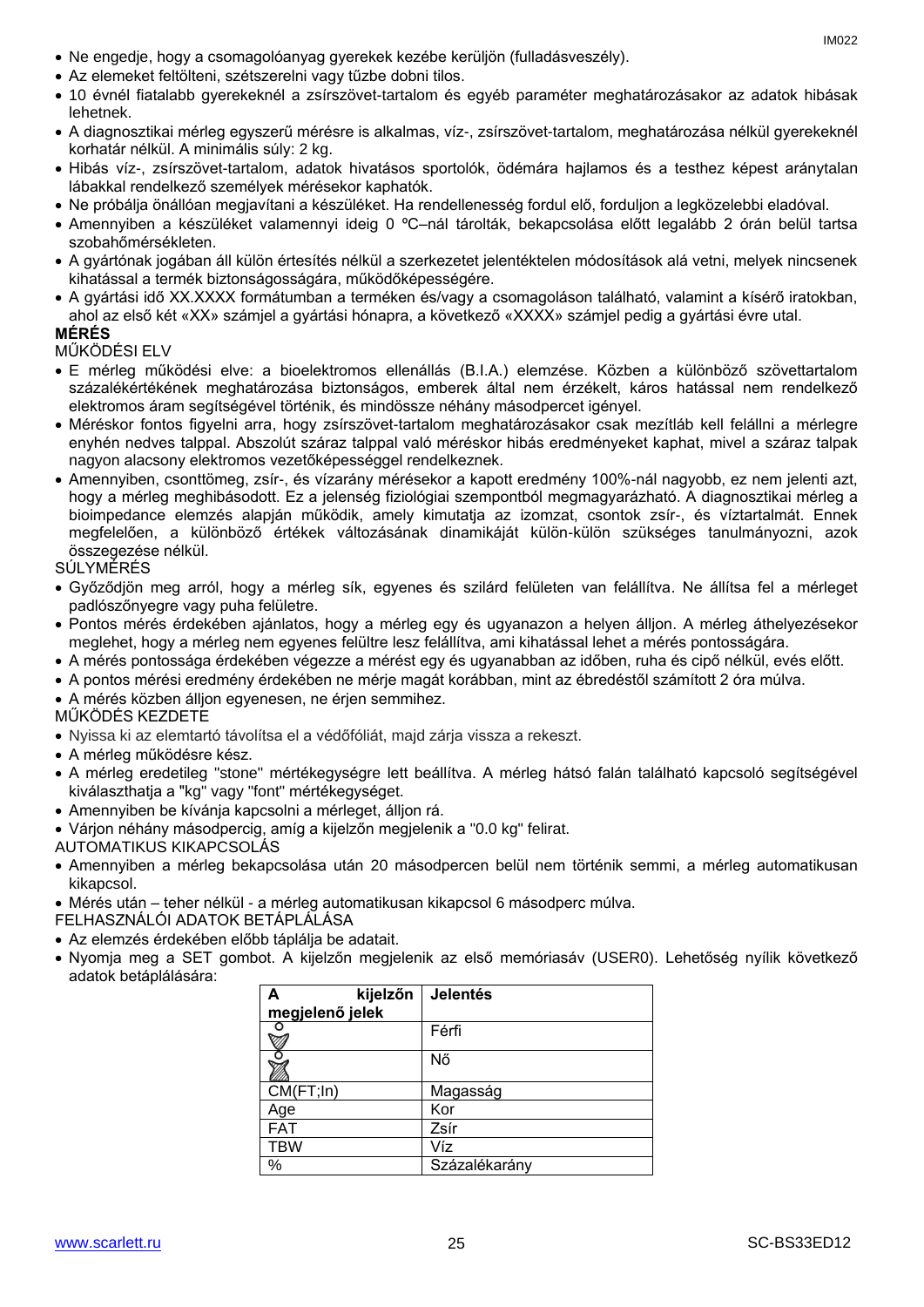- A "Fel" és "Le" gombok segítségével betáplálhatja a szükséges adatokat. Mindegyik adatot a SET gomb segítségével kell jóváhagyni.
- SZEMÉLYI ADATOK BETÁPLÁLÁSA
- Nyomja meg a SET gombot. A kijelzőn megjelenik az üres memóriasáv felhasználói szám, például: USER 01.

Megnyomva a SET gombot, erősítse meg választását, vagy válasszon következő szabad felhasználót a gombok segítségével,például: USER 02. Nyomja meg a SET gombot, és térjen a következő beállításhoz.

• Továbbá, kigyúl a "Férfi"  $\check{\mathbb{V}}$  vagy "Nő"  $\check{\mathbb{Z}}$ . jelzés. Megnyomva a SET gombot, erősítse meg választását, vagy

válasszon nemet a  $\overline{\mathbf{v}}$  gombok segítségével.

- Nyomja meg a SET gombot, és térjen a következő beállításhoz.
- Ugyan úgy állítsa be a korral (age) és magassággal (cm) kapcsolatos adatokat.
- Mindegyik paraméter a SET gomb segítségével hagyja jóvá.
- Az utolsó paraméter (magasság, cm) jóváhagyása után a kijelzőn megjelenik a "0,0 KG" jel és a felhasználói szám, pl. USER 2. Kezdje el a mérést. Súlymérés közben álljon mozdulatlanul, hogy az adat stabilizálódjon.
- Figyelem: mérés közben a talpai, lábfejei, térdei és combjai ne érintkezzenek egymással. Ellenkező esetben a mérés nem lesz realizálva megfelelőképpen.
- Először a kijelzőn megjelenik a súlya, továbbá, néhány másodperc múlva a kijelzőn megjelenik egymás után az alábbi információ:

| megjelenő jelek | kijelzőn   Jelentés |
|-----------------|---------------------|
| FAT             | Zsír                |
| <b>TRW</b>      | Víz                 |
| %               | Százalékarány       |

Jelen adatok bemutatják, milyen formában van jelenleg (lásd a Táblázatot).

|           | <b>Nők</b>    |           | Férfiak       |           |              |               |
|-----------|---------------|-----------|---------------|-----------|--------------|---------------|
| Korhatár  | <b>Mast</b>   | Voda      | <b>Mast</b>   | Voda      | <b>Mast</b>  | <b>Prikaz</b> |
|           | $4.0 - 20.5$  | 66.0-54.7 | $4.0 - 15.5$  | 66.0-58.1 | Zsírhiány    | -             |
| $\leq 30$ | 20.6-25.0     | 54.6-57.6 | 15.6-20.0     | 58.0-55.0 | Normál       | 0             |
|           | 25.1-30.5     | 51.5-47.8 | $20.1 - 24.5$ | 54.9-51.9 | Magas        | $\ddot{}$     |
|           |               |           |               |           | zsírtartalom |               |
|           | 30.6-50.0     | 47.7-34.4 | 24.6-50.0     | 51.8-34.4 | Túlsúly      | $++$          |
|           | $4.0 - 25.0$  | 66.0-51.6 | $4.0 - 19.5$  | 66.0-55.4 | Zsírhiány    |               |
| >30       | 25.1-30.0     | 51.5-48.1 | 19.6-24.0     | 55.3-52.3 | Normál       | 0             |
|           | $30.1 - 35.0$ | 48.0-44.7 | 24.1-28.5     | 52.2-49.2 | Magas        | $+$           |
|           |               |           |               |           | zsírtartalom |               |
|           | $30.1 - 50.0$ | 44.6-34.4 | 28.6-50.0     | 49.1-34.4 | Túlsúly      | $++$          |

#### **KIJELZŐN MEGJELENŐ TÁJÉKOZTATÁS**

 FIGYELEM: Amennyiben a kijelzőn megjelenik a hibáról szóló információ, várja meg, amíg a készülék kikapcsol. Kapcsolja be újra a készüléket, hogy újraindíthassa a műveletet. Amennyiben a hibáról szóló értesítés nem tűnt el, vegye ki az elemrészlegből az elemet 10 másodpercre, miután tegye vissza, és kapcsolja be a mérleget.

| Indikátorok | <b>Jelentés</b>                                                                                                                                                   |
|-------------|-------------------------------------------------------------------------------------------------------------------------------------------------------------------|
| 8888        | Felhasználó és személyi adatok kiválasztása.                                                                                                                      |
| 0000        | Adatelemzés mérés után.                                                                                                                                           |
|             | - A mérleg hibás felállítása. Állítsa a mérleget egyenes<br>szilárd felültre.<br>- Cipőben áll a mérlegen. Vegye le cipőjét és újra álljon<br>a mérlegre.         |
| LO          | Elemmerülési jelzés. Az elemek lemerültek, cserélje ki<br>őket.                                                                                                   |
| ErrH        | Magas zsírtartalomérték (%). Túl magas<br>érték.<br>Ajánlatos: tartsa be az alacsonykalóriás diétát, többet<br>sportoljon és szánjon több figyelmet egészségének. |
| Errl        | Alacsony zsírtartalomérték (%). Túl alacsony érték.<br>Ajánlatos: tartsa be a táplálékosabb diétát és szánjon<br>több figyelmet egészségének.                     |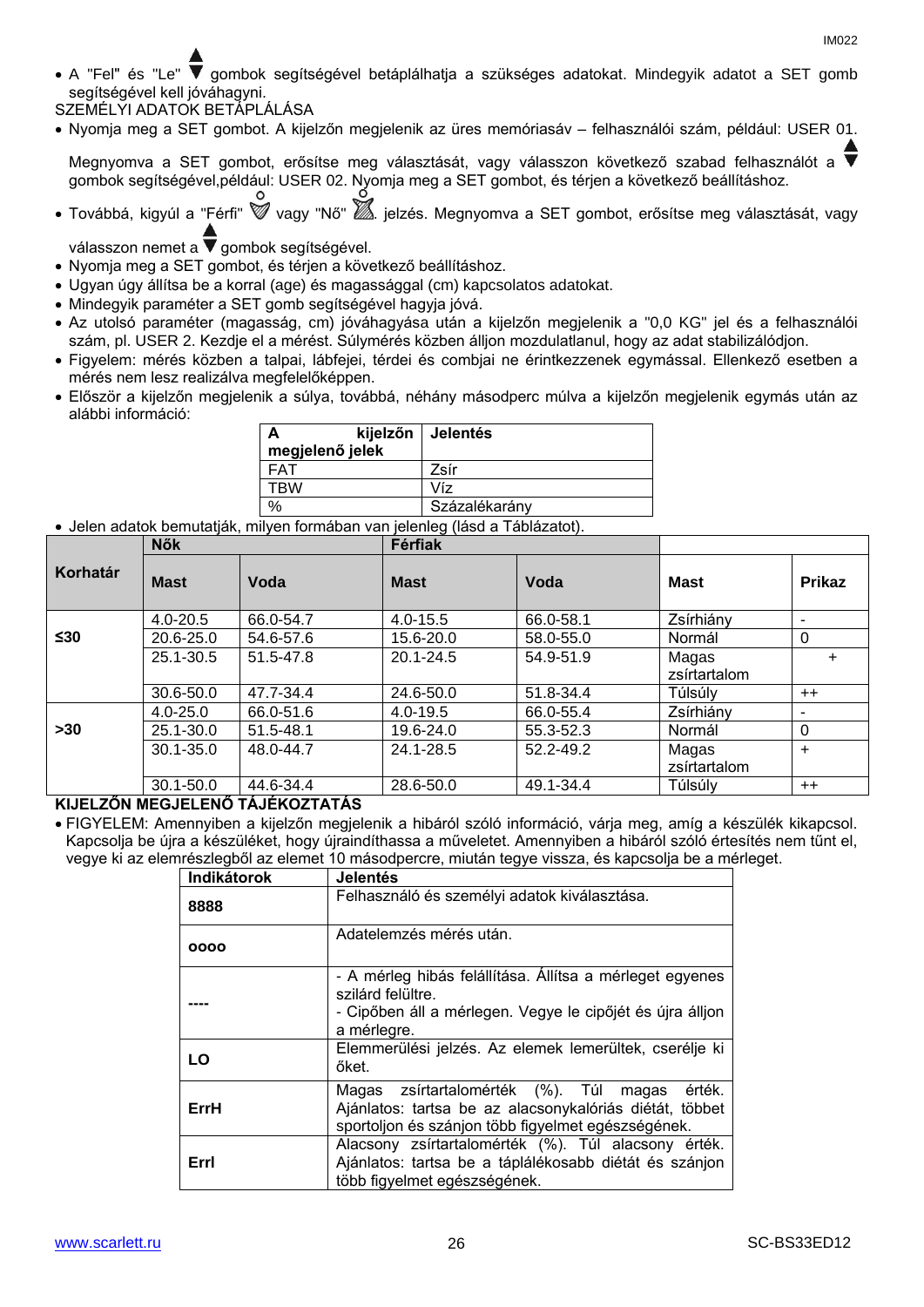|      | Túlterhelési jelzés. Súlya meghaladja a maximálisan |  |  |  |
|------|-----------------------------------------------------|--|--|--|
| EEEE | megengedett mérési súlyt. Kérjük, szálljon le a     |  |  |  |
|      | mérlegről annak meghibásodása elkerülése érdekében. |  |  |  |

#### **TISZTÍTÁS ÉS KARBANTARTÁS**

- Törölje meg a mérleget puha, szappanos törlőkendővel, és törölje szárazra.
- Ne használjon szerves oldószert, agresszív vegyi anyagokat és súrolószereket.
- **TÁROLÁS**
- Kövesse a TISZTÍTÁS ÉS KARBANTARTÁS rész lépéseit.
- Figyeljen arra, hogy tároláskor a mérleg tetején ne legyen semmilyyen tárgy.
- Tárolja a mérleget száraz hűvös helyen.

#### **AZ ELEMEK KEZELÉSE**

- Az elem szervezetre káros anyagokat tartalmaz. Ügyeljen arra, hogy kisgyermekeknek ne legyen hozzáférésük az elemekhez. Ha valaki lenyeli az elemet, azonnal forduljon orvoshoz.
- Rendszeresen cserélje az elemeket. Használjon egy és ugyanazon típusú elemeket.
- Az elem nem tölthető újra és nem reaktiválható különböző eszközök segítségével, ne szerelje szét, ne dobja tűzbe és előzze meg a rövidzárlat kialakulását.
- A lemerült elem a készülék meghibásodásához vezethet. Amennyiben hosszas ideig nem használja a mérleget, vegye ki az elemet a készülékből.
- Ne dobja tűzbe a tápegységeket. Robbanásveszély!
- A tápegységi klipeknél zárlat kialakulása tilos.

Ez a jel a terméken, csomagoláson és/vagy kísérő dokumentumokon azt jelenti, hogy ezeket a használt villamos és elektronikus termékeket és elemeket tilos az általános háztartási hulladékkal kidobni. E tárgyakat speciális befogadó pontokban kell leadni.

A hulladékbefogadó rendszerrel kapcsolatos kiegészítő információért forduljon a helyi illetékes hatósághoz.

A megfelelő hulladékkezelés segít megőrizni az értékes erőforrásokat és megelőzheti az olyan esetleges negatív hatásokat az emberi egészségre és a környezetre, amelyek a nem megfelelő hulladékkezelés következtében felmerülhetnek fel.

#### **RO INSTRUCȚIUNI DE UTILIZARE MĂSURI DE SIGURANŢĂ**

- Citiți cu atenție aceste instrucțiuni înainte de a utiliza aparatul, pentru a evita defectarea în timpul utilizării. Manipularea necorespunzătoare poate duce la deteriorarea produsului.
- A se folosi numai pentru utilizare casnică. Aparatul nu este destinat pentru utilizare industrială și comercială.
- Nu expuneți cântarul impactului brutal.
- Nu săriţi pe cântar.
- Nu supraîncărcați cântarul.
- Se interzice folosirea cântarului de către persoanele cu implanturi medicale (de exemplu, cu stimulator al ritmului cardiac). În caz contrar, pot apărea defecțiuni în funcţionarea implanturilor.
- Nu se va utiliza în timpul sarcinii.
- Atenție! Nu urcaţi pe cântar dacă picioarele Dumneavoastră sau suprafață cântarului este udă puteți aluneca!
- În cazul ingestiei bateriilor acestea ar putea pune viața în pericol.
- Păstrați bateriile și cântarul în locuri inaccesibile copiilor. Persoana ce a înghiţit o baterie, trebuie să consulte imediat un medic.
- Nu permiteţi ca materialul de ambalare să ajungă în mâinile copiilor (pericol de sufocare).
- Se interzice încărcarea sau regenerarea bateriilor în vreun fel, cât și demontarea şi aruncarea acestora în foc.
- La determinarea procentului conţinutului de ţesut adipos, precum și alți parametri la copiii mai mici de 10 ani se pot obține rezultate eronate.
- Cântarul de diagnosticare poate fi folosit pentru cântărirea normală fără determinarea conţinutului parametrilor apei, ţesutului adipos la copiii de toate vârstele. Parametrii minimi de cântărire - 2 kg.
- Rezultatele nesigure ale determinării apei, țesutul adipos poate fi la sportivii profesioniști, la persoanele predispuse la umflături, la persoanele cu proporții non-standard ale picioarelor față de corp.
- Nu încercați să reparați aparatul de sine stătător. În caz de apariție a defectelor, adresați-vă la cel mai apropiat distribuitorul.
- Dacă produsul a fost păstrat pentru o perioadă de timp la temperaturi sub 0 °C, atunci înainte de conectare acesta ar trebui să se afle la temperatura camerei, timp de cel puțin 2 ore.
- Producătorul își rezervă dreptul de a introduce fără notificare prealabilă mici modificări în construcţia produsului, care nu influențează semnificativ siguranța, capacitatea de funcționare și performanța acestuia.
- Data producerii este indicată pe produs și/sau ambalaj, precum și în documentația însoțitoare, în format XX.XXXX, unde primele două cifre "XX" reprezintă luna producerii, iar următoarele patru cifre "XXXX" reprezintă anul producerii.

IM022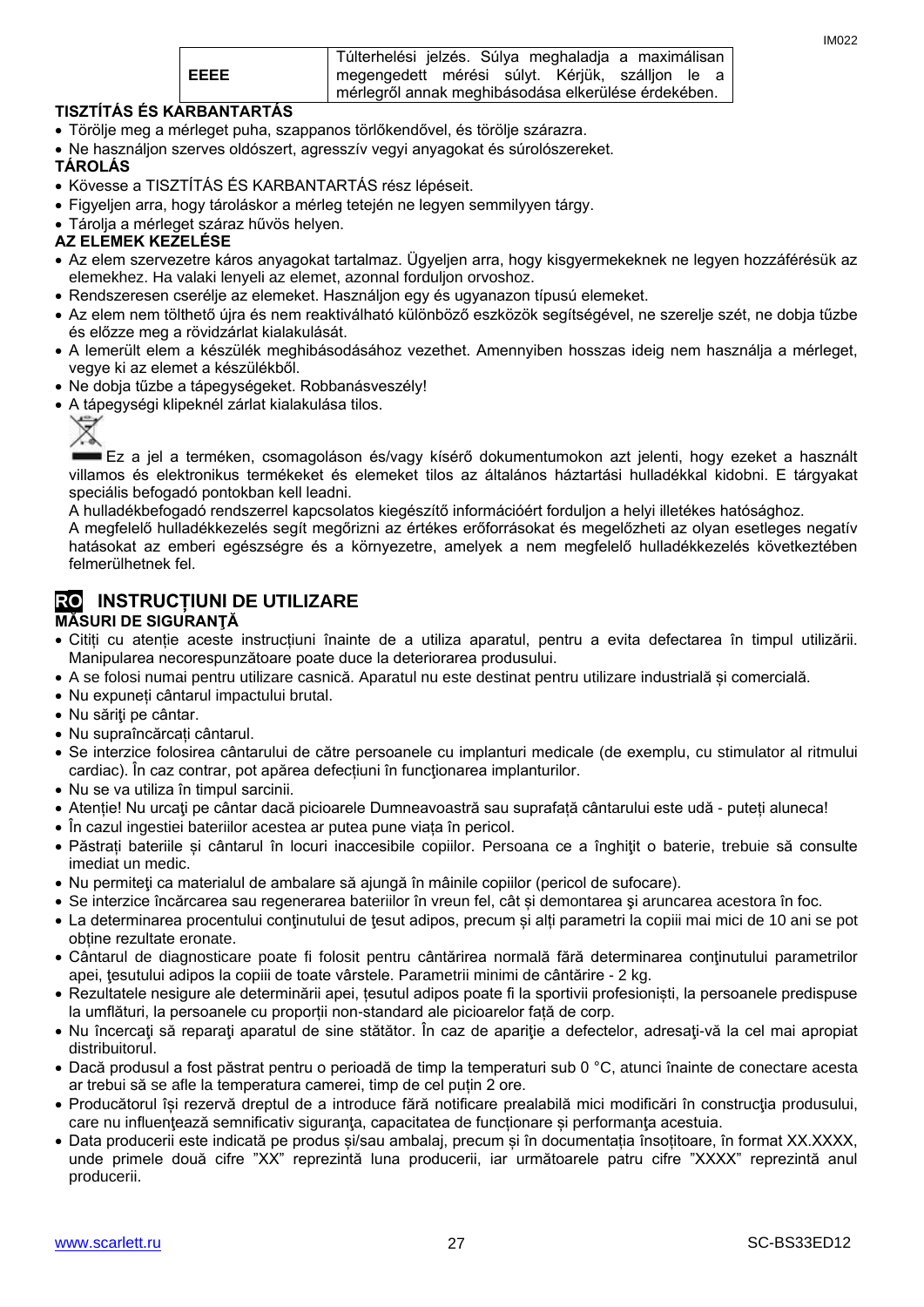### **CÂNTĂRIREA**

#### PRINCIPIILE DE FUNCTIONARE

- Acest cântar funcționează pe principiul analizei impedanţei bioelectrice (BIA). În acest caz, determinarea procentajului conţinutului diferitor țesuturi are loc doar în câteva secunde cu ajutorul curentului electric ce este inofensiv, imperceptibil de către om și care nu cauzează daune sănătății.
- La măsurare este important să se ia în considerare următoarele: măsurarea procentului continutului de tesut adipos trebuie să se realizeze doar cu picioarele desculti; se recomandă a umezi putin tălpile. Tălpile complet uscate pot fi cauza unor rezultate incorecte, întrucât acestea au o conductivitate electrică foarte joasă.
- Dacă la măsurarea procentului conţinutului de ţesut adipos, masă osoasă și cantitatea de apă, suma procentelor tuturor componentelor este mai mare de 100%, aceasta nu este o defecţiune a cântarului. Acest fenomen poate fi explicat din punct de vedere fiziologic. Funcționarea cântarului de diagnosticare este bazată pe analiza bioimpedanței ce determină cantitatea de grăsime și apă, care sunt conținute în însuși țesutul muscular și osos. Astfel, dinamica modificărilor diferitor indicatori ar trebui să fie luată în considerare în mod separat pentru fiecare indicator în parte, fără a aduna rezultatele.

#### CÂNTĂRIREA

- Asigurați-vă că cântarul este pe o suprafață plană, netedă, orizontală și dură. Nu așezați cântarul pe covor sau pe o suprafață moale.
- Pentru o determinare exactă a greutății, se recomandă aflarea cântarului în același loc. Dacă mutaţi cântarul riscați să-l poziționați pe o suprafață neuniformă, ceea ce poate influenţa precizia la afișare greutăţii.
- Pentru o determinare exactă a greutății, se recomandă cântărirea la aceeaşi oră, fără îmbrăcăminte și încălțăminte, înainte de mese.
- Pentru o măsurare mai exactă a greutății, nu se recomandă măsurarea greutății mai devreme de 2 ore după trezire.
- Urcati pe cântar. Nu vă sprijiniți de nimic, stați drept. ÎNCEPUTUL FUNCŢIONĂRII
- Deschideti compartimentul bateriei, îndepărtați folia de protecție, apoi închideți compartimentul.
- Cântarul este pregătit pentru funcționare.
- Cântarul este configurat în mod implicit la unitatea de măsură "Stone".În partea din spate a cântarului se află un comutator, cu ajutorul căruia puteți alege în calitate de unitate de măsură "kilogramele" sau "funții".
- Pentru a conecta cântarul, urcați pe el.
- Așteptați câteva secunde până când pe display va apărea "0.0".

DECONECTAREA AUTOMATĂ

- Dacă timp de 20 de secunde după conectarea cântarului nu urmează nici o acțiune, cântarul se va deconecta automat.
- După cântărire cântarul fără greutate se va deconecta automat după 6 secunde. SETAREA DATELOR DE UTILIZATOR
- Pentru efectuarea analizei este necesar de a indica în primul rând parametrii personali.
- Apăsați tasta SET, pe display va apărea prima celulă de memorie din cele zece (USER 0). Puteți efectua următoarele setări:

| Indicatiile<br>рe<br>display | Semnificația        |
|------------------------------|---------------------|
|                              | Gen masculin        |
|                              | Gen feminin         |
| CM(FT;In)                    | Înălțimea           |
| Age                          | Vârsta              |
| <b>FAT</b>                   | Grăsimea            |
| TBW                          | Apa                 |
| %                            | Raportul procentual |

• Apăsând tastele «sus» sau «jos», V puteți stabili indicațiile corespunzătoare. Este necesar de a confirma introducerea fiecărei indicaţii prin apăsarea tastei SET.

INTRODUCEREA DATELOR PERSONALE

La apăsarea tastei SET, pe ecran va apărea după memoria liberă – numărul utilizatorului, de exemplu USER 01.

Confirmați selectarea prin apăsarea tastei SET sau selectați următorul utilizator liber, apăsând tastele ▼, de exemplu USER 02. Apăsaţi SET, pentru a trece la următoarele setări.

• În continuare se va aprinde simbolul «bărbat»  $\mathbb V$  sau «femeie»  $\mathbb Z$ . Confirmati selectarea prin apăsarea tastei

 $\Omega$ 

SET sau selectați genul Dumneavoastră, apăsând tastele ▼.

- Apăsați tasta SET pentru a trece la setările următoare.
- În mod similar, setați parametrii de vârstă (vârsta) și înălţime (cm).
- Pentru a confirma fiecare parametru apăsați tasta SET.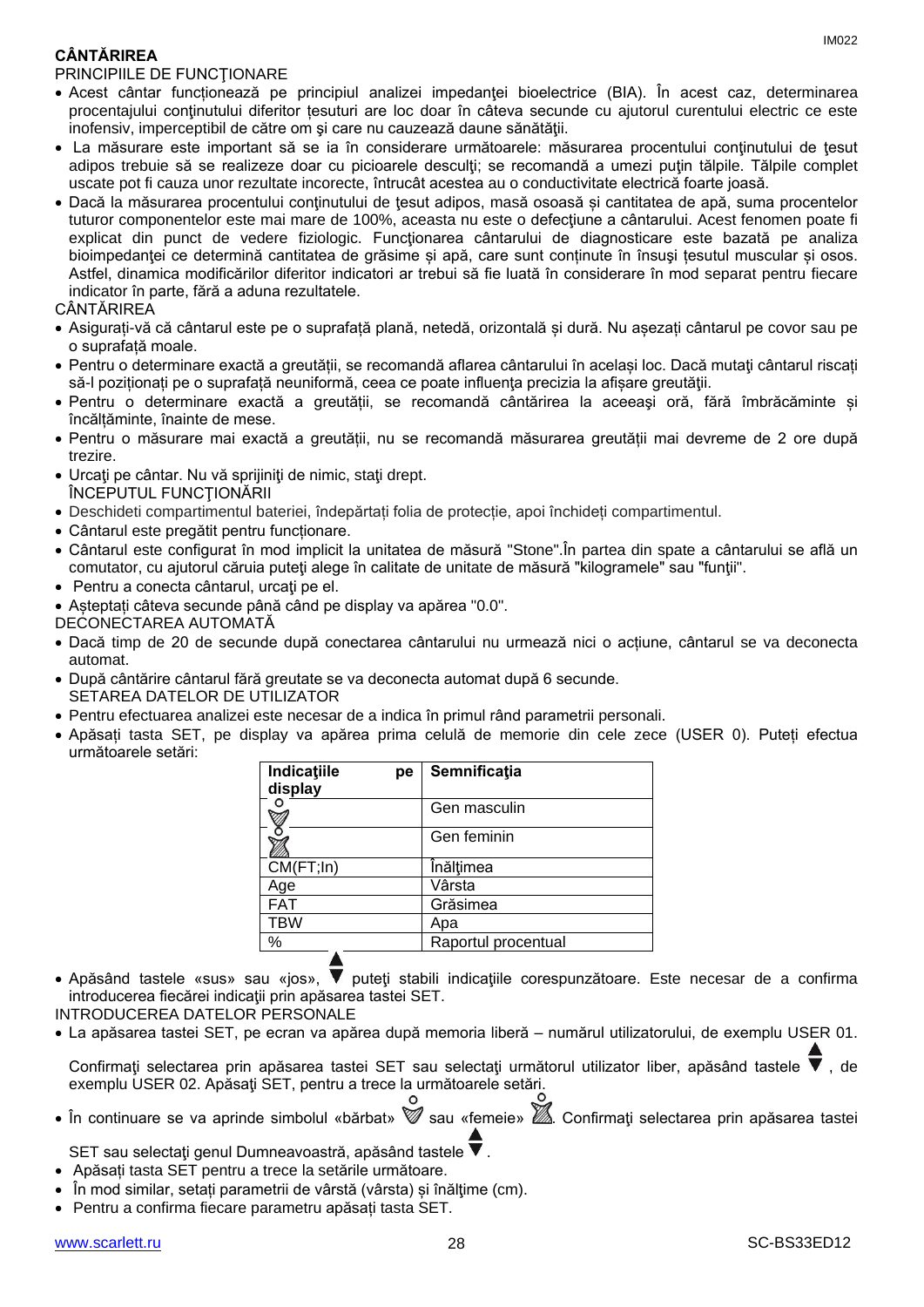- După confirmarea ultimului parametru (înălțimea, cm). Ecranul va afișa 0,0 KG și numărul de utilizator, cum ar fi USER 02. Începeţi cântărirea. În timpul cântăririi staţi nemişcat pentru a stabiliza indicaţia.
- Atenție: în timpul măsurării nu trebuie să existe contact între cele două tălpi, pulpe, gambe şi şolduri. În caz contrar, măsurarea nu poate fi realizată în modul corespunzător.
- La început pe display va fi indicată greutatea Dumneavoastră, iar apoi, după câteva secunde veți vedea pe ecran următoarele informații, care vor apărea pe rând:

| Indicatiile<br>pe<br>display | Semnificația        |
|------------------------------|---------------------|
|                              |                     |
| <b>FAT</b>                   | Grăsimea            |
| TBW                          | Apa                 |
| $\%$                         | Raportul procentual |

#### Datele indică în ce formă vă aflaţi la momentul dat (vezi tabelul).

|           | <b>Genul feminin</b> |           | <b>Genul masculin</b> |           |                                    |                |
|-----------|----------------------|-----------|-----------------------|-----------|------------------------------------|----------------|
| Vârsta    | Grăsimea             | Apa       | Grăsimea              | Apa       | <b>Cantitatea</b><br>de<br>grăsime | <b>Display</b> |
|           | $4.0 - 20.5$         | 66.0-54.7 | $4.0 - 15.5$          | 66.0-58.1 | Insuficiență                       |                |
| $\leq 30$ | 20.6-25.0            | 54.6-57.6 | 15.6-20.0             | 58.0-55.0 | Normă                              |                |
|           | 25.1-30.5            | 51.5-47.8 | 20.1-24.5             | 54.9-51.9 | Exces                              | +              |
|           | 30.6-50.0            | 47.7-34.4 | 24.6-50.0             | 51.8-34.4 | Supraponderabilitate<br>$++$       |                |
|           | $4.0 - 25.0$         | 66.0-51.6 | $4.0 - 19.5$          | 66.0-55.4 | Insuficientă                       |                |
| $>30$     | 25.1-30.0            | 51.5-48.1 | 19.6-24.0             | 55.3-52.3 | Normă                              |                |
|           | $30.1 - 35.0$        | 48.0-44.7 | 24.1-28.5             | 52.2-49.2 | Exces                              | ÷              |
|           | $30.1 - 50.0$        | 44.6-34.4 | 28.6-50.0             | 49.1-34.4 | Supraponderabilitate               | $++$           |

#### **MESAJUL PE DISPLAY**

 NOTĂ: Dacă pe ecran se afișează un mesaj de eroare, așteptați până când aparatul se deconectează. Conectaţi-l din nou pentru a porni din nou operația. Dacă mesajul de eroare apare în continuare, scoateți bateriile din compartimentul pentru baterii pentru 10 secunde, apoi introduceți-le din nou la loc și conectați aparatul.

| <b>Indicatorii</b> | Semnificatia                                                                                                                                                                                                                                                           |  |  |
|--------------------|------------------------------------------------------------------------------------------------------------------------------------------------------------------------------------------------------------------------------------------------------------------------|--|--|
| 8888               | Selectarea utilizatorului și parametrilor personali.                                                                                                                                                                                                                   |  |  |
| 0000               | Analiza indicațiilor după cântărire.                                                                                                                                                                                                                                   |  |  |
|                    | - Poziționarea incorectă a cântarului. Amplasați cântarul<br>pe o suprafață plană și dură.<br>- Stați pe cântar încălțat. Descălțați-vă și urcați din nou<br>pe cântar.                                                                                                |  |  |
| LO                 | Indicația de descărcare a bateriilor. Bateriile sunt<br>descărcate, înlocuiți-le cu altele noi.                                                                                                                                                                        |  |  |
| ErrH               | Indicația unui % ridicat de grăsime. Conținutul<br>procentual de grăsime este prea ridicat. Recomandări:<br>respectarea unui regim alimentar sărac în calorii,<br>practicarea intensivă a sportului și manifestarea unei<br>griji sporite față de sănătatea personală. |  |  |
| Errl               | Indicația unui % scăzut de grăsime. Conținutul<br>procentual de grăsime este prea mic. Recomandări:<br>respectarea unui regim alimentar bogat în calorii și<br>manifestarea unei griji sporite față de sănătatea<br>personală.                                         |  |  |
| <b>EEEE</b>        | Indicația de supraîncărcare. Este depășită greutatea<br>maximă admisibilă pentru cântărire. Coborâți de pe<br>platformă pentru a preveni defectarea cântarului.                                                                                                        |  |  |

#### **CURĂŢAREA ŞI ÎNTREŢINEREA**

- Ştergeți cântarul cu o cârpă moale cu detergent și uscaţi.
- Nu folosiți solvenți organici, substanțe chimice dure și agenţi abrazivi.

#### **PĂSTRAREA**

- Respectaţi cerințele de la punctul CURĂŢAREA ŞI ÎNTREŢINEREA.
- Aveţi grijă ca pe parcursul depozitării pe cântar să nu fie puse careva obiecte.
- Păstrați cântarul într-un loc răcoros și uscat, în poziție orizontală.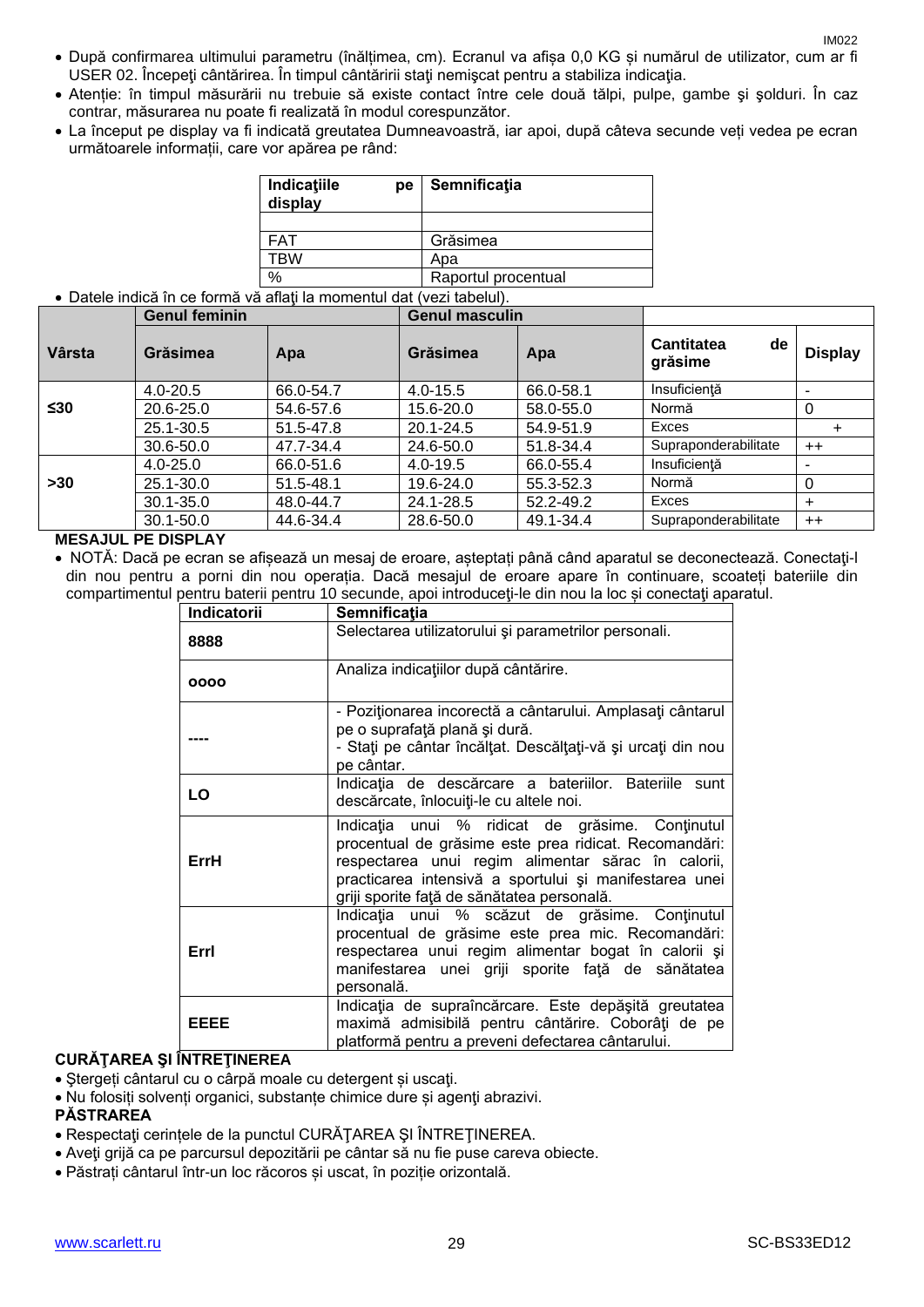#### **MANIPULAREA BATERIILOR**

- Bateriile conțin substanțe nocive pentru organism. Preveniți accesul copiilor mici la elementele de alimentare. Dacă cineva va înghiți un element de alimentare, adresați-vă imediat la medic.
- Înlocuiți cu regularitate bateriile. În acest scop, folosiți elemente de același tip.
- Bateriile nu pot fi reîncărcate sau reactivate cu ajutorul diferitor mijloace; nu le dezasamblați, nu le aruncați în foc și nu le scurtcircuitați.
- Bateriile descărcate pot duce la deteriorarea aparatului. În caz de neutilizare de lungă durată a aparatului, scoateți bateria din aparat.
- Nu aruncați elementele de alimentare în foc. Pericol de explozie!
- Nu se permite scurtcircuitarea clemelor de alimentare.



Simbolul dat pe produs, ambalaj şi/sau documentele însoţitoare înseamnă că aparatele electrice şi electronice, şi bateriile uzate nu trebuie aruncate împreună cu deşeurile menajere. Acestea trebuie duse la punctele de colectare specializate.

Adresaţi-vă la autorităţile locale pentru a obţine informaţii suplimentare referitor la sistemele existente de colectare a deşeurilor.

Reciclarea corectă va contribui la păstrarea resurselor valoroase şi la prevenirea posibilelor efecte negative asupra sănătății oamenilor și a mediului înconjurător, care ar putea apărea în rezultatul reciclării incorecte a deșeurilor.

# **PL INSTRUKCJA OBSŁUGI**

#### **ŚRODKI BEZPIECZEŃSTWA**

- Zalecamy uważnie przeczytać niniejszą instrukcję przed uruchomieniem urządzenia, aby uniknąć awarii podczas użytkowania. Niewłaściwe postępowanie może doprowadzić do uszkodzenia wyrobu.
- Wykorzystywać wyłącznie do celów domowych. Nie jest urządzeniem do zastosowania w przemyśle ani nie jest przeznaczone do zastosowania w handlu.
- Wagę nie należy narażać na obciążenia udarowe.
- Nie wolno skakać na wadze.
- Nie należy przeciążać wagi.
- Zabrania się korzystania z wagi przez osoby z implantami medycznymi (np. posiadające sztuczne rozruszniki serca). W przeciwnym razie mogą wystąpić zakłócenia w pracy implantów.
- Nie używać w czasie ciąży.
- Uwaga! Na wagę nie należy stawać mokrymi stopami, ani kiedy powierzchnia wagi jest mokra, bo można się poślizgnąć!
- W przypadku dostania się do przewodu pokarmowego baterie mogą stanowić zagrożenie dla życia.
- Należy przechowywać baterie i wagę w miejscu niedostępnym dla dzieci. Osoba, która połknęła baterię, powinna niezwłocznie skontaktować się z lekarzem.
- Nie dopuszczać dzieci do kontaktu z materiałem opakowaniowym (istnieje ryzyko uduszenia).
- Zabrania się ładowania lub w inny sposób odzyskania baterii, rozebrania je, wrzucenia do ognia.
- W przypadku ustalania procentowej zawartości tkanki tłuszczowej i innych parametrów u dzieci w wieku poniżej 10 lat mogą być uzyskane nieprawdziwe wyniki.
- Waga diagnostyczna może być wykorzystana do zwykłego ważenia bez określenia zawartości parametrów wody, tkanki tłuszczowej oraz masy mięśniowej u dzieci w każdym wieku. Minimalne parametry ważenia: 2 kg.
- Niedokładne wyniki dla oznaczania wody, tkanki tłuszczowej mogą być u zawodowych sportowców, u osób z tendencją do opuchlizny u osób z niestandardowych proporcjach nóg w stosunku do ciała.
- Nie wolno próbować samodzielnie naprawiać urządzenia. W przypadku usterek należy skontaktować się z sprzedawcą.
- Jeśli urządzenie przez jakiś czas znajdowało się w temperaturze poniżej 0ºC, przed przed włączeniem musi być przechowywane w temperaturze pokojowej nie krócej niż 2 godziny.
- Producent zastrzega sobie prawo, bez dodatkowego powiadomienia, do wprowadzania drobnych zmian w konstrukcji wyrobu, które zupełnie nie wpływają na jego bezpieczeństwo, sprawność lub funkcjonalność.
- Data produkcji jest wskazana na wyrobie i/albo na opakowaniu, a także w dokumentacji towyrzyszącej, w formacie XX.XXXX, gdzie pierwsze dwie liczby "XX" to miesiąc produkcji, następne cztery cyfry "XXXX" to rok produkcji.

#### **WAŻENIE**

#### ZASADA DZIAŁANIA

- Niniejsza waga działa na zasadzie analizy impedancji bioelektrycznej (B.I.A.). Przy tym oznaczanie procentowej zawartości różnych tkanek odbywa się w ciągu kilku sekund za pomocą niewyczuwalnego przez człowieka, bezpiecznego i nie wyrządzającego szkody prądu elektrycznego.
- Przy pomiarze należy wziąć pod uwagę, co następuje: pomiar procentowej zawartości tkanki tłuszczowej powinien być wykonywany przy bosych stopach i lekko wilgotnych podeszwach. Absolutnie suche stopy mogą stać się przyczyną niepoprawnego wyniku, ponieważ mają zbyt niską przewodność elektryczną.
- Jeśli podczas pomiaru wartości procentowej tłuszczu, tkanki mięśniowej, masy kostnej i wody suma objętości w procentach wszystkich składników wyniosła więcej niż 100%, to nie stanowi defektu wagi. Takie zjawisko można wyjaśnić z fizjologicznego punktu widzenia. Waga diagnostyczna pracuje na zasadzie analizy impedancji, która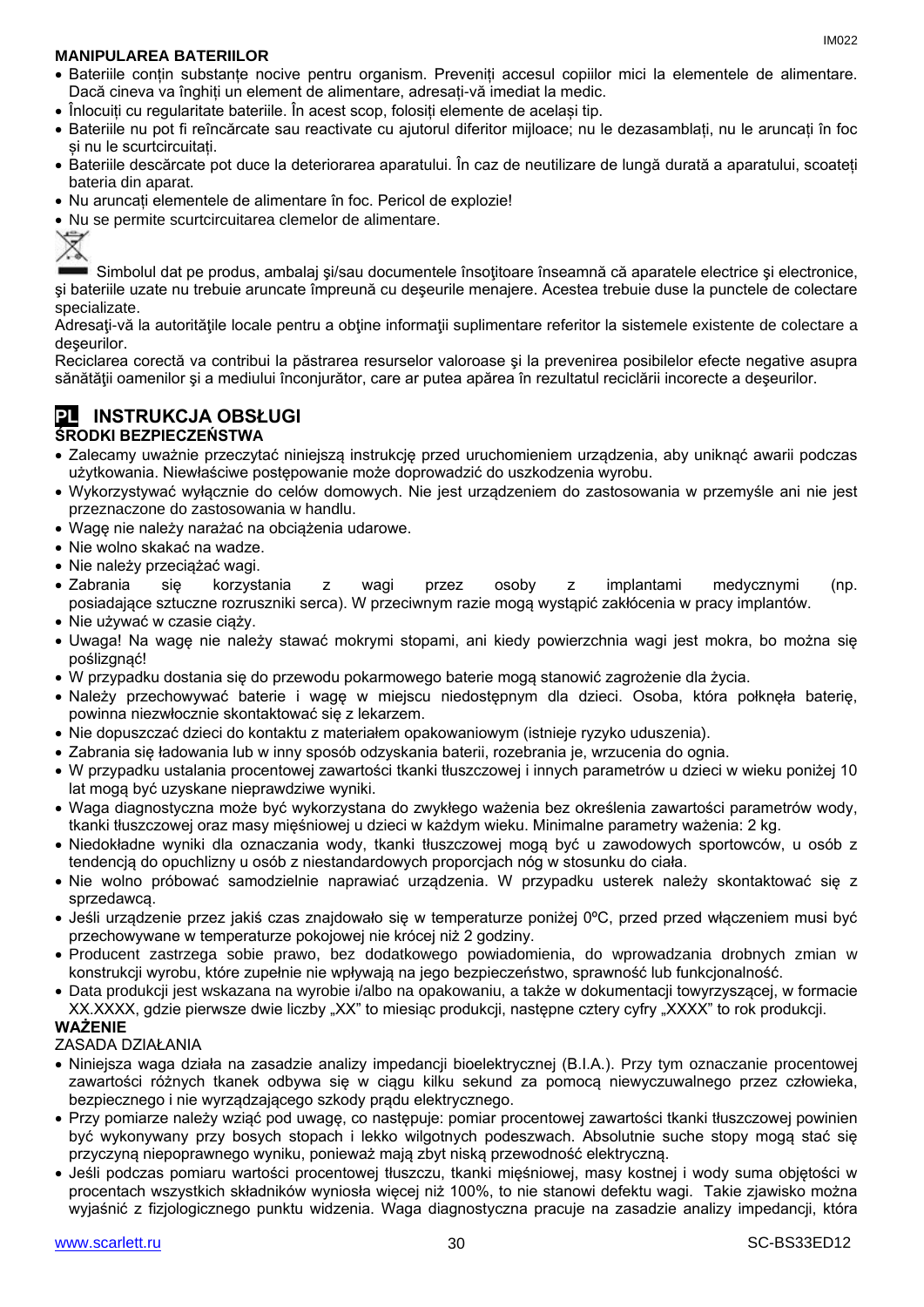wykrywa ilości tłuszcza i wody zawarte również w samych tkankach mięśniowych i kostnych. Tak więc, dynamikę zmian różnych wskaźników należy traktować oddzielnie dla każdego wskaźnika, nie podsumowując uzyskanych wyników.

PRZYDATNE WSKAZÓWKI

- Należy upewnić się, że waga stoi na płaskiej, stabilnej i płaskiej poziomej powierzchni. Nie wolno ustawiaćtej wagi na dywanie lub miękkich powierzchniach.
- Dla dokładnego określenia masy wskazane jest, aby waga stała w tym samym miejscu. W przypadku przesunięcia wagi istnieje ryzyko jej ustawienia na nierównej powierzchni, co może wpłynąć na dokładność wyświetlania wartości masy.
- W celu dokładnego określenia masy należy dokonywać ważenie w tym samym czasie, zdejmując buty i ubrania, oraz przed jedzeniem.
- W celu bardziej dokładnego pomiaru masy ciała, nie zaleca się mierzenia masy wcześniej, niż 2 godziny po przebudzeniu.
- Stań na wagę. Nie podpieraj się niczym, stój prosto.

#### WAŻENIE

- Otwórz specjalny przedział baterii na tylnym panelu wagi, wyjmij folię ochronną. Zamknij przedział. Waga jest gotowa do pracy.
- Domyślną jednostką miary jest kilogram "kg". Na tylnym panelu wagi znajduje się przełącznik, za pomocą którego można wybrać jako jednostkę miary stone "st" lub funty "lb".
- Aby włączyć wagę, dotknij jej stopą.
- Poczekaj kilka sekund, aż na wyświetlaczu zapali się "0.0".
- Stań na wagę. Na wadze zostanie wyświetlona Twoja masa.
- AUTOMATYCZNE WYŁĄCZANIE
- Jeśli w ciągu 20 sekund po włączeniu wagi nie będzie żadnych działań, waga automatycznie się wyłączy.
- Po ważeniu waga bez obciążenia zostanie automatycznie wyłączona po upływie 6 sekund.
- OPCJA AUTOMATYCZNEGO ZEROWANIA DANYCH
- Twoja waga posiada opcję automatycznego zerowania danych. Po wyświetlaniu danych na wyświetlaczu po kilku sekundach nastąpi automatyczne zerowanie, na wyświetlaczu ponownie będzie 0.0. Możesz wykonać ponowne ważenie lub rozpocząć ważenie z ustawieniem nowego użytkownika.

USTAWIANIE DANYCH UŻYTKOWNIKA

- W celu przeprowadzenia analizy należy najpierw ustawić swoje parametry.
- Naciśnij przycisk "SET", na wyświetlaczu pojawi się pierwsza komórka pamięci z dziesięciu "P1".
- Potwierdź numer komórki, naciskając przycisk "SET" lub wybierz numer, naciskając przycisk▼, na przykład "P2". Naciśnij przycisk "SET", aby przejść do kolejnych ustawień.
- Nastepnie zostanie wyświetlony symbol "mężczyzna" albo "kobieta" **Za. Potwierdź wybór, naciskając przycisk**

"SET", lub wybierz swoją płeć, naciskając przyciski $\blacktriangledown$ .

- Naciśnij przycisk "SET", aby przejść do kolejnych ustawień.
- Podobnie ustaw opcje wieku **AGE** (10-80 lat) i wzrostu **cm** (100-240 cm).
- Aby potwierdzić każdy parametr, naciskaj przycisk "SET".
- Po potwierdzeniu ostatniego parametru (wzrost, cm). Na ekranie zostaną wyświetlone: "0.0" kg oraz numer użytkownika, na przykład "P2". Twoje dane zostały zapisane.
- Przy następnym włączeniu wagi najpierw zostaną wyświetlone ustawienia ostatniego użytkownika.
- WAŻENIE Z ANALIZĄ
- Po wybraniu danych użytkownika rozpocznij ważenie.
- Podczas ważenia stój nieruchomo, aby wskazanie ustabilizowało się
- Uwaga: podczas pomiaru nie muszą kontaktować ze sobą obie stopy, łydki, golenie i uda. W przeciwnym razie pomiar może być wykonany nie poprawnie.
- Na początku na wyświetlaczu zostanie wyświetlona twoja masa, a następnie przez kilka sekund zobaczysz dane dotyczące procentowej zawartości tłuszczu, wody, mięśni i masy kostnej w swoim organizmie.
- Niniejsza waga pozwala obliczyć wskaźnik masy ciała. Wskaźnik masy ciała jest wielkością, która pozwala ocenić stopień zgodności masy człowieka i jego wzrostu, a przez to pośrednio ocenić, czy masa jest niewystarczająca, normalna lub ma miejsce nadwaga.

| Wskaźnik<br>masy<br>ciała | Zgodność masy człowieka z<br>jego wzrostem   |
|---------------------------|----------------------------------------------|
| 16 i mniej                | Wyraźny niedobór masy                        |
| $16 - 18,5$               | Niedostateczna<br>(niedobór)<br>masa ciała   |
| $18,5 - 25$               | Norma                                        |
| $25 - 30$                 | Nadmierna<br>ciała<br>masa<br>(przedotyłość) |
| -35                       | Otyłość pierwszego stopnia                   |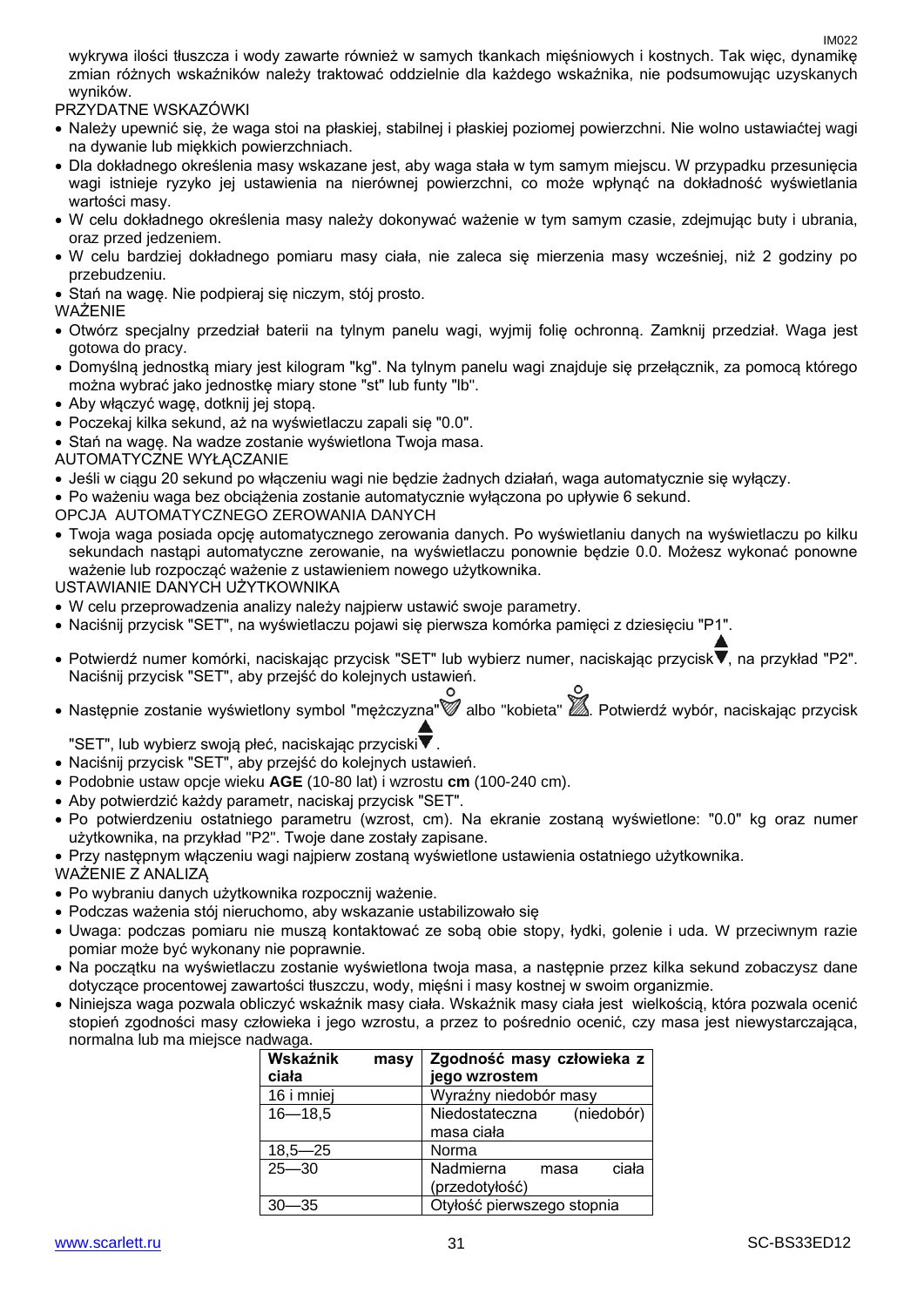| $35 - 40$   | Otyłość drugiego stopnia |                           |  |  |
|-------------|--------------------------|---------------------------|--|--|
| 40 i więcej |                          | Otyłość trzeciego stopnia |  |  |
|             | otyłość olbrzymia)       |                           |  |  |

- Po wykonaniu analizy będzie wykonane obliczenie zalecanej dla ciebie dobowej normy kalorii. Dzienna norma kalorii to liczba kalorii, niezbędnych do realizacji prawidłowego funkcjonowania i utrzymania organizmu w dobrej formie, bez odkładania zbędnych kilogramów.
- Informacja analityczna będzie wyświetlana na wyświetlaczu wagi, na przemian:

| Wskazania<br>wyświetlacza | Wartość              |
|---------------------------|----------------------|
|                           | Płeć męska           |
|                           | Płeć żeńska          |
| CM(FT;In)                 | Wzrost               |
| Age                       | Wiek                 |
| <b>FAT</b>                | % zawartość tłuszczu |
| <b>TBW</b>                | % zawartość wody     |
| %                         | Stosunek procentowy  |

Dane świadczą, w jakim stanie fizycznym jesteś w tej chwili (patrz tabelę).

|             | <b>Kobieta</b>  |             | Mężczyzna       |             |                       |
|-------------|-----------------|-------------|-----------------|-------------|-----------------------|
| <b>Wiek</b> | Tłuszcz %       | Woda %      | Tłuszcz %       | Woda %      | Zawartość<br>tłuszczu |
|             | $4,0-16,0$      | 66,0-57,0   | $4,0-11,0$      | 66,0-61,2   | Bardzo mało           |
| $\leq 30$   | $16, 1 - 20, 5$ | 57,7-54,7   | $11, 1 - 15, 5$ | 61,1-58,1   | Mało                  |
|             | 20,6-25,0       | 54,6-57,6   | 15,6-20,0       | 58,0-55,0   | Norma                 |
|             | $25, 1 - 30, 5$ | 51, 5-47, 8 | $20, 1 - 24, 5$ | 54,9-51,9   | Dużo                  |
|             | $30,6 - 60,0$   | 47,7-27,5   | 24,6-60,0       | 51,8-27,5   | Bardzo dużo           |
|             | $4,0 - 20,0$    | 66,0-55,0   | $4,0-15,0$      | 66,0-58,4   | Bardzo mało           |
| >30         | $20, 1 - 25, 0$ | 54,9-51,6   | $15, 1 - 19, 5$ | 58, 3-55, 3 | Mało                  |
|             | $25, 1 - 30, 0$ | 51, 5-48, 1 | 19,6-24,0       | 58,2-52,3   | Norma                 |
|             | $30, 1 - 35, 5$ | 48,0-44,7   | 24,1-28,5       | 52,2-49,2   | Dużo                  |
|             | $35,1 - 60,0$   | 44,6-27,5   | 28,6-60,0       | 49, 1-27, 5 | Bardzo dużo           |

#### **KOMUNIKATY NA WYŚWIETLACZU**

 UWAGA: Jeśli wyświetlany jest komunikat tekstowy o błędzie, należy poczekać aż urządzenie się wyłączy. Włącz go ponownie, aby ponownie uruchomić operację. Jeśli komunikat o błędzie nie zanikł, należy wyjąć baterie z przedziału baterii na okres 10 sekund, po czym włóż je z powrotem i włącz urządzenie.

| Wskaźniki | Wartość                                                                                                                                                                                                                                         |  |  |
|-----------|-------------------------------------------------------------------------------------------------------------------------------------------------------------------------------------------------------------------------------------------------|--|--|
| LO        | Wskaźnik rozładowania baterii. Baterie są zużyte,<br>należy wymienić na nowe.                                                                                                                                                                   |  |  |
| ErrH      | Wskaźnik wysokiego poziomu tłuszczu (%). Procentowa<br>zawartość tłuszczu jest zbyt wysoka. Wskazówki:<br>Należy rozpocząć i kontynuować przestrzeganie diety<br>niskokalorycznej, więcej uprawiać sport oraz bardziej<br>dbać o swoje zdrowie. |  |  |
| Errl      | Wskaźnik niskiego poziomu tłuszczu (%). Procentowa<br>zawartość tłuszczu jest zbyt niska. Wskazówki: Należy<br>rozpocząć i kontynuować przestrzeganie bardziej<br>odżywczej diety oraz bardziej dbać o swoje zdrowie.                           |  |  |
| Err       | Wskaźnik przeciążenia. Masa przekracza dopuszczalną<br>masę do ważenia. Zejdź z platformy wagi, aby uniknąć<br>uszkodzenia wagi.                                                                                                                |  |  |

#### **CZYSZCZENIE I KONSERWACJA**

- Należy wagę wytrzeć miękką szmatką z użyciem detergentu i wysuszyć
- Nie należy stosować rozpuszczalników organicznych, agresywnych substancji chemicznych i środków ściernych. **PRZECHOWYWANIE**
- Spełniaj wymagania określone w sekcji CZYSZCZENIE I KONSERWACJA.
- Należy uważać, aby podczas przechowywania na wadze nie było żadnych przedmiotów.
- Przechowaj wagę w chłodnym, suchym miejscu, w pozycji poziomej.

#### **OBCHODZENIE SIĘ Z BATERIĄ**

- Bateria zawiera substancje szkodliwe dla organizmu. Dopilnuj, aby dzieci nie miały dostępu do baterii. Jeśli ktoś połknie baterię, należy natychmiast skontaktować się z lekarzem.
- Regularnie wymieniaj baterię. Należy zastąpić je bateriami takiego samego typu.
- Baterii nie wolno ładować ani reaktywować za pomocą różnych środków, nie demontuj ich, nie wrzucaj do ognia oraz nie dopuszczaj, aby doszło do zwarcia.